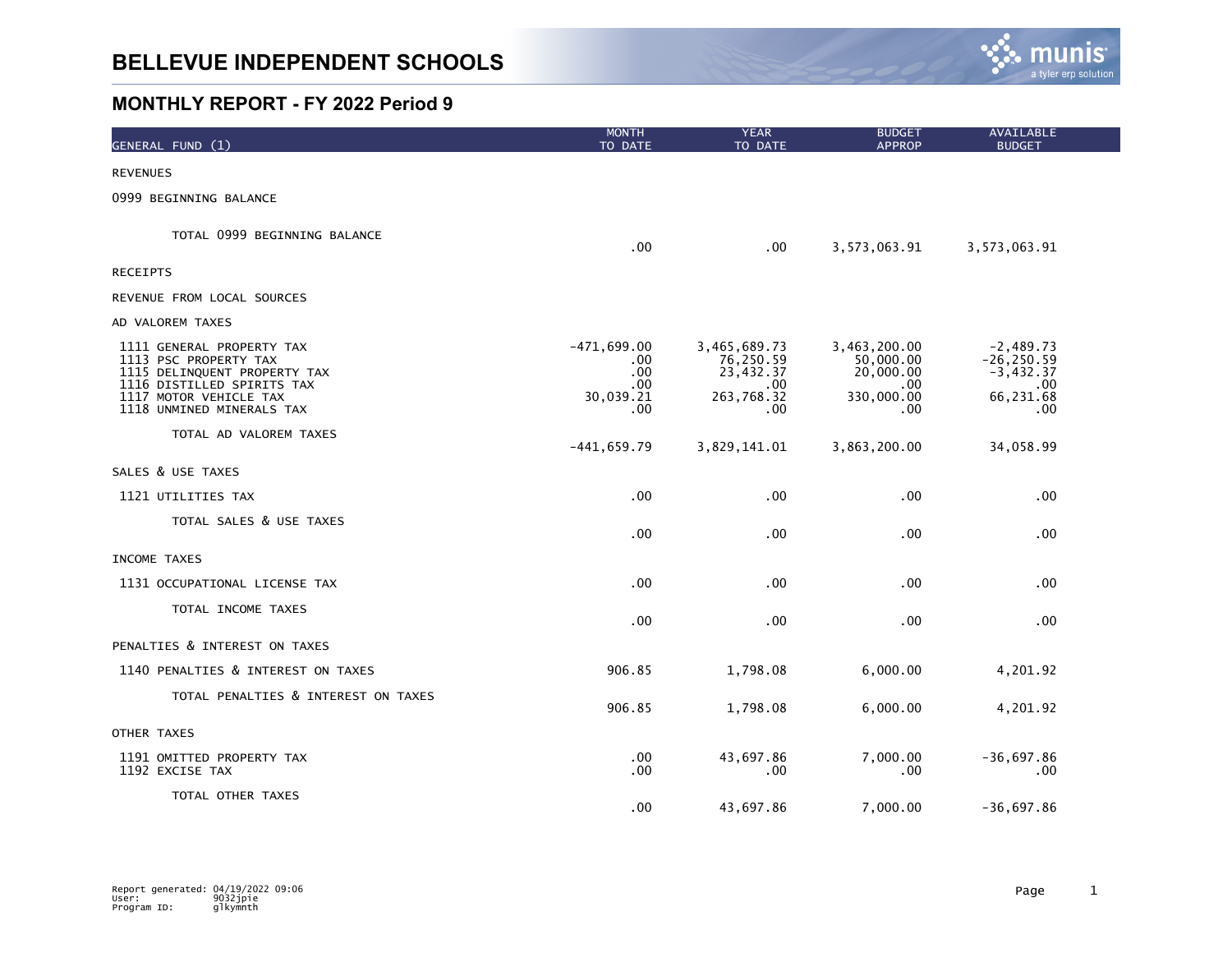| GENERAL FUND (1)                                                                                                                                                                                                     | <b>MONTH</b><br>TO DATE                       | <b>YEAR</b><br>TO DATE                                      | <b>BUDGET</b><br><b>APPROP</b>                      | AVAILABLE<br><b>BUDGET</b>                                         |
|----------------------------------------------------------------------------------------------------------------------------------------------------------------------------------------------------------------------|-----------------------------------------------|-------------------------------------------------------------|-----------------------------------------------------|--------------------------------------------------------------------|
| REVENUE OTHER LOCAL GOVERNMENT UNITS                                                                                                                                                                                 |                                               |                                                             |                                                     |                                                                    |
| 1280 REVENUE IN LIEU OF TAXES                                                                                                                                                                                        | .00                                           | .00                                                         | .00                                                 | .00 <sub>1</sub>                                                   |
| TOTAL REVENUE OTHER LOCAL GOVERNMENT UNITS                                                                                                                                                                           | .00                                           | .00                                                         | .00                                                 | .00                                                                |
| TUITION                                                                                                                                                                                                              |                                               |                                                             |                                                     |                                                                    |
| 1310 TUITION FROM INDIVIDUALS<br>1310 PRESCHOOL TUITION FROM INDIVID<br>1320 TUIT FRM OTH GOVT SRCS W/IN ST<br>1330 TUIT FRM OTH GOVT SRCS OUT ST<br>1340 OTHER TUITION                                              | .00<br>2,025.00<br>.00.<br>.00<br>.00         | 1,500.00<br>12,910.00<br>.00<br>.00<br>.00                  | 2,000.00<br>4,000.00<br>.00<br>.00<br>.00           | 500.00<br>$-8,910.00$<br>.00<br>.00<br>.00                         |
| TOTAL TUITION                                                                                                                                                                                                        | 2,025.00                                      | 14,410.00                                                   | 6,000.00                                            | $-8,410.00$                                                        |
| <b>TRANSPORTATION</b>                                                                                                                                                                                                |                                               |                                                             |                                                     |                                                                    |
| 1410 TRANSP FEES FROM INDIVIDUALS<br>1420 TRN FEE FM OTH GVT SRC W/IN ST<br>1430 TRN FEE FRM OTH GVT SRC OUT ST<br>1441 TRANSPORT FRM NON-PUBLIC SCHS<br>1442 TRANSPORT FRM FISCAL COURT                             | .00<br>.00<br>.00<br>.00<br>.00               | .00<br>.00<br>.00<br>314.00<br>.00                          | .00<br>.00<br>.00<br>.00<br>.00                     | .00<br>.00<br>.00<br>$-314.00$<br>.00                              |
| TOTAL TRANSPORTATION                                                                                                                                                                                                 | .00                                           | 314.00                                                      | .00                                                 | $-314.00$                                                          |
| EARNINGS ON INVESTMENTS                                                                                                                                                                                              |                                               |                                                             |                                                     |                                                                    |
| 1510 INTEREST ON INVESTMENTS<br>1540 INVESTMENT INC FROM REAL PRPTY                                                                                                                                                  | 825.15<br>.00                                 | 7,043.92<br>.00                                             | 3,000.00<br>.00                                     | $-4,043.92$<br>.00                                                 |
| TOTAL EARNINGS ON INVESTMENTS                                                                                                                                                                                        | 825.15                                        | 7,043.92                                                    | 3,000.00                                            | $-4,043.92$                                                        |
| STUDENT ACTIVITIES                                                                                                                                                                                                   |                                               |                                                             |                                                     |                                                                    |
| 1740 STUDENT FEES                                                                                                                                                                                                    | .00                                           | .00                                                         | .00                                                 | .00                                                                |
| TOTAL STUDENT ACTIVITIES                                                                                                                                                                                             | .00                                           | .00                                                         | .00                                                 | .00                                                                |
| OTHER REVENUE FROM LOCAL SOURCES                                                                                                                                                                                     |                                               |                                                             |                                                     |                                                                    |
| 1912 BUS RENTAL<br>1920 CONTRIBUTIONS/DONATIONS<br>1941 TEXTBOOK SALES<br>1942 TEXTBOOK RENTALS<br>1951 MISC REV FRM OTH SCH DST IN ST<br>1952 MSC REV FRM OTH SCH DST OUT ST<br>1980 REFUND OF PRIOR YR EXPENDITURE | .00<br>.00<br>.00<br>.00<br>.00<br>.00<br>.00 | .00<br>5,655.00<br>.00<br>.00<br>814.36<br>.00<br>12,072.59 | .00<br>.00<br>.00<br>.00<br>.00<br>.00<br>10,000.00 | .00<br>$-5,655.00$<br>.00.<br>.00<br>-814.36<br>.00<br>$-2,072.59$ |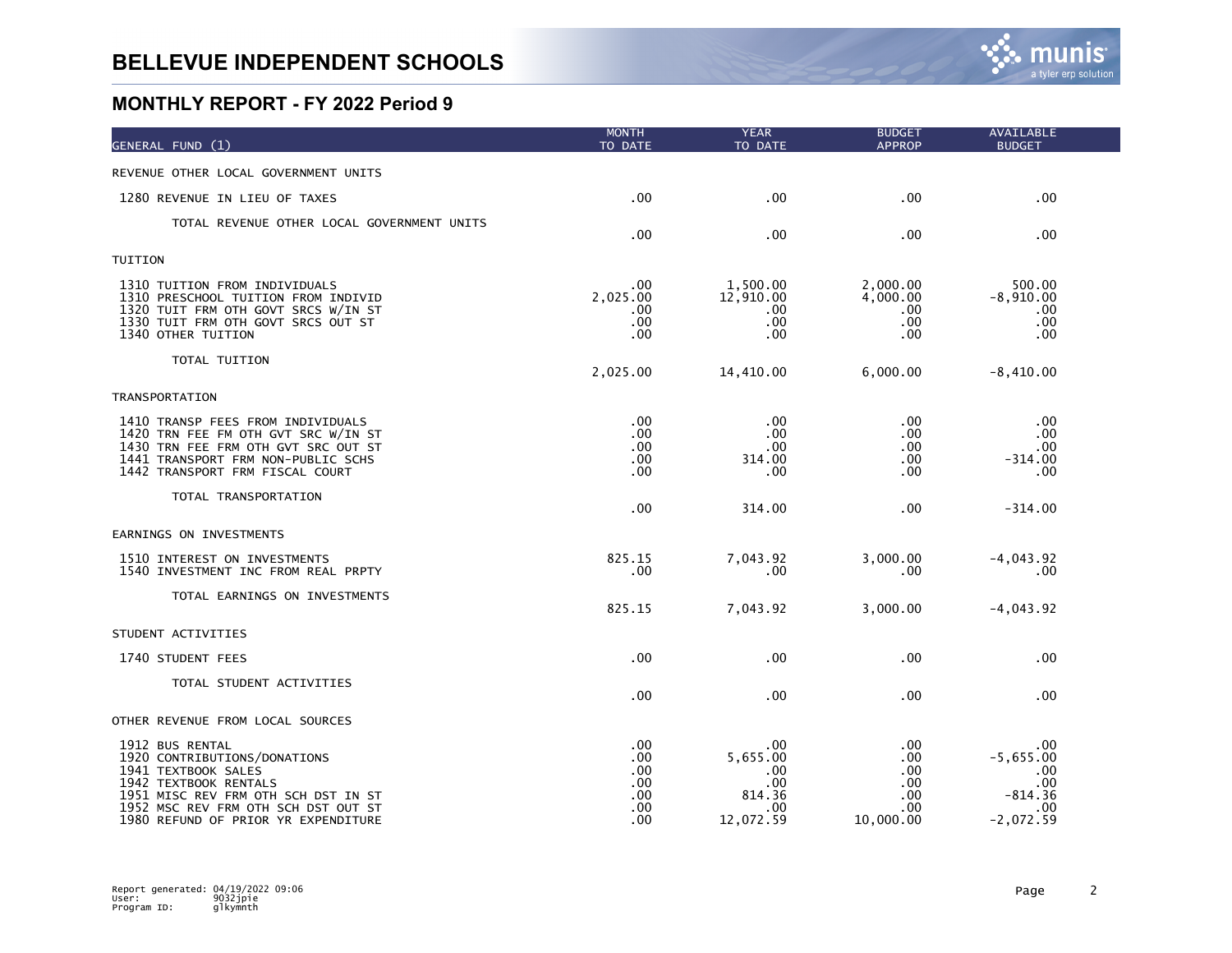| GENERAL FUND (1)                                                                                                                                                | <b>MONTH</b><br>TO DATE               | <b>YEAR</b><br>TO DATE                  | <b>BUDGET</b><br><b>APPROP</b>     | AVAILABLE<br><b>BUDGET</b>            |  |
|-----------------------------------------------------------------------------------------------------------------------------------------------------------------|---------------------------------------|-----------------------------------------|------------------------------------|---------------------------------------|--|
| 1990 MISCELLANEOUS REVENUE<br>1990 MISC REVENUE - CROSSING GUARD<br>1991 TRANSCRIPT FEES<br>1999 OTHER MISCELLANEOUS REVENUE                                    | $-1,000.00$<br>.00<br>$.00 \,$<br>.00 | 6,129.43<br>2,000.00<br>.00<br>2,000.00 | 7,500.00<br>2,000.00<br>.00<br>.00 | 1,370.57<br>.00<br>.00<br>$-2,000.00$ |  |
| TOTAL OTHER REVENUE FROM LOCAL SOURCES                                                                                                                          | $-1,000.00$                           | 28,671.38                               | 19,500.00                          | $-9,171.38$                           |  |
| TOTAL REVENUE FROM LOCAL SOURCES                                                                                                                                | $-438,902.79$                         | 3,925,076.25                            | 3,904,700.00                       | $-20, 376.25$                         |  |
| REVENUE FROM STATE SOURCES                                                                                                                                      |                                       |                                         |                                    |                                       |  |
| STATE PROGRAM                                                                                                                                                   |                                       |                                         |                                    |                                       |  |
| 3111 SEEK PROGRAM                                                                                                                                               | 123,491.00                            | 1,110,627.00                            | 1,478,727.00                       | 368,100.00                            |  |
| TOTAL STATE PROGRAM                                                                                                                                             | 123,491.00                            | 1,110,627.00                            | 1,478,727.00                       | 368,100.00                            |  |
| OTHER STATE FUNDING                                                                                                                                             |                                       |                                         |                                    |                                       |  |
| 3125 BUS DRVR TRAINING REIMB<br>3126 SUB SALARY REIMB (STATE)<br>3127 FLEXIBLE SPENDING REFUND<br>3128 AUDIT REIMBURSEMENT<br>3129 KSB/KSD TRANSP REIMBURSEMENT | .00<br>.00<br>.00<br>.00.<br>.00.     | .00<br>.00<br>.00<br>$.00 \,$<br>.00    | .00<br>.00<br>.00<br>.00<br>.00    | .00<br>.00<br>.00<br>.00<br>.00.      |  |
| TOTAL OTHER STATE FUNDING                                                                                                                                       | .00                                   | .00                                     | .00                                | .00                                   |  |
| EXPENDITURE REIMBURSEMENTS                                                                                                                                      |                                       |                                         |                                    |                                       |  |
| 3130 MISCELLANEOUS STATE REVENUE<br>3131 MEMORANDUM OF AGREEMENT                                                                                                | 772.37<br>8,532.79                    | 6,938.53<br>34,598.37                   | 9,000.00<br>45,632.00              | 2,061.47<br>11,033.63                 |  |
| TOTAL EXPENDITURE REIMBURSEMENTS                                                                                                                                | 9,305.16                              | 41,536.90                               | 54,632.00                          | 13,095.10                             |  |
| RESTRICTED                                                                                                                                                      |                                       |                                         |                                    |                                       |  |
| 3200 RESTRICTED STATE REVENUE                                                                                                                                   | .00.                                  | .00                                     | .00                                | .00                                   |  |
| TOTAL RESTRICTED                                                                                                                                                | .00                                   | .00                                     | .00                                | .00                                   |  |
| REVENUE IN LIEU OF TAXES/STATE                                                                                                                                  |                                       |                                         |                                    |                                       |  |
| 3800 REVENUE IN LIEU OF TAXES/STATE                                                                                                                             | .00.                                  | .00                                     | .00                                | .00                                   |  |
| TOTAL REVENUE IN LIEU OF TAXES/STATE                                                                                                                            | .00                                   | .00                                     | .00                                | .00                                   |  |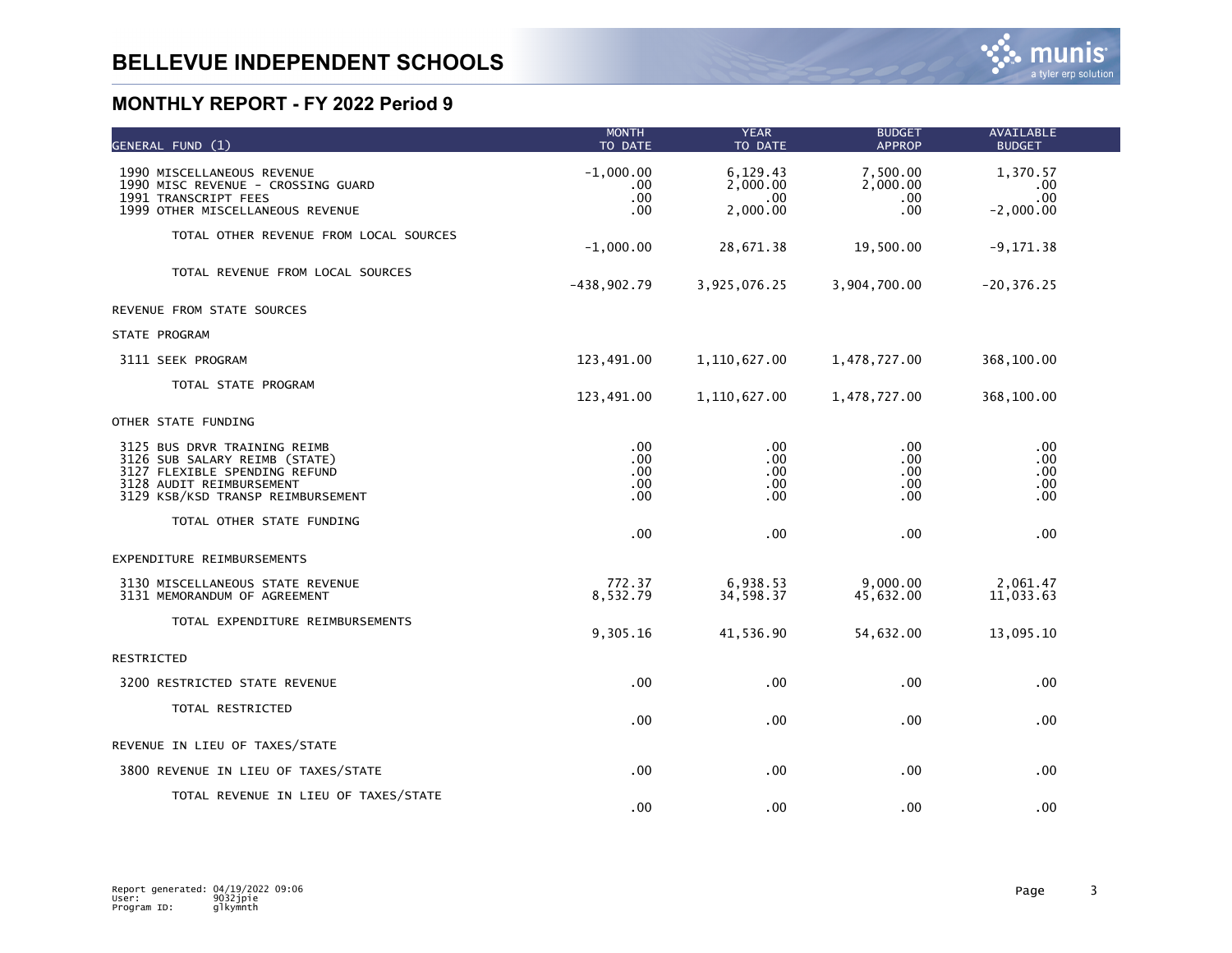| GENERAL FUND (1)                                                                                                                                                                                | <b>MONTH</b><br>TO DATE                                        | <b>YEAR</b><br>TO DATE                 | <b>BUDGET</b><br><b>APPROP</b>           | AVAILABLE<br><b>BUDGET</b>                 |
|-------------------------------------------------------------------------------------------------------------------------------------------------------------------------------------------------|----------------------------------------------------------------|----------------------------------------|------------------------------------------|--------------------------------------------|
| REVENUE ON BEHALF PAYMENTS                                                                                                                                                                      |                                                                |                                        |                                          |                                            |
| 3900 ON-BEHALF FUNDS                                                                                                                                                                            | .00                                                            | .00                                    | .00                                      | .00                                        |
| TOTAL REVENUE ON BEHALF PAYMENTS                                                                                                                                                                | .00                                                            | .00                                    | .00                                      | .00                                        |
| TOTAL REVENUE FROM STATE SOURCES                                                                                                                                                                | 132,796.16                                                     | 1, 152, 163.90                         | 1,533,359.00                             | 381, 195. 10                               |
| REVENUE FROM FEDERAL SOURCES                                                                                                                                                                    |                                                                |                                        |                                          |                                            |
| FEDERAL REIMBURSEMENT                                                                                                                                                                           |                                                                |                                        |                                          |                                            |
| 4810 MEDICAID REIMBURSEMENT                                                                                                                                                                     | 6,924.56                                                       | 48,406.66                              | 55,000.00                                | 6,593.34                                   |
| TOTAL FEDERAL REIMBURSEMENT                                                                                                                                                                     | 6,924.56                                                       | 48,406.66                              | 55,000.00                                | 6,593.34                                   |
| TOTAL REVENUE FROM FEDERAL SOURCES                                                                                                                                                              | 6,924.56                                                       | 48,406.66                              | 55,000.00                                | 6,593.34                                   |
| OTHER RECEIPTS                                                                                                                                                                                  |                                                                |                                        |                                          |                                            |
| INTERFUND TRANSFERS                                                                                                                                                                             |                                                                |                                        |                                          |                                            |
| 5210 FUND TRANSFER<br>5220 INDIRECT COSTS TRANSFER                                                                                                                                              | .00<br>3,540.76                                                | .00<br>47,913.65                       | .00<br>45,000.00                         | .00.<br>$-2,913.65$                        |
| TOTAL INTERFUND TRANSFERS                                                                                                                                                                       | 3,540.76                                                       | 47,913.65                              | 45,000.00                                | $-2,913.65$                                |
| SALE OR COMP FOR LOSS OF ASSETS                                                                                                                                                                 |                                                                |                                        |                                          |                                            |
| 5311 SALE OF LAND & IMPROVEMENTS<br>5312 LOSS COMP - LAND & IMPROVEMNTS<br>5331 SALE OF BUILDINGS<br>5332 LOSS COMP - BUILDINGS<br>5341 SALE OF EQUIPMENT ETC<br>5342 LOSS COMP - EQUIPMENT ETC | $.00 \times$<br>.00<br>.00<br>$.00 \,$<br>$.00 \,$<br>$.00 \,$ | .00<br>.00<br>.00<br>.00<br>.00<br>.00 | .00<br>.00<br>.00<br>.00<br>.00.<br>.00. | .00.<br>.00.<br>.00<br>.00<br>.00.<br>.00. |
| TOTAL SALE OR COMP FOR LOSS OF ASSETS                                                                                                                                                           | .00                                                            | .00                                    | .00                                      | .00                                        |
| LOAN PROCEEDS                                                                                                                                                                                   |                                                                |                                        |                                          |                                            |
| 5400 LOAN PROCEEDS                                                                                                                                                                              | .00 <sub>1</sub>                                               | .00                                    | .00                                      | .00                                        |
| TOTAL LOAN PROCEEDS                                                                                                                                                                             | .00                                                            | .00                                    | .00                                      | .00                                        |
| TOTAL OTHER RECEIPTS                                                                                                                                                                            | 3,540.76                                                       | 47,913.65                              | 45,000.00                                | $-2,913.65$                                |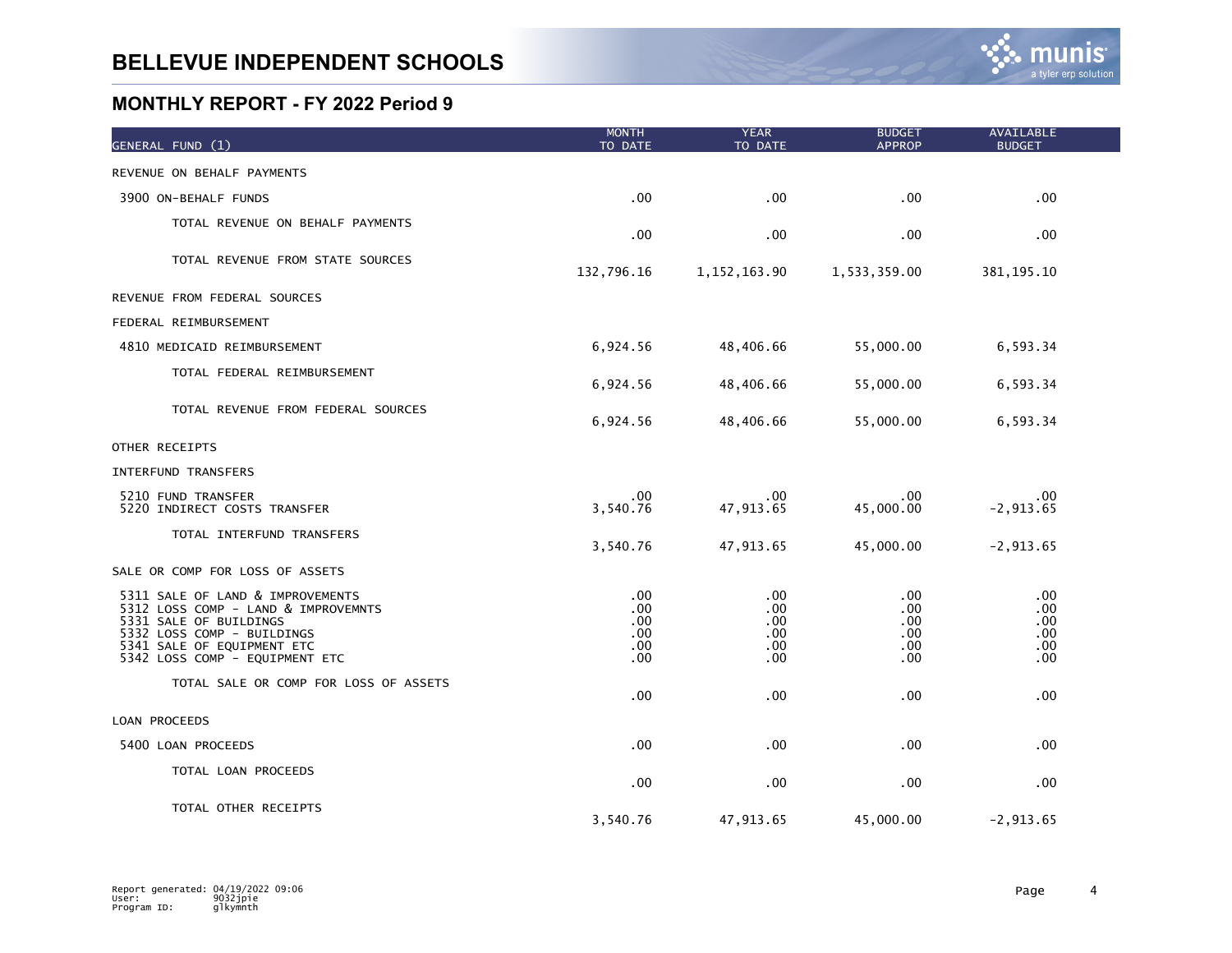

| GENERAL FUND (1) | <b>MONTH</b><br>TO DATE | <b>YEAR</b><br>TO DATE | <b>BUDGET</b><br><b>APPROP</b> | AVAILABLE<br><b>BUDGET</b> |  |
|------------------|-------------------------|------------------------|--------------------------------|----------------------------|--|
|                  |                         |                        |                                |                            |  |
| TOTAL RECEIPTS   | $-295,641.31$           | 5,173,560.46           | 5,538,059.00                   | 364,498.54                 |  |
| TOTAL REVENUE    | $-295,641.31$           | 5,173,560.46           | 9,111,122.91                   | 3,937,562.45               |  |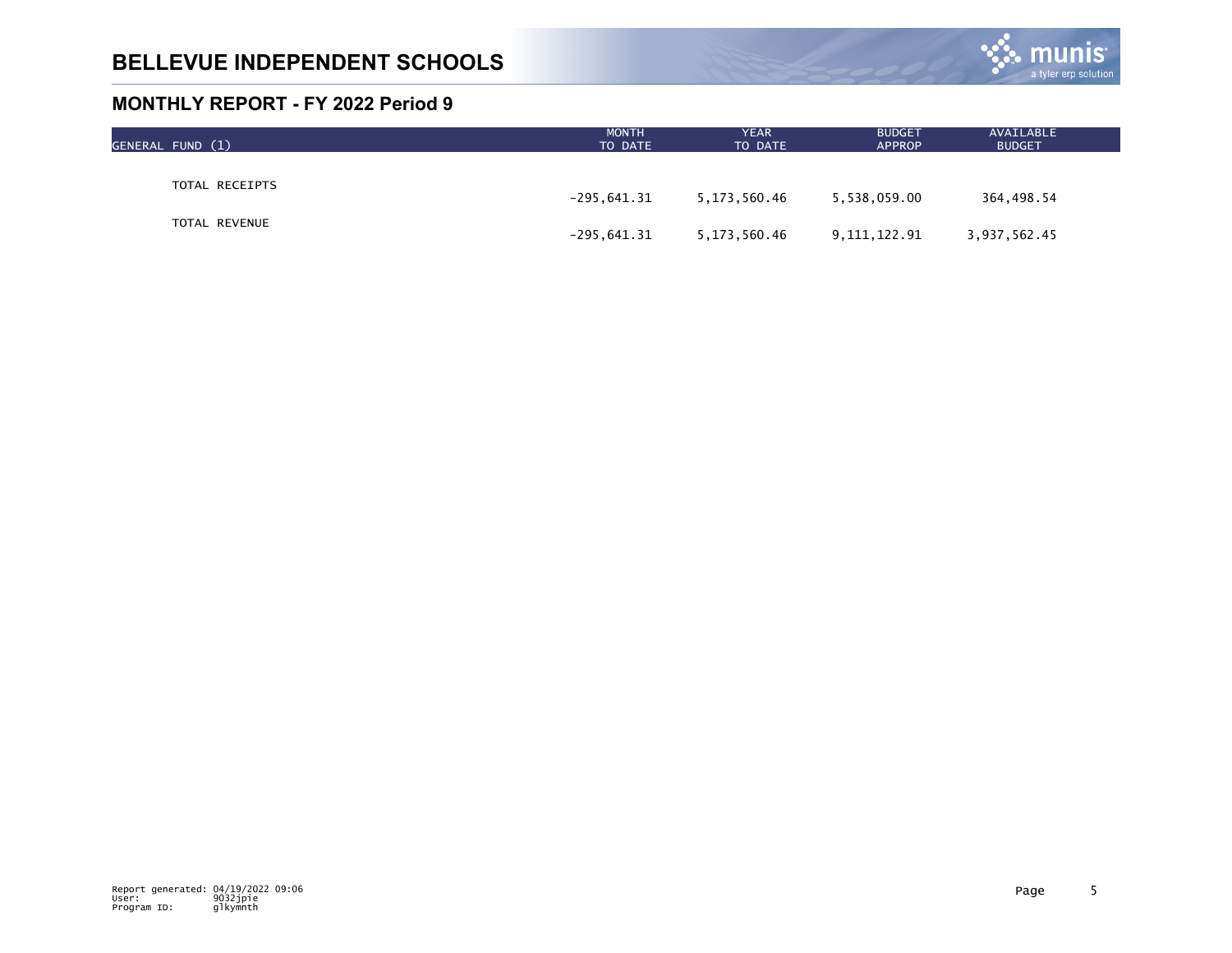

| GENERAL FUND (1)                                                                                                                                                                                                                                                                                                         | <b>MONTH</b><br>TO DATE                                                                        | <b>YEAR</b><br>TO DATE                                                                                  | <b>BUDGET</b><br><b>APPROP</b>                                                                                                 | <b>AVAILABLE</b><br><b>BUDGET</b>                                                                                               |
|--------------------------------------------------------------------------------------------------------------------------------------------------------------------------------------------------------------------------------------------------------------------------------------------------------------------------|------------------------------------------------------------------------------------------------|---------------------------------------------------------------------------------------------------------|--------------------------------------------------------------------------------------------------------------------------------|---------------------------------------------------------------------------------------------------------------------------------|
| EXPENDITURES                                                                                                                                                                                                                                                                                                             |                                                                                                |                                                                                                         |                                                                                                                                |                                                                                                                                 |
| RESTRICT TO REV & BAL SHT ONLY<br>0000                                                                                                                                                                                                                                                                                   |                                                                                                |                                                                                                         |                                                                                                                                |                                                                                                                                 |
| UNDEFINED EXP OBJ                                                                                                                                                                                                                                                                                                        | .00                                                                                            | .00                                                                                                     | .00.                                                                                                                           | .00.                                                                                                                            |
| TOTAL 0000<br>RESTRICT TO REV & BAL SHT ONLY                                                                                                                                                                                                                                                                             | .00                                                                                            | .00                                                                                                     | .00.                                                                                                                           | .00                                                                                                                             |
| 1000<br>INSTRUCTION                                                                                                                                                                                                                                                                                                      |                                                                                                |                                                                                                         |                                                                                                                                |                                                                                                                                 |
| 0100<br>SALARIES PERSONNEL SERVICES<br>0200<br><b>EMPLOYEE BENEFITS</b><br>0280<br>ON-BEHALF<br>0300<br>PURCHASED PROF AND TECH SERV<br>0400<br>PURCHASED PROPERTY SERVICES<br>0500<br>OTHER PURCHASED SERVICES<br>0600<br>SUPPLIES<br>0700<br>PROPERTY<br>0800<br>DEBT SERVICE AND MISCELLANEOUS<br>0840<br>CONTINGENCY | 198,212.96<br>13,329.88<br>.00<br>.00<br>1,133.43<br>1,842.99<br>2,180.99<br>.00<br>.00<br>.00 | 1,392,630.82<br>88,564.42<br>.00<br>730.00<br>9,268.67<br>67,486.53<br>16,410.75<br>34.48<br>.00<br>.00 | 2,536,518.18<br>160,276.82<br>500,000.00<br>14,700.00<br>15,419.92<br>71,000.00<br>80,659.19<br>7,163.00<br>600.00<br>3,000.64 | 1, 143, 887. 36<br>71,712.40<br>500,000.00<br>13,970.00<br>6,151.25<br>3,513.47<br>64, 248.44<br>7,128.52<br>600.00<br>3,000.64 |
| TOTAL 1000 INSTRUCTION                                                                                                                                                                                                                                                                                                   | 216,700.25                                                                                     | 1,575,125.67                                                                                            | 3,389,337.75                                                                                                                   | 1,814,212.08                                                                                                                    |
| 2100<br>STUDENT SUPPORT SERVICES                                                                                                                                                                                                                                                                                         |                                                                                                |                                                                                                         |                                                                                                                                |                                                                                                                                 |
| 0100<br>SALARIES PERSONNEL SERVICES<br>0200<br><b>EMPLOYEE BENEFITS</b><br>0280<br>ON-BEHALF<br>0300<br>PURCHASED PROF AND TECH SERV<br>0500<br>OTHER PURCHASED SERVICES<br>0600<br>SUPPLIES<br>0700<br>PROPERTY<br>0800<br>DEBT SERVICE AND MISCELLANEOUS                                                               | 29,783.68<br>3, 115.43<br>.00<br>.00<br>.00<br>71.34<br>$.00 \,$<br>.00                        | 233,768.49<br>24,533.32<br>.00<br>890.00<br>36.96<br>3,383.80<br>3,414.30<br>.00                        | 373,700.54<br>39,750.07<br>$.00 \,$<br>13,600.00<br>1,100.00<br>9,000.00<br>8,000.00<br>1,800.00                               | 139,932.05<br>15,216.75<br>.00<br>12,710.00<br>1,063.04<br>5,616.20<br>4,585.70<br>1,800.00                                     |
| TOTAL 2100 STUDENT SUPPORT SERVICES                                                                                                                                                                                                                                                                                      | 32,970.45                                                                                      | 266,026.87                                                                                              | 446,950.61                                                                                                                     | 180,923.74                                                                                                                      |
| INSTRUCTIONAL STAFF SUPP SERV<br>2200                                                                                                                                                                                                                                                                                    |                                                                                                |                                                                                                         |                                                                                                                                |                                                                                                                                 |
| 0100<br>SALARIES PERSONNEL SERVICES<br>0200<br><b>EMPLOYEE BENEFITS</b><br>0280<br>ON-BEHALF<br>0300<br>PURCHASED PROF AND TECH SERV<br>0500<br>OTHER PURCHASED SERVICES<br>0600<br>SUPPLIES<br>0700<br>PROPERTY<br>0900<br>OTHER ITEMS                                                                                  | 18,029.47<br>796.46<br>.00<br>7,891.70<br>216.48<br>40.00<br>.00<br>.00                        | 144,809.78<br>6,431.53<br>.00<br>36, 115.10<br>7,127.68<br>8,809.88<br>299.00<br>.00                    | 222, 169.58<br>9,886.56<br>$.00 \,$<br>155, 342.05<br>38,500.00<br>20, 250.00<br>3,500.00<br>.00                               | 77,359.80<br>3,455.03<br>.00<br>119,226.95<br>31, 372.32<br>11,440.12<br>3,201.00<br>.00                                        |
| TOTAL 2200 INSTRUCTIONAL STAFF SUPP SERV                                                                                                                                                                                                                                                                                 | 26,974.11                                                                                      | 203, 592.97                                                                                             | 449,648.19                                                                                                                     | 246,055.22                                                                                                                      |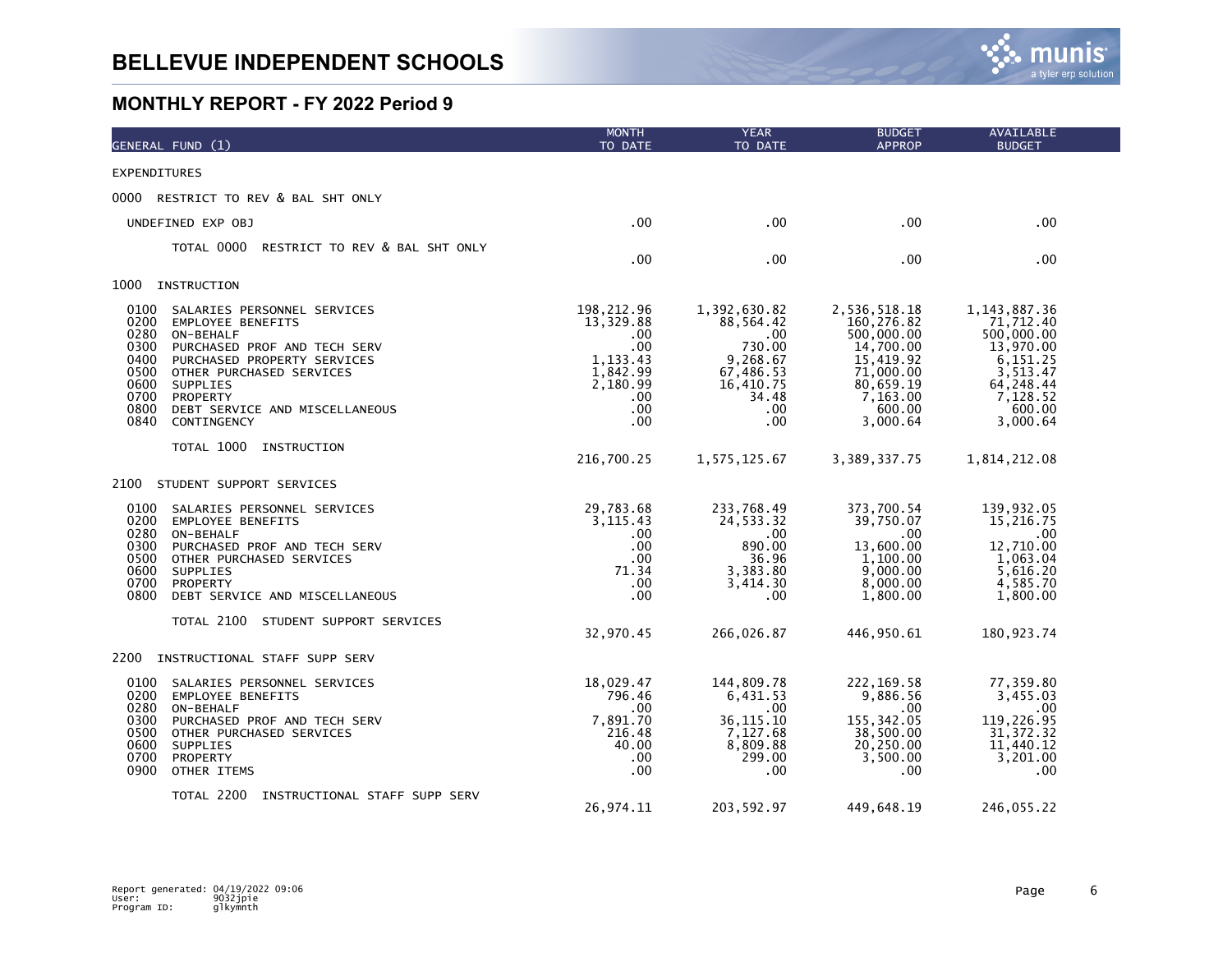| GENERAL FUND (1)                                                                                                                                                                                                                                                                                                                                | <b>MONTH</b><br>TO DATE                                                                                             | <b>YEAR</b><br>TO DATE                                                                                                                | <b>BUDGET</b><br><b>APPROP</b>                                                                                                              | AVAILABLE<br><b>BUDGET</b>                                                                                                           |
|-------------------------------------------------------------------------------------------------------------------------------------------------------------------------------------------------------------------------------------------------------------------------------------------------------------------------------------------------|---------------------------------------------------------------------------------------------------------------------|---------------------------------------------------------------------------------------------------------------------------------------|---------------------------------------------------------------------------------------------------------------------------------------------|--------------------------------------------------------------------------------------------------------------------------------------|
| 2300 DISTRICT ADMIN SUPPORT                                                                                                                                                                                                                                                                                                                     |                                                                                                                     |                                                                                                                                       |                                                                                                                                             |                                                                                                                                      |
| 0100<br>SALARIES PERSONNEL SERVICES<br>0200<br><b>EMPLOYEE BENEFITS</b><br>0280<br>ON-BEHALF<br>0300<br>PURCHASED PROF AND TECH SERV<br>0400<br>PURCHASED PROPERTY SERVICES<br>0500<br>OTHER PURCHASED SERVICES<br>0600<br>SUPPLIES<br>0700<br>PROPERTY<br>0800<br>DEBT SERVICE AND MISCELLANEOUS<br>0840<br>CONTINGENCY<br>0900<br>OTHER ITEMS | 20,346.02<br>6,698.65<br>$.00 \,$<br>1,323.85<br>276.48<br>10,642.24<br>2,127.73<br>.00<br>15.00<br>$.00 \,$<br>.00 | 183, 114. 18<br>114,299.86<br>$.00 \,$<br>106,012.88<br>2,567.69<br>100, 160.04<br>7,988.42<br>229.99<br>13,897.18<br>$.00 \,$<br>.00 | 244, 152. 12<br>255,401.34<br>.00<br>149,200.00<br>6,360.08<br>139,971.00<br>32,900.00<br>$.00 \,$<br>28,000.00<br>.00.<br>.00 <sub>1</sub> | 61,037.94<br>141, 101.48<br>$.00 \,$<br>43, 187. 12<br>3,792.39<br>39,810.96<br>24, 911.58<br>$-229.99$<br>14, 102.82<br>.00.<br>.00 |
| TOTAL 2300<br>DISTRICT ADMIN SUPPORT                                                                                                                                                                                                                                                                                                            | 41,429.97                                                                                                           | 528,270.24                                                                                                                            | 855,984.54                                                                                                                                  | 327,714.30                                                                                                                           |
| 2400<br>SCHOOL ADMIN SUPPORT                                                                                                                                                                                                                                                                                                                    |                                                                                                                     |                                                                                                                                       |                                                                                                                                             |                                                                                                                                      |
| 0100<br>SALARIES PERSONNEL SERVICES<br>0200<br><b>EMPLOYEE BENEFITS</b><br>0280<br>ON-BEHALF<br>0500<br>OTHER PURCHASED SERVICES<br>0600<br>SUPPLIES<br>0700<br>PROPERTY<br>0800<br>DEBT SERVICE AND MISCELLANEOUS                                                                                                                              | 35,330.48<br>3,491.22<br>$.00 \,$<br>.00<br>$.00 \,$<br>.00<br>$.00 \,$                                             | 311,884.94<br>29,405.55<br>$.00 \,$<br>$.00 \,$<br>232.00<br>$.00 \,$<br>$.00 \,$                                                     | 423,965.89<br>42,546.65<br>$.00 \,$<br>500.44<br>1,000.00<br>$.00 \,$<br>.00                                                                | 112,080.95<br>13, 141. 10<br>.00.<br>500.44<br>768.00<br>.00<br>.00.                                                                 |
| TOTAL 2400 SCHOOL ADMIN SUPPORT                                                                                                                                                                                                                                                                                                                 | 38,821.70                                                                                                           | 341, 522.49                                                                                                                           | 468,012.98                                                                                                                                  | 126,490.49                                                                                                                           |
| 2500<br>BUSINESS SUPPORT SERVICES                                                                                                                                                                                                                                                                                                               |                                                                                                                     |                                                                                                                                       |                                                                                                                                             |                                                                                                                                      |
| 0100<br>SALARIES PERSONNEL SERVICES<br>0200<br><b>EMPLOYEE BENEFITS</b><br>0280<br>ON-BEHALF<br>0300<br>PURCHASED PROF AND TECH SERV<br>0400<br>PURCHASED PROPERTY SERVICES<br>0500<br>OTHER PURCHASED SERVICES<br>0600<br>SUPPLIES<br>0700<br>PROPERTY<br>0800<br>DEBT SERVICE AND MISCELLANEOUS<br>TOTAL 2500 BUSINESS SUPPORT SERVICES       | 16,913.06<br>5,783.73<br>$.00 \,$<br>624.80<br>$.00 \,$<br>$.00 \,$<br>1,004.70<br>4,536.28<br>.00                  | 150,878.93<br>51, 587. 54<br>$.00 \,$<br>1,864.30<br>.00<br>535.26<br>10,876.04<br>27,350.80<br>1,440.00                              | 201, 617.88<br>69,759.79<br>.00<br>4,250.00<br>.00<br>2,100.00<br>43,600.00<br>39,050.00<br>2,000.00                                        | 50,738.95<br>18, 172.25<br>$.00 \,$<br>2,385.70<br>.00.<br>1,564.74<br>32,723.96<br>11,699.20<br>560.00                              |
|                                                                                                                                                                                                                                                                                                                                                 | 28,862.57                                                                                                           | 244, 532.87                                                                                                                           | 362, 377.67                                                                                                                                 | 117,844.80                                                                                                                           |
| 2600<br>PLANT OPERATIONS AND MAINTENANCE                                                                                                                                                                                                                                                                                                        |                                                                                                                     |                                                                                                                                       |                                                                                                                                             |                                                                                                                                      |
| 0100<br>SALARIES PERSONNEL SERVICES<br>0200<br><b>EMPLOYEE BENEFITS</b><br>0280<br>ON-BEHALF<br>0300<br>PURCHASED PROF AND TECH SERV<br>0400<br>PURCHASED PROPERTY SERVICES<br>0500<br>OTHER PURCHASED SERVICES                                                                                                                                 | 23,475.20<br>8,011.74<br>$.00 \,$<br>1,380.00<br>12,777.92<br>2,877.72                                              | 186, 193. 36<br>63,681.99<br>.00<br>19, 375.44<br>78,940.66<br>21,483.76                                                              | 300,935.53<br>104,094.60<br>.00<br>130,900.00<br>1,170,885.44<br>39,500.00                                                                  | 114,742.17<br>40,412.61<br>$.00 \times$<br>111, 524.56<br>1,091,944.78<br>18,016.24                                                  |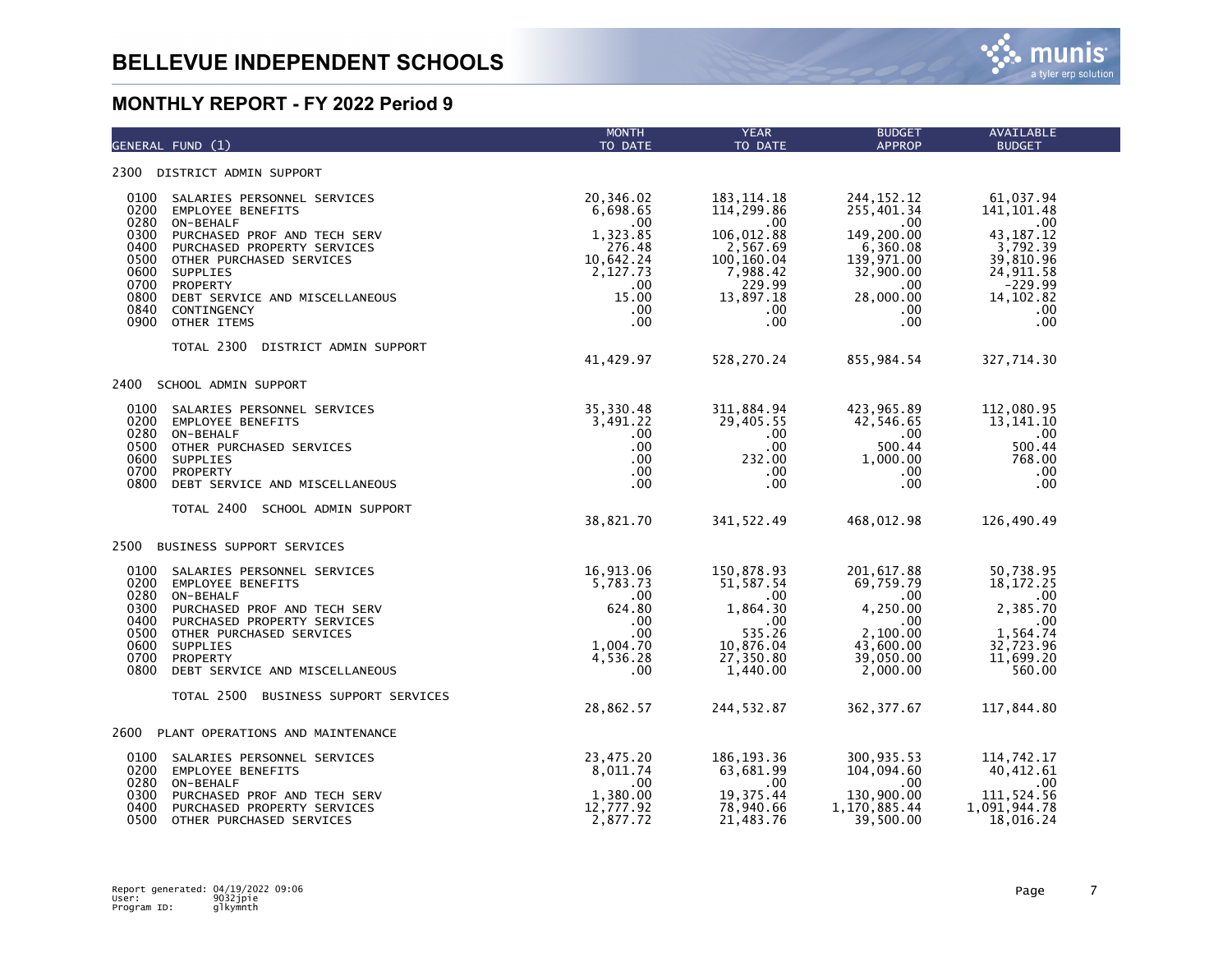|                                                                      | GENERAL FUND (1)                                                                                                                                                                                                                        | <b>MONTH</b><br>TO DATE                                                             | <b>YEAR</b><br>TO DATE                                                                   | <b>BUDGET</b><br><b>APPROP</b>                                                                        | <b>AVAILABLE</b><br><b>BUDGET</b>                                                                  |  |
|----------------------------------------------------------------------|-----------------------------------------------------------------------------------------------------------------------------------------------------------------------------------------------------------------------------------------|-------------------------------------------------------------------------------------|------------------------------------------------------------------------------------------|-------------------------------------------------------------------------------------------------------|----------------------------------------------------------------------------------------------------|--|
| 0600<br>0700<br>0800                                                 | <b>SUPPLIES</b><br>PROPERTY<br>DEBT SERVICE AND MISCELLANEOUS                                                                                                                                                                           | 24,979.46<br>.00<br>.00                                                             | 132,413.26<br>3,556.46<br>4,507.26                                                       | 451,873.97<br>148,489.90<br>10,000.00                                                                 | 319,460.71<br>144, 933.44<br>5,492.74                                                              |  |
|                                                                      | TOTAL 2600 PLANT OPERATIONS AND MAINTENANCE                                                                                                                                                                                             | 73,502.04                                                                           | 510, 152.19                                                                              | 2,356,679.44                                                                                          | 1,846,527.25                                                                                       |  |
| 2700                                                                 | STUDENT TRANSPORTATION                                                                                                                                                                                                                  |                                                                                     |                                                                                          |                                                                                                       |                                                                                                    |  |
| 0100<br>0200<br>0280<br>0300<br>0400<br>0500<br>0600<br>0700<br>0800 | SALARIES PERSONNEL SERVICES<br><b>EMPLOYEE BENEFITS</b><br>ON-BEHALF<br>PURCHASED PROF AND TECH SERV<br>PURCHASED PROPERTY SERVICES<br>OTHER PURCHASED SERVICES<br><b>SUPPLIES</b><br><b>PROPERTY</b><br>DEBT SERVICE AND MISCELLANEOUS | 1,927.82<br>660.21<br>.00<br>148.80<br>1,075.00<br>902.56<br>1,658.77<br>.00<br>.00 | 12,948.27<br>3,834.68<br>.00<br>474.80<br>2,419.54<br>9,162.41<br>6,684.37<br>.00<br>.00 | 31,000.00<br>10,726.00<br>.00.<br>3,050.00<br>5,000.00<br>16,000.00<br>16,800.00<br>50,000.00<br>.00. | 18,051.73<br>6,891.32<br>.00<br>2,575.20<br>2,580.46<br>6,837.59<br>10, 115.63<br>50,000.00<br>.00 |  |
|                                                                      | TOTAL 2700 STUDENT TRANSPORTATION                                                                                                                                                                                                       | 6,373.16                                                                            | 35,524.07                                                                                | 132,576.00                                                                                            | 97,051.93                                                                                          |  |
| 3100                                                                 | FOOD SERVICE OPERATION                                                                                                                                                                                                                  |                                                                                     |                                                                                          |                                                                                                       |                                                                                                    |  |
| 0280                                                                 | ON-BEHALF                                                                                                                                                                                                                               | .00                                                                                 | .00                                                                                      | .00                                                                                                   | $.00 \,$                                                                                           |  |
|                                                                      | TOTAL 3100<br>FOOD SERVICE OPERATION                                                                                                                                                                                                    | .00                                                                                 | .00                                                                                      | .00                                                                                                   | .00                                                                                                |  |
| 3300                                                                 | COMMUNITY SERVICES                                                                                                                                                                                                                      |                                                                                     |                                                                                          |                                                                                                       |                                                                                                    |  |
| 0100<br>0200<br>0280<br>0400<br>0500<br>0600<br>0800                 | SALARIES PERSONNEL SERVICES<br><b>EMPLOYEE BENEFITS</b><br>ON-BEHALF<br>PURCHASED PROPERTY SERVICES<br>OTHER PURCHASED SERVICES<br>SUPPLIES<br>DEBT SERVICE AND MISCELLANEOUS                                                           | .00<br>$.00 \,$<br>.00<br>.00<br>.00<br>.00<br>.00                                  | .00<br>.00<br>.00<br>.00<br>.00<br>.00<br>.00                                            | 1,338.18<br>424.25<br>.00<br>.00<br>.00<br>.00<br>.00                                                 | 1,338.18<br>424.25<br>.00<br>.00<br>.00<br>.00<br>.00                                              |  |
|                                                                      | TOTAL 3300<br>COMMUNITY SERVICES                                                                                                                                                                                                        | .00                                                                                 | .00                                                                                      | 1,762.43                                                                                              | 1,762.43                                                                                           |  |
| 4300                                                                 | ARCHITECTURAL/ENGIN                                                                                                                                                                                                                     |                                                                                     |                                                                                          |                                                                                                       |                                                                                                    |  |
| 0300                                                                 | PURCHASED PROF AND TECH SERV                                                                                                                                                                                                            | .00                                                                                 | .00                                                                                      | 25,000.00                                                                                             | 25,000.00                                                                                          |  |
|                                                                      | TOTAL 4300 ARCHITECTURAL/ENGIN                                                                                                                                                                                                          | .00                                                                                 | .00                                                                                      | 25,000.00                                                                                             | 25,000.00                                                                                          |  |
| 5100                                                                 | <b>DEBT SERVICE</b>                                                                                                                                                                                                                     |                                                                                     |                                                                                          |                                                                                                       |                                                                                                    |  |
|                                                                      | 0800 DEBT SERVICE AND MISCELLANEOUS                                                                                                                                                                                                     | .00                                                                                 | 10,793.30                                                                                | 10,793.30                                                                                             | .00                                                                                                |  |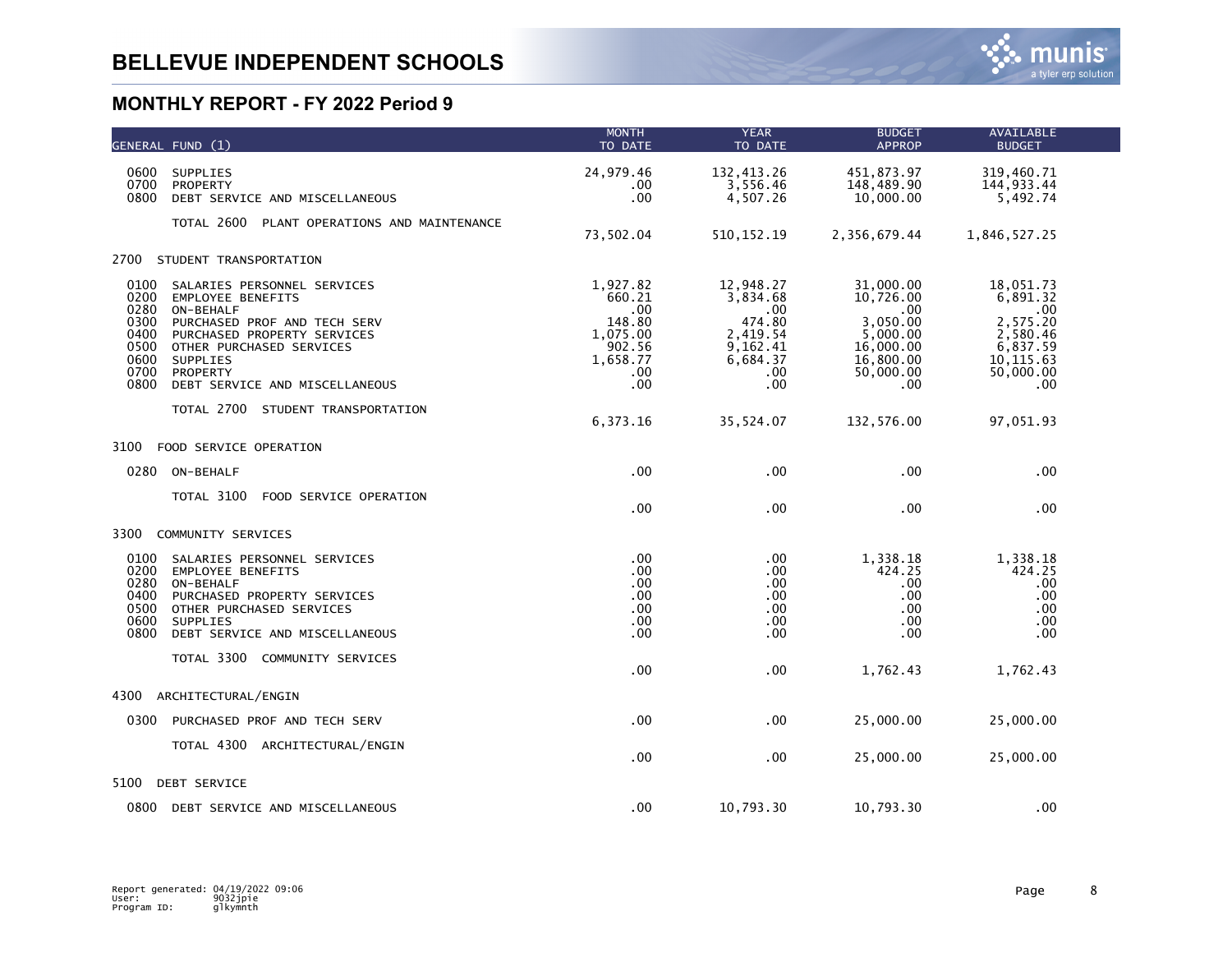| GENERAL FUND (1)                    | <b>MONTH</b><br>TO DATE | <b>YEAR</b><br>TO DATE | <b>BUDGET</b><br><b>APPROP</b> | <b>AVAILABLE</b><br><b>BUDGET</b> |  |
|-------------------------------------|-------------------------|------------------------|--------------------------------|-----------------------------------|--|
| TOTAL 5100<br><b>DEBT SERVICE</b>   | $.00 \,$                | 10,793.30              | 10,793.30                      | $.00 \,$                          |  |
| 5200<br>FUND TRANSFERS              |                         |                        |                                |                                   |  |
| 0900<br>OTHER ITEMS                 | 6,862.00                | $-69,585.21$           | 12,000.00                      | 81,585.21                         |  |
| TOTAL 5200<br><b>FUND TRANSFERS</b> | 6,862.00                | $-69,585.21$           | 12,000.00                      | 81,585.21                         |  |
| 5300 CONTINGENCY                    |                         |                        |                                |                                   |  |
| 0840<br>CONTINGENCY                 | .00                     | $.00 \,$               | 600,000.00                     | 600,000.00                        |  |
| TOTAL 5300 CONTINGENCY              | $.00 \,$                | $.00 \,$               | 600,000.00                     | 600,000.00                        |  |
| TOTAL EXPENDITURES                  | 472,496.25              | 3,645,955.46           | 9, 111, 122.91                 | 5,465,167.45                      |  |
| TOTAL FOR GENERAL FUND (1)          | $-768, 137.56$          | 1,527,605.00           | $.00 \,$                       | $-1, 527, 605.00$                 |  |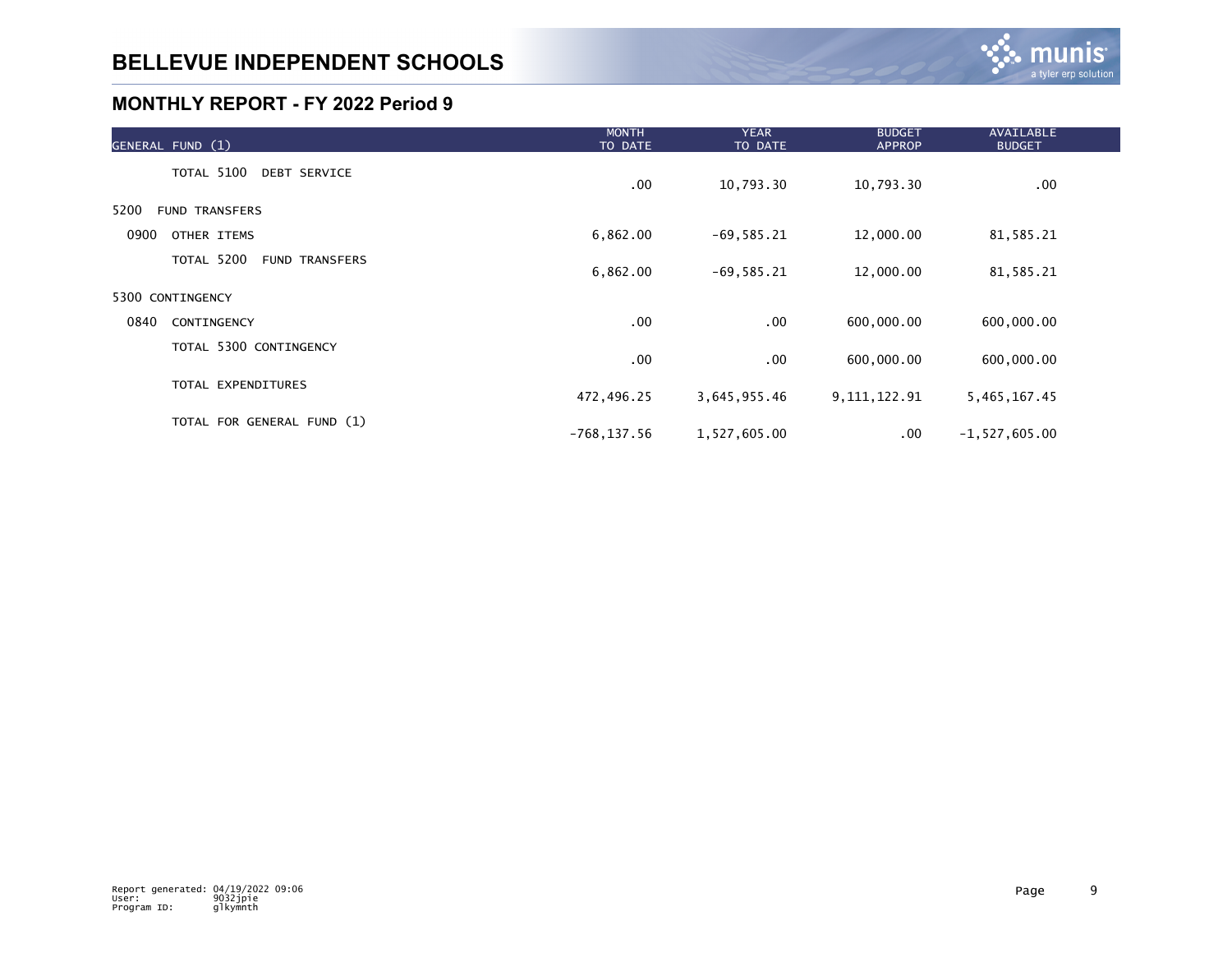# **BELLEVUE INDEPENDENT SCHOOLS**



#### **MONTHLY REPORT - FY 2022 Period 9**

| SPECIAL REVENUE (2)                                        | <b>MONTH</b><br>TO DATE | <b>YEAR</b><br>TO DATE | <b>BUDGET</b><br><b>APPROP</b> | AVAILABLE<br><b>BUDGET</b> |
|------------------------------------------------------------|-------------------------|------------------------|--------------------------------|----------------------------|
| <b>REVENUES</b>                                            |                         |                        |                                |                            |
| 0999 BEGINNING BALANCE                                     |                         |                        |                                |                            |
| TOTAL 0999 BEGINNING BALANCE                               | .00                     | .00                    | .00.                           | .00                        |
| <b>RECEIPTS</b>                                            |                         |                        |                                |                            |
| REVENUE FROM LOCAL SOURCES                                 |                         |                        |                                |                            |
| EARNINGS ON INVESTMENTS                                    |                         |                        |                                |                            |
| 1510 INTEREST ON INVESTMENTS                               | .00                     | .00 <sub>1</sub>       | .00                            | .00                        |
| TOTAL EARNINGS ON INVESTMENTS                              | .00                     | .00                    | .00                            | .00                        |
| OTHER REVENUE FROM LOCAL SOURCES                           |                         |                        |                                |                            |
| 1920 CONTRIBUTIONS/DONATIONS<br>1990 MISCELLANEOUS REVENUE | .00<br>.00              | 74, 207. 77<br>.00.    | .00.<br>.00                    | $-74, 207.77$<br>$.00 \,$  |
| TOTAL OTHER REVENUE FROM LOCAL SOURCES                     | .00                     | 74, 207.77             | .00                            | $-74, 207.77$              |
| TOTAL REVENUE FROM LOCAL SOURCES                           | .00                     | 74, 207. 77            | .00                            | $-74, 207.77$              |
| REVENUE FROM STATE SOURCES                                 |                         |                        |                                |                            |
| STATE PROGRAM                                              |                         |                        |                                |                            |
| 3111 SEEK PROGRAM                                          | .00                     | .00                    | .00                            | .00                        |
| TOTAL STATE PROGRAM                                        | .00                     | .00                    | .00                            | .00                        |
| RESTRICTED                                                 |                         |                        |                                |                            |
| 3200 RESTRICTED STATE REVENUE                              | 27,441.10               | 406,110.67             | 370,438.42                     | $-35,672.25$               |
| TOTAL RESTRICTED                                           | 27,441.10               | 406, 110.67            | 370,438.42                     | $-35,672.25$               |
| TOTAL REVENUE FROM STATE SOURCES                           | 27,441.10               | 406,110.67             | 370,438.42                     | $-35,672.25$               |
| REVENUE FROM FEDERAL SOURCES                               |                         |                        |                                |                            |

#### RESTRICTED DIRECT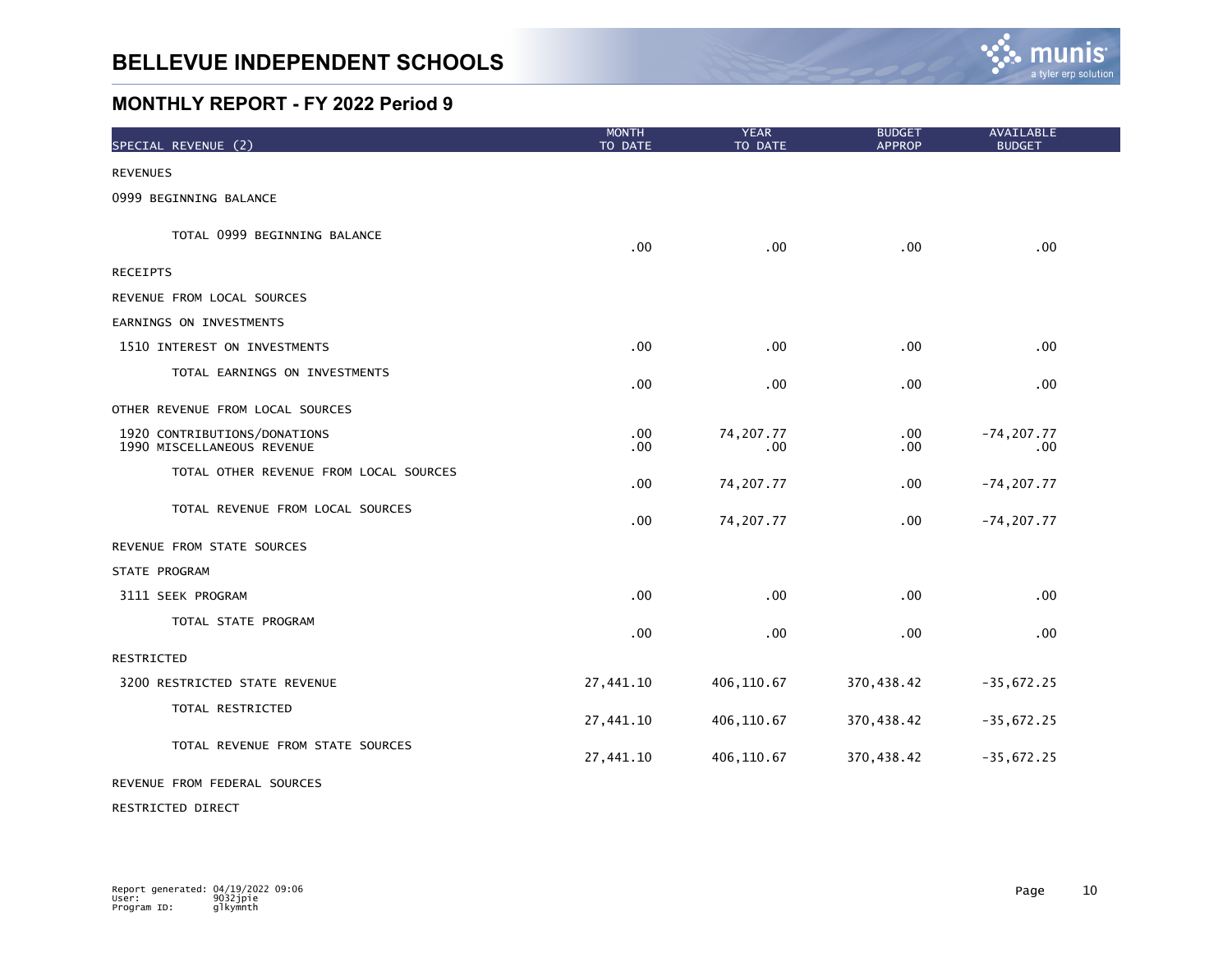| SPECIAL REVENUE (2)                                                                                                                                                                  | <b>MONTH</b><br>TO DATE                     | <b>YEAR</b><br>TO DATE                                       | <b>BUDGET</b><br><b>APPROP</b>                               | AVAILABLE<br><b>BUDGET</b>                      |  |
|--------------------------------------------------------------------------------------------------------------------------------------------------------------------------------------|---------------------------------------------|--------------------------------------------------------------|--------------------------------------------------------------|-------------------------------------------------|--|
| 4300 RESTRICTED DIRECT FEDERAL                                                                                                                                                       | .00                                         | 437,586.92                                                   | .00                                                          | $-437,586.92$                                   |  |
| TOTAL RESTRICTED DIRECT                                                                                                                                                              | .00                                         | 437,586.92                                                   | $.00 \,$                                                     | $-437,586.92$                                   |  |
| RESTRICTED THROUGH THE STATE                                                                                                                                                         |                                             |                                                              |                                                              |                                                 |  |
| 4500 RESTRICTED FED THRU STATE                                                                                                                                                       | .00                                         | 609, 913.18                                                  | 2,474,932.00                                                 | 1,865,018.82                                    |  |
| TOTAL RESTRICTED THROUGH THE STATE                                                                                                                                                   | .00                                         | 609, 913. 18                                                 | 2,474,932.00                                                 | 1,865,018.82                                    |  |
| THROUGH INTERMEDIATE AGENCIES                                                                                                                                                        |                                             |                                                              |                                                              |                                                 |  |
| 4700 FEDERAL REV THRU INTERMED SRC                                                                                                                                                   | .00                                         | .00                                                          | .00                                                          | .00                                             |  |
| TOTAL THROUGH INTERMEDIATE AGENCIES                                                                                                                                                  | .00                                         | .00                                                          | .00                                                          | .00                                             |  |
| TOTAL REVENUE FROM FEDERAL SOURCES                                                                                                                                                   | .00                                         | 1,047,500.10                                                 | 2,474,932.00                                                 | 1,427,431.90                                    |  |
| OTHER RECEIPTS                                                                                                                                                                       |                                             |                                                              |                                                              |                                                 |  |
| INTERFUND TRANSFERS                                                                                                                                                                  |                                             |                                                              |                                                              |                                                 |  |
| 5210 FUND TRANSFER<br>5232 NCLB TRANSFER FR TITLE IV<br>5234 NCLB TRANSFER FROM TITLE II<br>5251 FLEX FOCUS TRANS FR ESS<br>5253 FUND TRANSFER<br>5261 FLEX FOCUS TRANS TO FLEX OPER | 6,862.00<br>.00<br>.00<br>.00<br>.00<br>.00 | 12,009.00<br>14,991.00<br>$.00 \,$<br>$.00 \,$<br>.00<br>.00 | 12,000.00<br>14,991.00<br>$.00 \,$<br>$.00 \,$<br>.00<br>.00 | $-9.00$<br>.00<br>$.00 \,$<br>.00<br>.00<br>.00 |  |
| TOTAL INTERFUND TRANSFERS                                                                                                                                                            | 6,862.00                                    | 27,000.00                                                    | 26,991.00                                                    | $-9.00$                                         |  |
| TOTAL OTHER RECEIPTS                                                                                                                                                                 | 6,862.00                                    | 27,000.00                                                    | 26,991.00                                                    | $-9.00$                                         |  |
| TOTAL RECEIPTS                                                                                                                                                                       | 34, 303. 10                                 | 1,554,818.54                                                 | 2,872,361.42                                                 | 1,317,542.88                                    |  |
| TOTAL REVENUE                                                                                                                                                                        | 34, 303. 10                                 | 1,554,818.54                                                 | 2,872,361.42                                                 | 1, 317, 542.88                                  |  |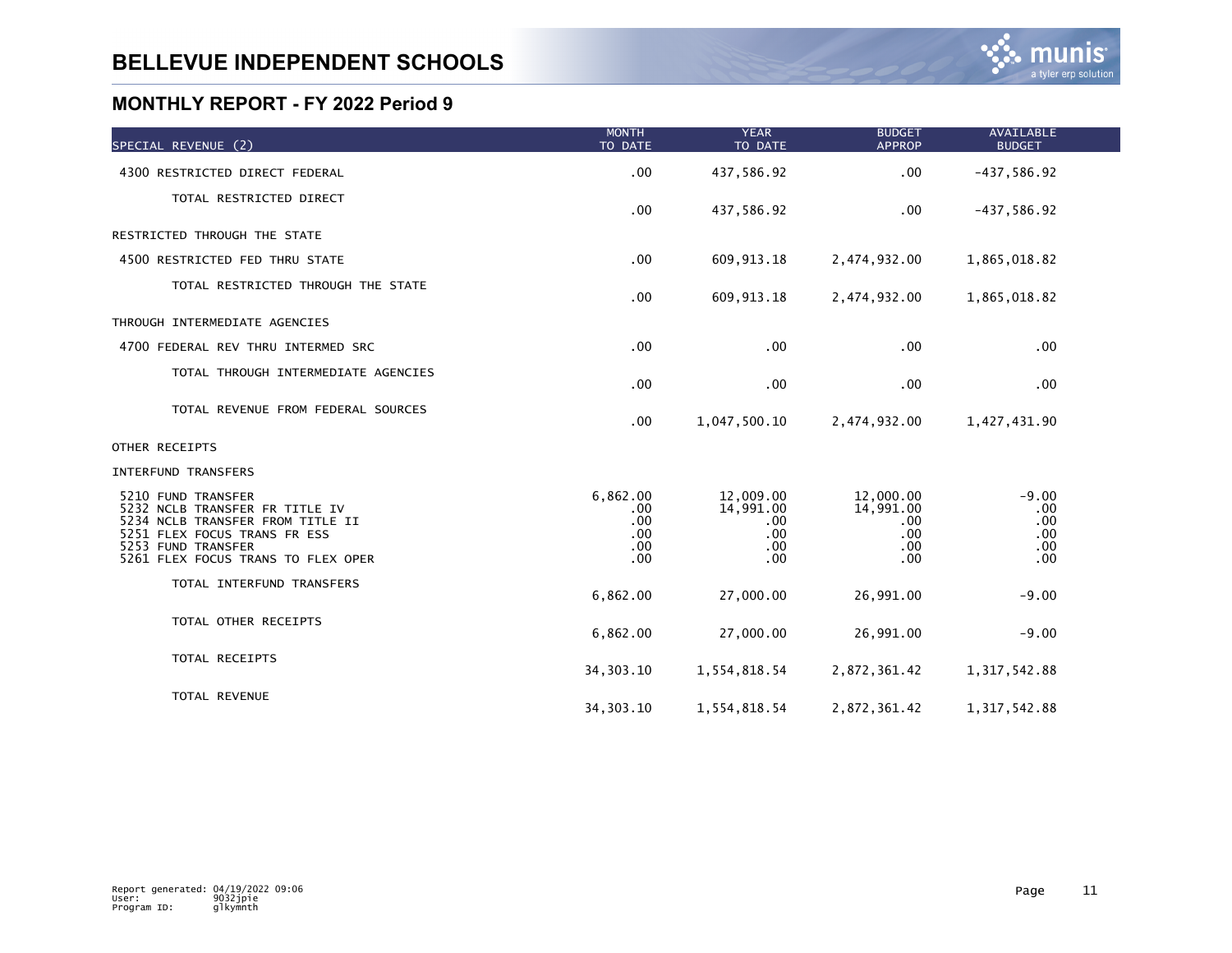|                                                                      | SPECIAL REVENUE (2)                                                                                                                                                                                                                | <b>MONTH</b><br>TO DATE                                                                       | <b>YEAR</b><br>TO DATE                                                                                         | <b>BUDGET</b><br><b>APPROP</b>                                                                            | AVAILABLE<br><b>BUDGET</b>                                                                                        |
|----------------------------------------------------------------------|------------------------------------------------------------------------------------------------------------------------------------------------------------------------------------------------------------------------------------|-----------------------------------------------------------------------------------------------|----------------------------------------------------------------------------------------------------------------|-----------------------------------------------------------------------------------------------------------|-------------------------------------------------------------------------------------------------------------------|
| <b>EXPENDITURES</b>                                                  |                                                                                                                                                                                                                                    |                                                                                               |                                                                                                                |                                                                                                           |                                                                                                                   |
| 1000                                                                 | INSTRUCTION                                                                                                                                                                                                                        |                                                                                               |                                                                                                                |                                                                                                           |                                                                                                                   |
| 0100<br>0200<br>0300<br>0400<br>0500<br>0600<br>0700<br>0800<br>0840 | SALARIES PERSONNEL SERVICES<br><b>EMPLOYEE BENEFITS</b><br>PURCHASED PROF AND TECH SERV<br>PURCHASED PROPERTY SERVICES<br>OTHER PURCHASED SERVICES<br><b>SUPPLIES</b><br>PROPERTY<br>DEBT SERVICE AND MISCELLANEOUS<br>CONTINGENCY | 37,785.16<br>8,349.54<br>6,250.00<br>$.00 \,$<br>1,040.70<br>6,969.65<br>310.98<br>.00<br>.00 | 343, 322.44<br>81,001.04<br>257, 533.47<br>$.00 \,$<br>6,586.92<br>169,730.07<br>181,058.77<br>4,036.93<br>.00 | 796, 592.88<br>91,591.82<br>58,279.12<br>.00<br>32,558.86<br>107,736.84<br>168,436.33<br>75,000.00<br>.00 | 453,270.44<br>10,590.78<br>$-199, 254.35$<br>.00<br>25,971.94<br>$-61.993.23$<br>$-12,622.44$<br>70,963.07<br>.00 |
|                                                                      | TOTAL 1000<br>INSTRUCTION                                                                                                                                                                                                          | 60,706.03                                                                                     | 1,043,269.64                                                                                                   | 1,330,195.85                                                                                              | 286,926.21                                                                                                        |
| 2100                                                                 | STUDENT SUPPORT SERVICES                                                                                                                                                                                                           |                                                                                               |                                                                                                                |                                                                                                           |                                                                                                                   |
| 0100<br>0200<br>0300<br>0500<br>0600<br>0700<br>0800                 | SALARIES PERSONNEL SERVICES<br><b>EMPLOYEE BENEFITS</b><br>PURCHASED PROF AND TECH SERV<br>OTHER PURCHASED SERVICES<br>SUPPLIES<br><b>PROPERTY</b><br>DEBT SERVICE AND MISCELLANEOUS                                               | $.00 \,$<br>.00<br>.00<br>.00<br>.00<br>.00<br>$.00 \,$                                       | 8,600.00<br>.00<br>.00<br>.00<br>.00<br>.00<br>.00                                                             | 100,000.00<br>.00<br>.00<br>.00<br>.00<br>.00<br>.00                                                      | 91,400.00<br>.00<br>.00<br>.00<br>.00<br>.00<br>.00                                                               |
|                                                                      | TOTAL 2100 STUDENT SUPPORT SERVICES                                                                                                                                                                                                | .00                                                                                           | 8,600.00                                                                                                       | 100,000.00                                                                                                | 91,400.00                                                                                                         |
| 2200                                                                 | INSTRUCTIONAL STAFF SUPP SERV                                                                                                                                                                                                      |                                                                                               |                                                                                                                |                                                                                                           |                                                                                                                   |
| 0100<br>0200<br>0300<br>0500<br>0600<br>0700<br>0800<br>0840         | SALARIES PERSONNEL SERVICES<br><b>EMPLOYEE BENEFITS</b><br>PURCHASED PROF AND TECH SERV<br>OTHER PURCHASED SERVICES<br>SUPPLIES<br>PROPERTY<br>DEBT SERVICE AND MISCELLANEOUS<br>CONTINGENCY                                       | 900.99<br>208.19<br>4,829.26<br>23,931.28<br>2,183.65<br>.00.<br>.00<br>.00                   | 19,099.88<br>1,922.93<br>17,881.30<br>125,857.06<br>19,581.45<br>11,885.74<br>.00<br>.00                       | 114,281.00<br>6,864.11<br>126,444.21<br>53, 157.81<br>58,923.67<br>7,500.00<br>.00.<br>.00                | 95, 181. 12<br>4,941.18<br>108,562.91<br>$-72,699.25$<br>39, 342.22<br>$-4, 385.74$<br>.00<br>.00                 |
|                                                                      | TOTAL 2200<br>INSTRUCTIONAL STAFF SUPP SERV                                                                                                                                                                                        | 32,053.37                                                                                     | 196, 228.36                                                                                                    | 367,170.80                                                                                                | 170,942.44                                                                                                        |
| 2300                                                                 | DISTRICT ADMIN SUPPORT                                                                                                                                                                                                             |                                                                                               |                                                                                                                |                                                                                                           |                                                                                                                   |
| 0100<br>0200<br>0500<br>0600                                         | SALARIES PERSONNEL SERVICES<br><b>EMPLOYEE BENEFITS</b><br>OTHER PURCHASED SERVICES<br>SUPPLIES                                                                                                                                    | $.00 \,$<br>$.00 \,$<br>.00<br>.00                                                            | .00<br>.00<br>$.00 \,$<br>.00                                                                                  | .00<br>.00<br>.00<br>.00                                                                                  | .00<br>.00<br>.00<br>.00                                                                                          |
|                                                                      | TOTAL 2300<br>DISTRICT ADMIN SUPPORT                                                                                                                                                                                               | .00                                                                                           | .00                                                                                                            | .00                                                                                                       | .00                                                                                                               |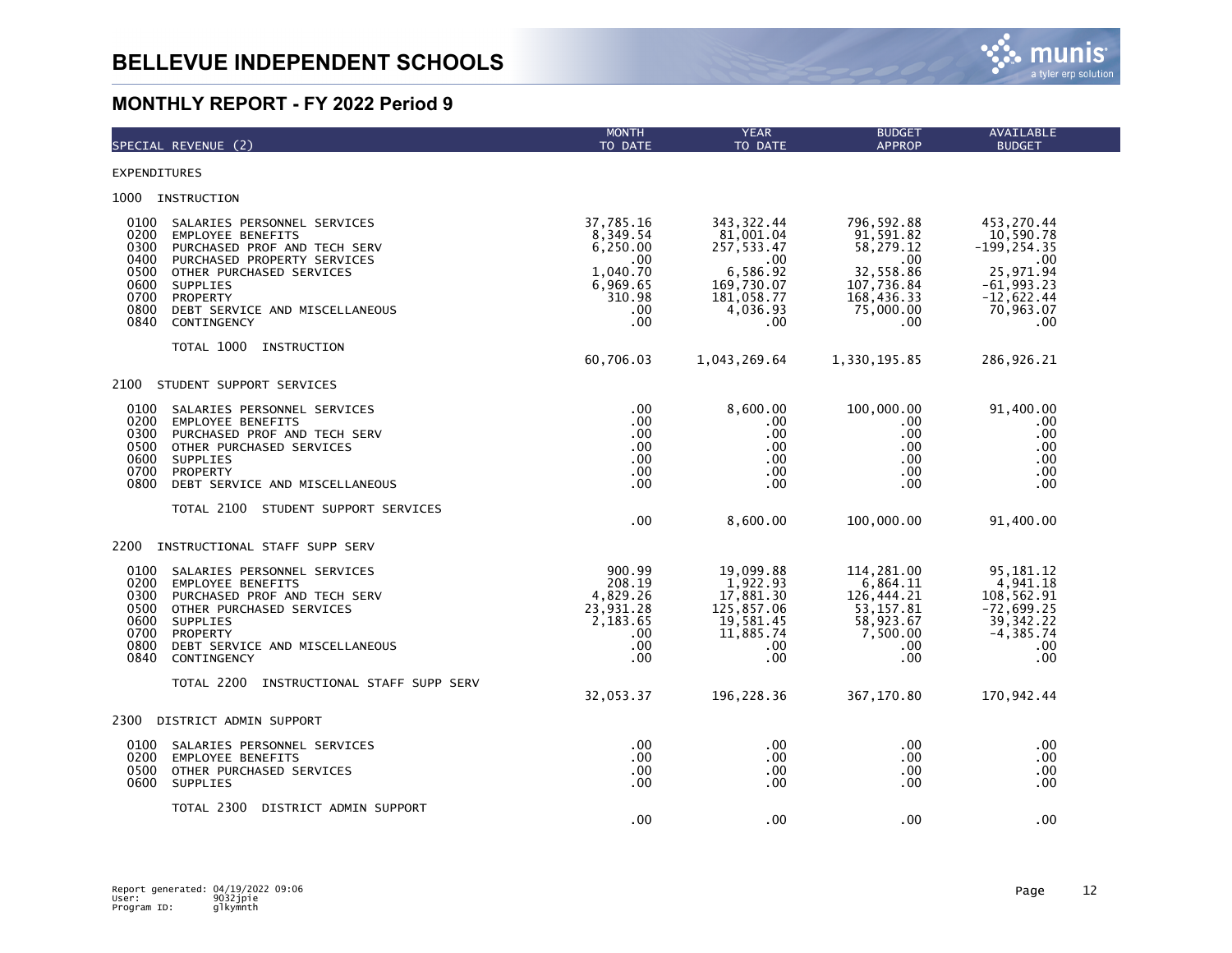

| SPECIAL REVENUE (2)                                                                                                                                                                                                                                                          | <b>MONTH</b><br>TO DATE                                              | <b>YEAR</b><br>TO DATE                                                | <b>BUDGET</b><br><b>APPROP</b>                                                   | AVAILABLE<br><b>BUDGET</b>                                                             |
|------------------------------------------------------------------------------------------------------------------------------------------------------------------------------------------------------------------------------------------------------------------------------|----------------------------------------------------------------------|-----------------------------------------------------------------------|----------------------------------------------------------------------------------|----------------------------------------------------------------------------------------|
|                                                                                                                                                                                                                                                                              |                                                                      |                                                                       |                                                                                  |                                                                                        |
| 2400<br>SCHOOL ADMIN SUPPORT                                                                                                                                                                                                                                                 |                                                                      |                                                                       |                                                                                  |                                                                                        |
| 0100<br>SALARIES PERSONNEL SERVICES<br>0200<br><b>EMPLOYEE BENEFITS</b><br>0600<br>SUPPLIES                                                                                                                                                                                  | $.00 \,$<br>$.00 \,$<br>$.00 \,$                                     | $.00 \,$<br>.00<br>.00                                                | .00.<br>.00.<br>.00                                                              | .00.<br>.00.<br>.00                                                                    |
| TOTAL 2400<br>SCHOOL ADMIN SUPPORT                                                                                                                                                                                                                                           | .00                                                                  | .00                                                                   | .00                                                                              | .00                                                                                    |
| 2500<br>BUSINESS SUPPORT SERVICES                                                                                                                                                                                                                                            |                                                                      |                                                                       |                                                                                  |                                                                                        |
| 0100<br>SALARIES PERSONNEL SERVICES<br>0200<br><b>EMPLOYEE BENEFITS</b><br>0300<br>PURCHASED PROF AND TECH SERV<br>0700<br>PROPERTY                                                                                                                                          | .00<br>$.00 \,$<br>.00.<br>.00                                       | .00<br>.00<br>.00<br>.00                                              | .00.<br>.00<br>.00<br>.00                                                        | .00.<br>.00.<br>.00.<br>.00.                                                           |
| TOTAL 2500<br>BUSINESS SUPPORT SERVICES                                                                                                                                                                                                                                      | .00                                                                  | .00                                                                   | .00                                                                              | .00 <sub>1</sub>                                                                       |
| PLANT OPERATIONS AND MAINTENANCE<br>2600                                                                                                                                                                                                                                     |                                                                      |                                                                       |                                                                                  |                                                                                        |
| 0100<br>SALARIES PERSONNEL SERVICES<br>0200<br><b>EMPLOYEE BENEFITS</b><br>0300<br>PURCHASED PROF AND TECH SERV<br>0400<br>PURCHASED PROPERTY SERVICES<br>0600<br>SUPPLIES                                                                                                   | .00 <sub>1</sub><br>.00<br>.00<br>.00.<br>$.00 \,$                   | $.00 \,$<br>$.00 \,$<br>.00<br>$.00 \,$<br>.00                        | 100,000.00<br>.00<br>.00<br>470,000.00<br>100,000.00                             | 100,000.00<br>.00<br>.00<br>470,000.00<br>100,000.00                                   |
| TOTAL 2600<br>PLANT OPERATIONS AND MAINTENANCE                                                                                                                                                                                                                               | $.00 \,$                                                             | .00                                                                   | 670,000.00                                                                       | 670,000.00                                                                             |
| 2700<br>STUDENT TRANSPORTATION                                                                                                                                                                                                                                               |                                                                      |                                                                       |                                                                                  |                                                                                        |
| 0100<br>SALARIES PERSONNEL SERVICES<br>0200<br><b>EMPLOYEE BENEFITS</b><br>0500<br>OTHER PURCHASED SERVICES                                                                                                                                                                  | .00.<br>.00<br>.00                                                   | 245.94<br>47.80<br>.00                                                | 2,067.66<br>171.69<br>.00                                                        | 1,821.72<br>123.89<br>.00                                                              |
| TOTAL 2700 STUDENT TRANSPORTATION                                                                                                                                                                                                                                            | .00                                                                  | 293.74                                                                | 2,239.35                                                                         | 1,945.61                                                                               |
| 3300<br>COMMUNITY SERVICES                                                                                                                                                                                                                                                   |                                                                      |                                                                       |                                                                                  |                                                                                        |
| 0100<br>SALARIES PERSONNEL SERVICES<br>0200<br><b>EMPLOYEE BENEFITS</b><br>0300<br>PURCHASED PROF AND TECH SERV<br>0400<br>PURCHASED PROPERTY SERVICES<br>0500<br>OTHER PURCHASED SERVICES<br>0600<br>SUPPLIES<br>0700<br>PROPERTY<br>0800<br>DEBT SERVICE AND MISCELLANEOUS | 11,917.32<br>2,591.66<br>.00.<br>.00.<br>.00<br>968.60<br>.00<br>.00 | 90,358.60<br>18,624.13<br>.00<br>.00<br>.00<br>3,620.95<br>.00<br>.00 | 286, 977.87<br>23,597.93<br>10,300.00<br>.00.<br>.00<br>66,888.62<br>.00.<br>.00 | 196,619.27<br>4,973.80<br>10,300.00<br>.00.<br>.00<br>63,267.67<br>$.00 \times$<br>.00 |
| TOTAL 3300 COMMUNITY SERVICES                                                                                                                                                                                                                                                | 15,477.58                                                            | 112,603.68                                                            | 387,764.42                                                                       | 275,160.74                                                                             |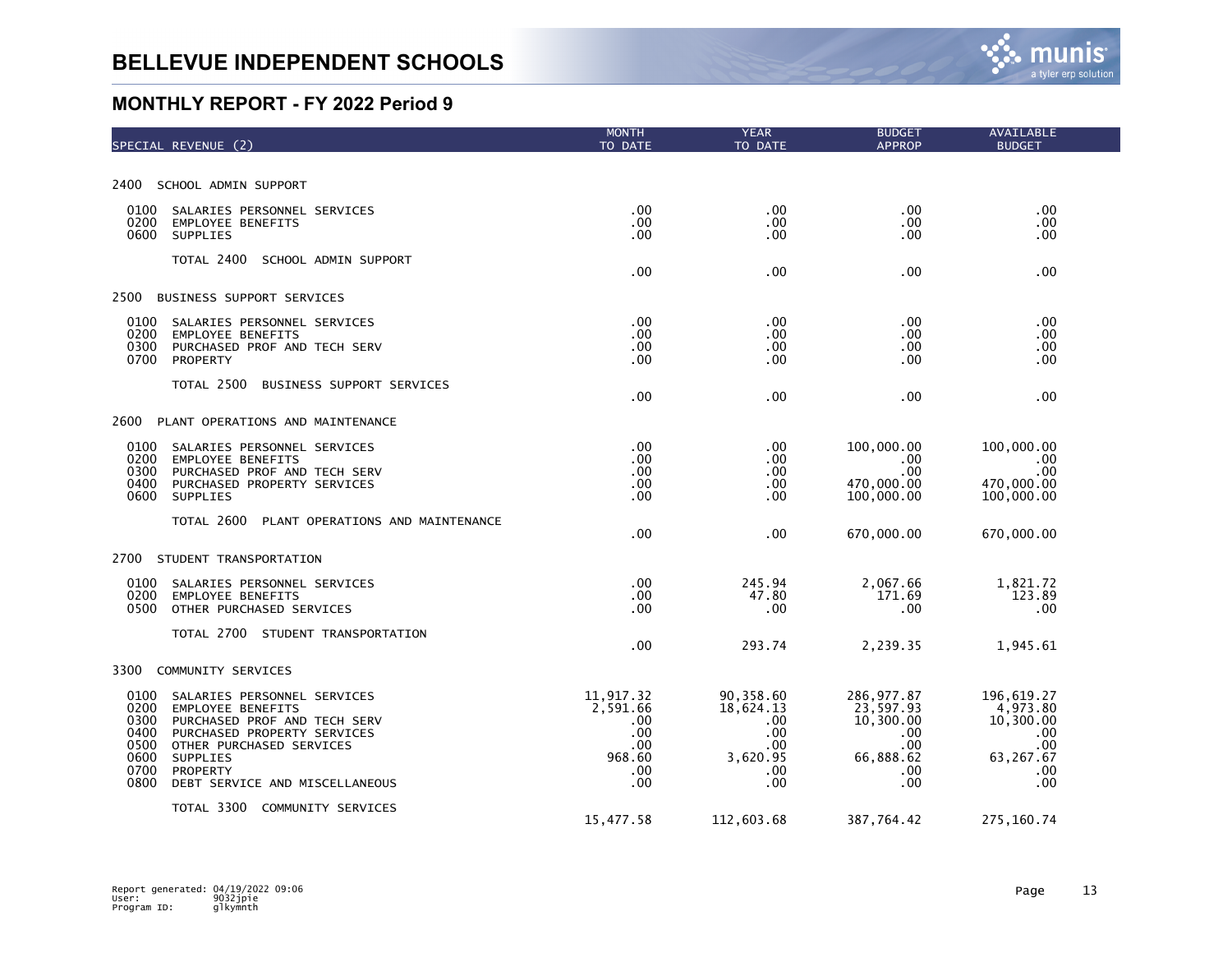

| SPECIAL REVENUE (2)                 | <b>MONTH</b><br>TO DATE | <b>YEAR</b><br>TO DATE | <b>BUDGET</b><br><b>APPROP</b> | AVAILABLE<br><b>BUDGET</b> |  |
|-------------------------------------|-------------------------|------------------------|--------------------------------|----------------------------|--|
|                                     |                         |                        |                                |                            |  |
| 4200<br><b>LAND IMPROVEMENTS</b>    |                         |                        |                                |                            |  |
| 0600<br><b>SUPPLIES</b>             | .00                     | .00                    | .00                            | $.00 \,$                   |  |
| TOTAL 4200 LAND IMPROVEMENTS        | .00                     | .00                    | .00                            | .00                        |  |
| 5200<br><b>FUND TRANSFERS</b>       |                         |                        |                                |                            |  |
| 0900<br>OTHER ITEMS                 | .00                     | 47,842.00              | 14,991.00                      | $-32,851.00$               |  |
| TOTAL 5200<br><b>FUND TRANSFERS</b> | .00                     | 47,842.00              | 14,991.00                      | $-32,851.00$               |  |
| TOTAL EXPENDITURES                  | 108,236.98              | 1,408,837.42           | 2,872,361.42                   | 1,463,524.00               |  |
| TOTAL FOR SPECIAL REVENUE (2)       | $-73,933.88$            | 145,981.12             | .00                            | $-145,981.12$              |  |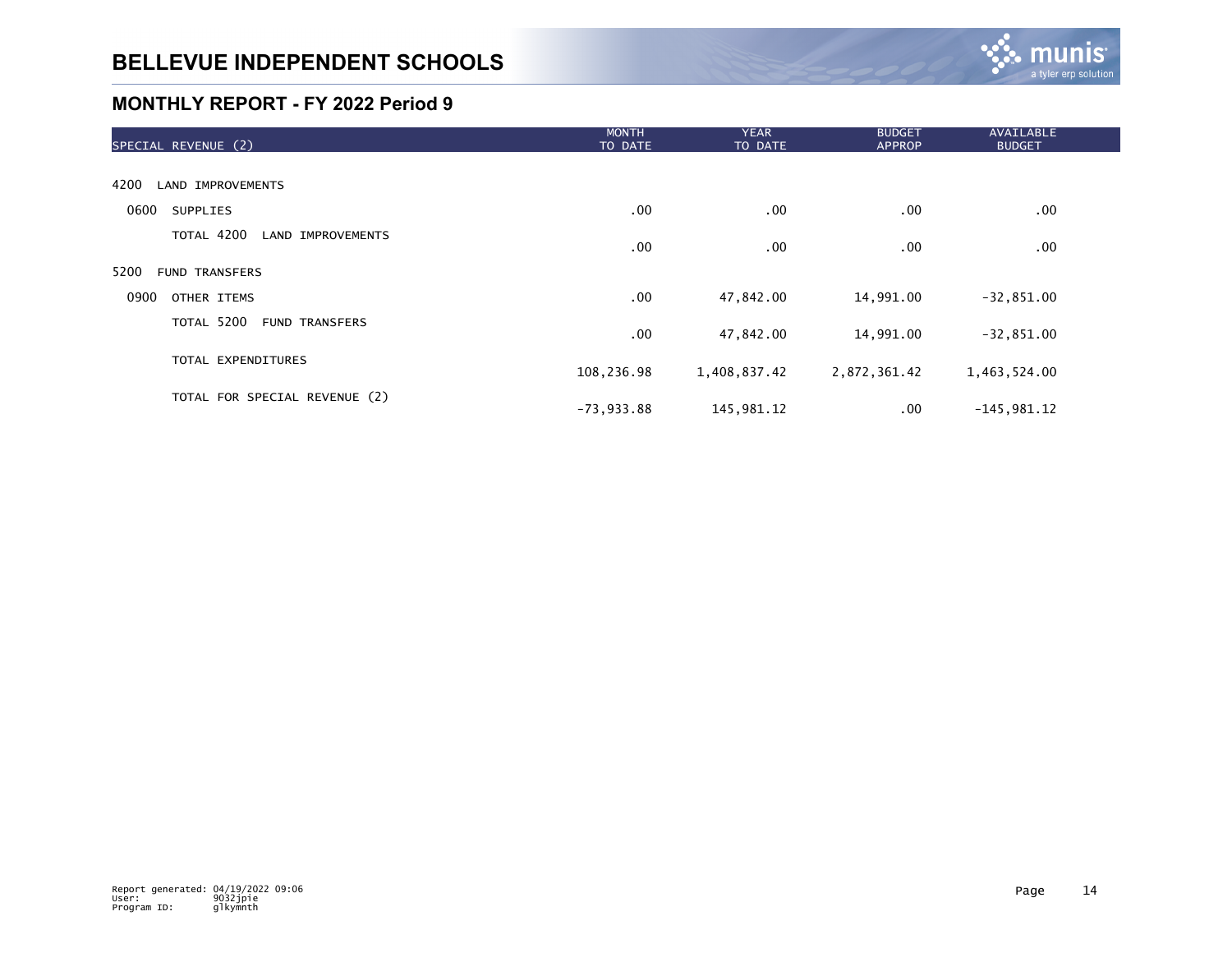## **BELLEVUE INDEPENDENT SCHOOLS**



#### **MONTHLY REPORT - FY 2022 Period 9**

| DIST ACTIVITY (SPEC REV ANN)                                                                                      | <b>MONTH</b><br>TO DATE                  | <b>YEAR</b><br>TO DATE                    | <b>BUDGET</b><br><b>APPROP</b>   | AVAILABLE<br><b>BUDGET</b>                      |
|-------------------------------------------------------------------------------------------------------------------|------------------------------------------|-------------------------------------------|----------------------------------|-------------------------------------------------|
| <b>REVENUES</b>                                                                                                   |                                          |                                           |                                  |                                                 |
| 0999 BEGINNING BALANCE                                                                                            |                                          |                                           |                                  |                                                 |
| TOTAL 0999 BEGINNING BALANCE                                                                                      | .00                                      | .00                                       | .00                              | .00                                             |
| <b>RECEIPTS</b>                                                                                                   |                                          |                                           |                                  |                                                 |
| REVENUE FROM LOCAL SOURCES                                                                                        |                                          |                                           |                                  |                                                 |
| FOOD SERVICE                                                                                                      |                                          |                                           |                                  |                                                 |
| 1630 SPECIAL FUNCTIONS<br>1633 GROUPS SALES<br>1637 VENDING                                                       | .00 <sub>1</sub><br>$.00 \,$<br>$.00 \,$ | .00<br>.00<br>.00                         | .00<br>.00<br>.00                | .00<br>.00<br>.00.                              |
| TOTAL FOOD SERVICE                                                                                                | .00 <sub>1</sub>                         | .00                                       | .00                              | .00                                             |
| STUDENT ACTIVITIES                                                                                                |                                          |                                           |                                  |                                                 |
| 1710 ADMISSIONS<br>1720 SALES<br>1740 STUDENT FEES<br>1740 BAND STUDENT FEES<br>1750 REV FR ENTERPRISE ACTIVITIES | .00<br>.00<br>.00<br>.00<br>.00          | .00<br>.00<br>2,400.00<br>1,721.00<br>.00 | .00<br>.00<br>.00<br>.00.<br>.00 | .00<br>.00<br>$-2,400.00$<br>$-1,721.00$<br>.00 |
| TOTAL STUDENT ACTIVITIES                                                                                          | .00                                      | 4,121.00                                  | .00                              | $-4, 121.00$                                    |
| OTHER REVENUE FROM LOCAL SOURCES                                                                                  |                                          |                                           |                                  |                                                 |
| 1920 CONTRIBUTIONS/DONATIONS<br>1990 MISCELLANEOUS REVENUE                                                        | .00<br>.00                               | .00<br>.00                                | .00<br>.00.                      | .00<br>.00                                      |
| TOTAL OTHER REVENUE FROM LOCAL SOURCES                                                                            | .00                                      | .00                                       | .00                              | .00                                             |
| TOTAL REVENUE FROM LOCAL SOURCES                                                                                  | .00                                      | 4,121.00                                  | .00                              | $-4, 121.00$                                    |
| OTHER RECEIPTS                                                                                                    |                                          |                                           |                                  |                                                 |
| INTERFUND TRANSFERS                                                                                               |                                          |                                           |                                  |                                                 |
| 5210 FUND TRANSFER                                                                                                | 1,407.60                                 | 4,978.51                                  | .00                              | $-4,978.51$                                     |
| TOTAL INTERFUND TRANSFERS                                                                                         | 1,407.60                                 | 4,978.51                                  | .00.                             | $-4,978.51$                                     |

TOTAL OTHER RECEIPTS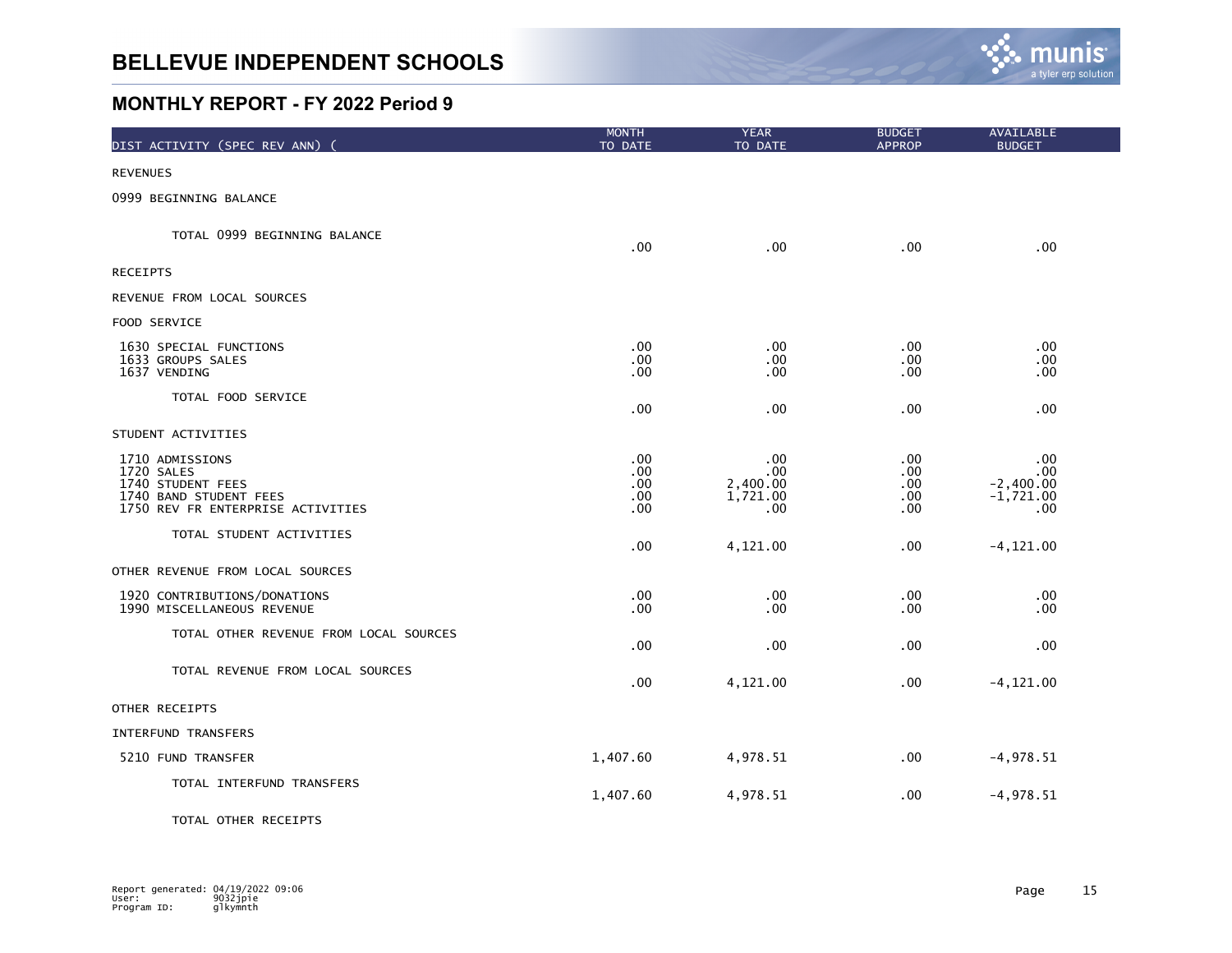

| DIST ACTIVITY (SPEC REV ANN) ( | <b>MONTH</b><br>TO DATE | <b>YEAR</b><br>TO DATE | <b>BUDGET</b><br><b>APPROP</b> | AVAILABLE<br><b>BUDGET</b> |  |
|--------------------------------|-------------------------|------------------------|--------------------------------|----------------------------|--|
|                                | 1,407.60                | 4,978.51               | .00                            | -4,978.51                  |  |
| TOTAL RECEIPTS                 | 1,407.60                | 9,099.51               | .00                            | $-9,099.51$                |  |
| TOTAL REVENUE                  | 1,407.60                | 9,099.51               | .00                            | $-9,099.51$                |  |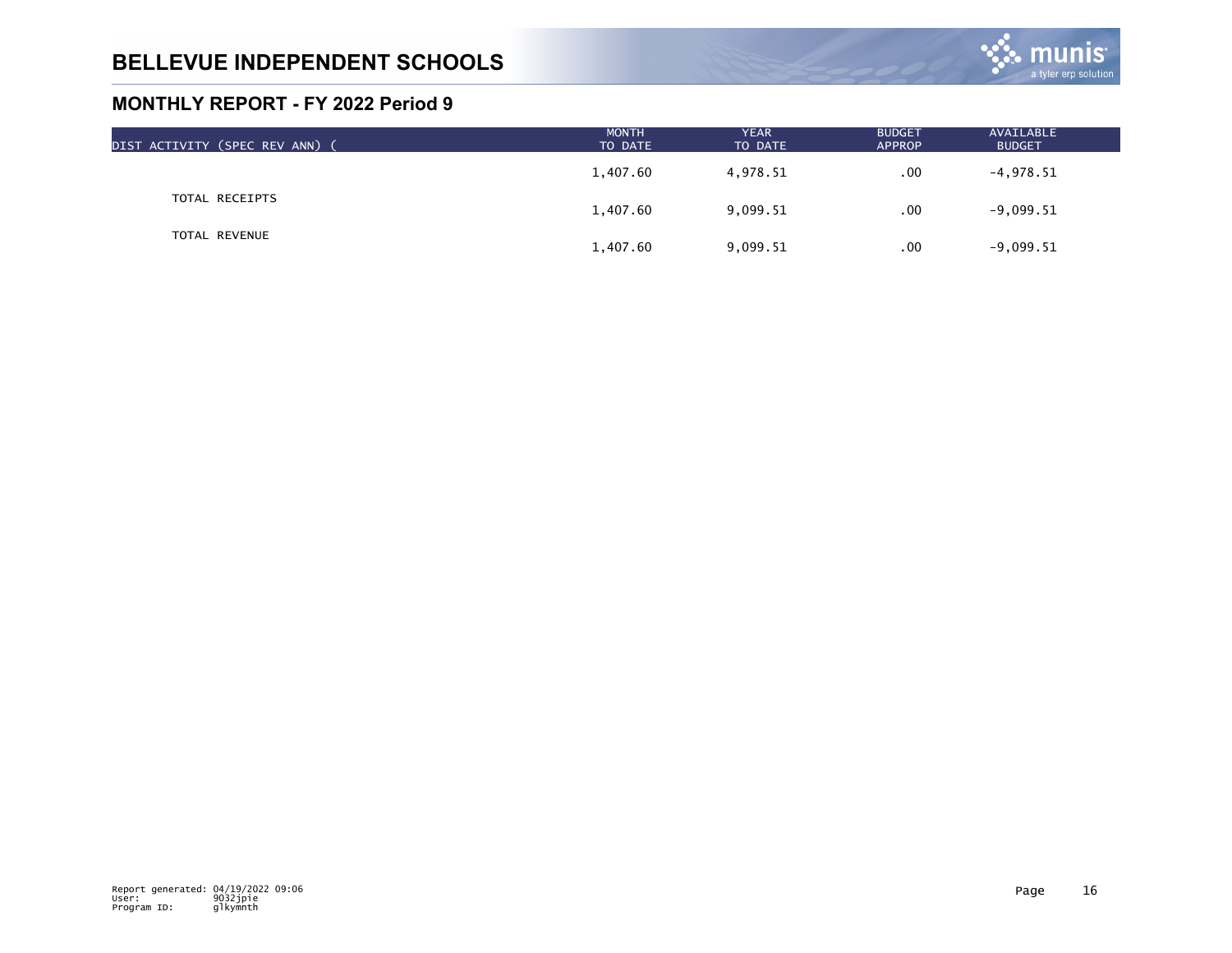

| DIST ACTIVITY (SPEC REV ANN)                                                                                                                                                                                                          | <b>MONTH</b><br>TO DATE                               | <b>YEAR</b><br>TO DATE                                     | <b>BUDGET</b><br><b>APPROP</b>                 | AVAILABLE<br><b>BUDGET</b>                                          |
|---------------------------------------------------------------------------------------------------------------------------------------------------------------------------------------------------------------------------------------|-------------------------------------------------------|------------------------------------------------------------|------------------------------------------------|---------------------------------------------------------------------|
| <b>EXPENDITURES</b>                                                                                                                                                                                                                   |                                                       |                                                            |                                                |                                                                     |
| 1000<br>INSTRUCTION                                                                                                                                                                                                                   |                                                       |                                                            |                                                |                                                                     |
| 0100<br>SALARIES PERSONNEL SERVICES<br>0200<br><b>EMPLOYEE BENEFITS</b><br>0300<br>PURCHASED PROF AND TECH SERV<br>0500<br>OTHER PURCHASED SERVICES<br>0600<br>SUPPLIES<br>0700<br>PROPERTY<br>0800<br>DEBT SERVICE AND MISCELLANEOUS | 1,020.00<br>118.47<br>.00<br>.00<br>.00<br>.00<br>.00 | 3,745.00<br>326.94<br>.00<br>.00<br>1,628.87<br>.00<br>.00 | .00.<br>.00<br>.00<br>.00<br>.00<br>.00<br>.00 | $-3,745.00$<br>$-326.94$<br>.00<br>.00<br>$-1,628.87$<br>.00<br>.00 |
| TOTAL 1000<br>INSTRUCTION                                                                                                                                                                                                             | 1,138.47                                              | 5,700.81                                                   | .00                                            | $-5,700.81$                                                         |
| 2200<br>INSTRUCTIONAL STAFF SUPP SERV                                                                                                                                                                                                 |                                                       |                                                            |                                                |                                                                     |
| 0600<br><b>SUPPLIES</b><br>0700<br>PROPERTY                                                                                                                                                                                           | .00<br>.00                                            | $.00 \,$<br>.00                                            | .00.<br>.00                                    | $.00 \,$<br>.00                                                     |
| TOTAL 2200<br>INSTRUCTIONAL STAFF SUPP SERV                                                                                                                                                                                           | .00                                                   | .00                                                        | .00                                            | .00                                                                 |
| 2700<br>STUDENT TRANSPORTATION                                                                                                                                                                                                        |                                                       |                                                            |                                                |                                                                     |
| 0800<br>DEBT SERVICE AND MISCELLANEOUS                                                                                                                                                                                                | .00                                                   | .00                                                        | .00                                            | .00                                                                 |
| TOTAL 2700<br>STUDENT TRANSPORTATION                                                                                                                                                                                                  | .00                                                   | .00                                                        | .00                                            | .00                                                                 |
| TOTAL EXPENDITURES                                                                                                                                                                                                                    | 1,138.47                                              | 5,700.81                                                   | .00                                            | $-5,700.81$                                                         |
| TOTAL FOR DIST ACTIVITY (SPEC REV ANN) (21)                                                                                                                                                                                           | 269.13                                                | 3,398.70                                                   | .00                                            | $-3,398.70$                                                         |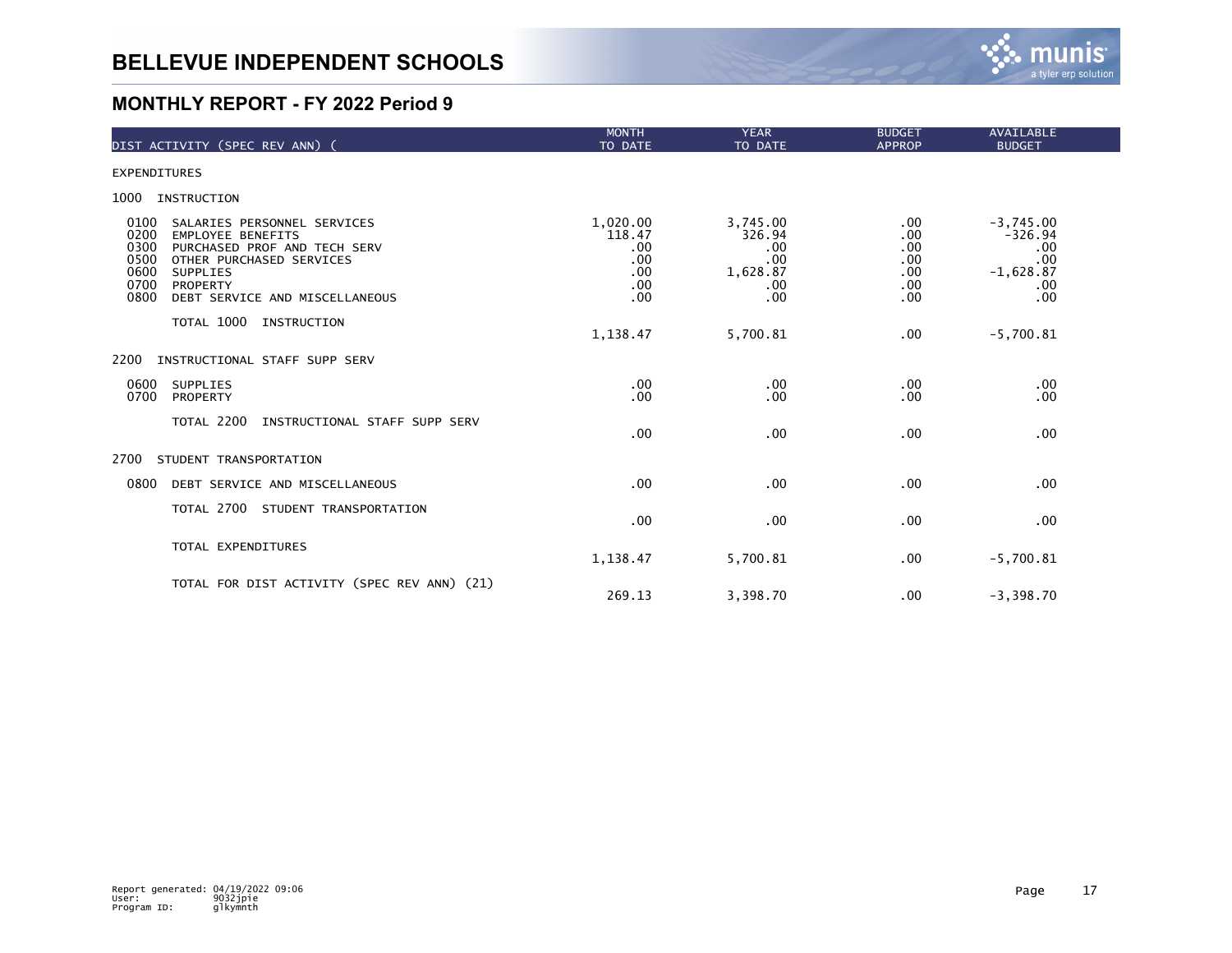## **BELLEVUE INDEPENDENT SCHOOLS**



| SR STUDENT ACTIVITY FUND (AF)          | <b>MONTH</b><br>TO DATE | <b>YEAR</b><br>TO DATE | <b>BUDGET</b><br><b>APPROP</b> | <b>AVAILABLE</b><br><b>BUDGET</b> |  |
|----------------------------------------|-------------------------|------------------------|--------------------------------|-----------------------------------|--|
| <b>REVENUES</b>                        |                         |                        |                                |                                   |  |
| 0999 BEGINNING BALANCE                 |                         |                        |                                |                                   |  |
| TOTAL 0999 BEGINNING BALANCE           | .00.                    | .00                    | .00.                           | .00                               |  |
| RECEIPTS                               |                         |                        |                                |                                   |  |
| REVENUE FROM LOCAL SOURCES             |                         |                        |                                |                                   |  |
| EARNINGS ON INVESTMENTS                |                         |                        |                                |                                   |  |
| 1510 INTEREST ON INVESTMENTS           | .00                     | .00                    | .00                            | .00 <sub>1</sub>                  |  |
| TOTAL EARNINGS ON INVESTMENTS          | .00                     | .00                    | .00                            | $.00 \,$                          |  |
| OTHER REVENUE FROM LOCAL SOURCES       |                         |                        |                                |                                   |  |
| 1990 MISCELLANEOUS REVENUE             | .00                     | .00                    | .00                            | .00                               |  |
| TOTAL OTHER REVENUE FROM LOCAL SOURCES | .00                     | .00                    | .00                            | .00                               |  |
| TOTAL REVENUE FROM LOCAL SOURCES       | .00                     | .00                    | .00                            | .00                               |  |
| TOTAL RECEIPTS                         | .00                     | .00                    | .00                            | .00                               |  |
| TOTAL REVENUE                          | .00                     | .00                    | .00                            | .00                               |  |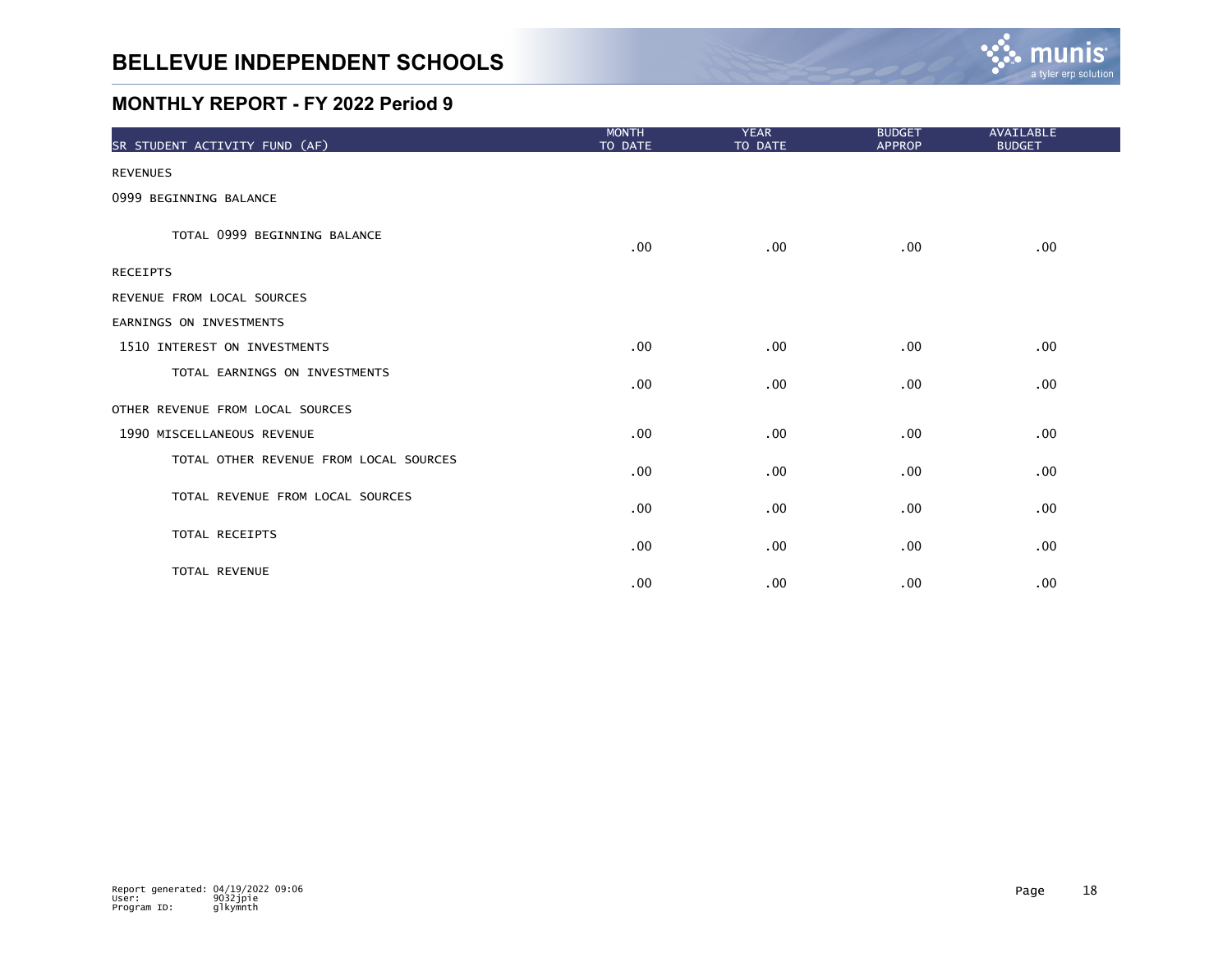

| SR STUDENT ACTIVITY FUND (AF)                                                                                                                                                                                            | <b>MONTH</b><br>TO DATE                | <b>YEAR</b><br>TO DATE                 | <b>BUDGET</b><br><b>APPROP</b>         | AVAILABLE<br><b>BUDGET</b>             |
|--------------------------------------------------------------------------------------------------------------------------------------------------------------------------------------------------------------------------|----------------------------------------|----------------------------------------|----------------------------------------|----------------------------------------|
| <b>EXPENDITURES</b>                                                                                                                                                                                                      |                                        |                                        |                                        |                                        |
| 1000<br>INSTRUCTION                                                                                                                                                                                                      |                                        |                                        |                                        |                                        |
| 0100<br>SALARIES PERSONNEL SERVICES<br>0200<br><b>EMPLOYEE BENEFITS</b><br>0300<br>PURCHASED PROF AND TECH SERV<br>0500<br>OTHER PURCHASED SERVICES<br>0600<br><b>SUPPLIES</b><br>0800<br>DEBT SERVICE AND MISCELLANEOUS | .00<br>.00<br>.00<br>.00<br>.00<br>.00 | .00<br>.00<br>.00<br>.00<br>.00<br>.00 | .00<br>.00<br>.00<br>.00<br>.00<br>.00 | .00<br>.00<br>.00<br>.00<br>.00<br>.00 |
| TOTAL 1000<br>INSTRUCTION                                                                                                                                                                                                | .00                                    | .00                                    | .00                                    | .00                                    |
| 2200<br>INSTRUCTIONAL STAFF SUPP SERV                                                                                                                                                                                    |                                        |                                        |                                        |                                        |
| SUPPLIES<br>0600                                                                                                                                                                                                         | .00                                    | .00                                    | .00                                    | .00                                    |
| TOTAL 2200<br>INSTRUCTIONAL STAFF SUPP SERV                                                                                                                                                                              | .00                                    | .00                                    | .00                                    | .00                                    |
| 5200<br><b>FUND TRANSFERS</b>                                                                                                                                                                                            |                                        |                                        |                                        |                                        |
| 0900<br>OTHER ITEMS                                                                                                                                                                                                      | .00                                    | .00                                    | .00                                    | .00                                    |
| TOTAL 5200 FUND TRANSFERS                                                                                                                                                                                                | .00                                    | .00                                    | .00                                    | .00                                    |
| TOTAL EXPENDITURES                                                                                                                                                                                                       | .00                                    | .00                                    | .00                                    | .00                                    |
| TOTAL FOR SR STUDENT ACTIVITY FUND (AF) (25)                                                                                                                                                                             | .00                                    | .00                                    | .00                                    | .00                                    |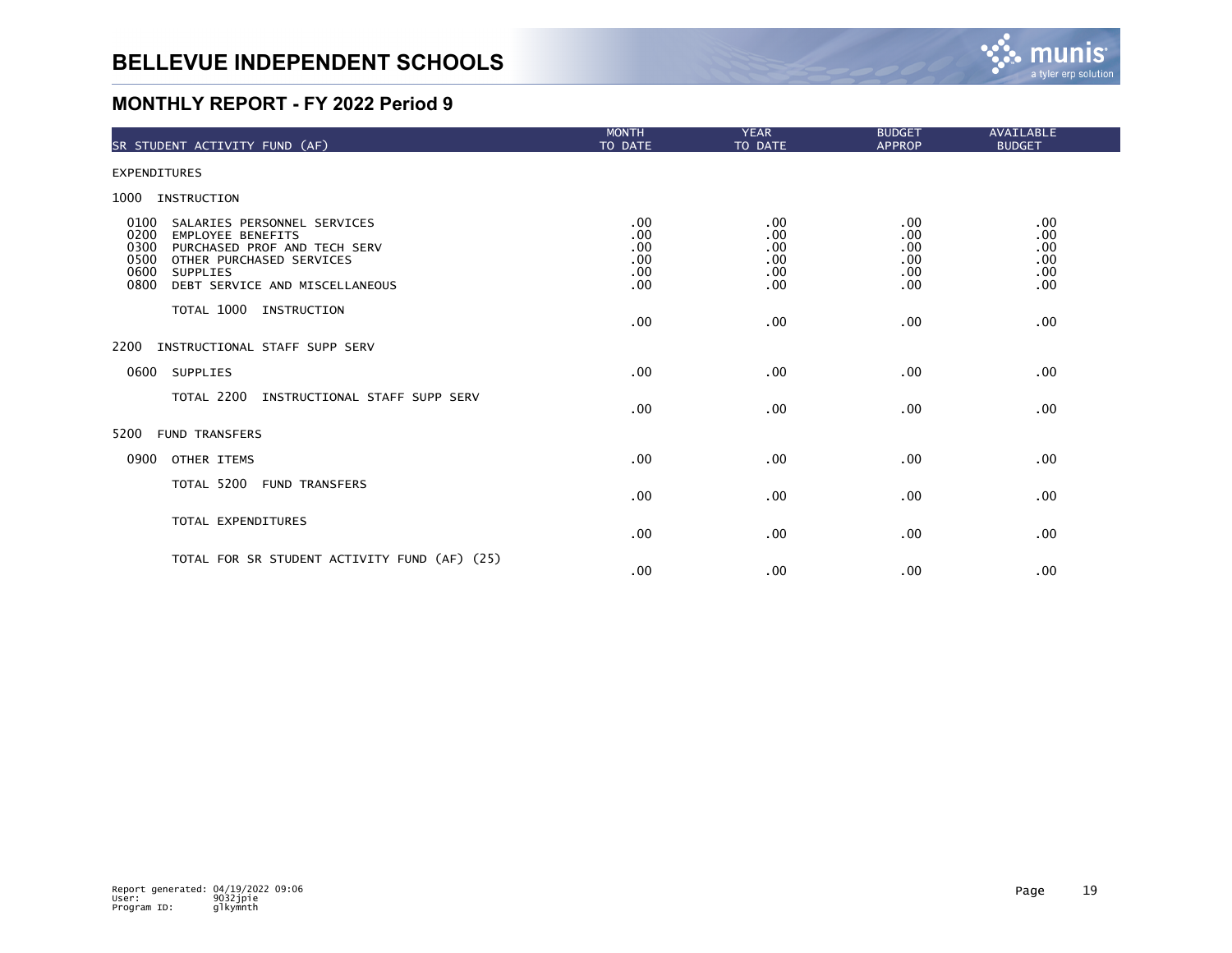# **BELLEVUE INDEPENDENT SCHOOLS**



| CAPITAL OUTLAY FUND (310)        | <b>MONTH</b><br>TO DATE | <b>YEAR</b><br>TO DATE | <b>BUDGET</b><br><b>APPROP</b> | <b>AVAILABLE</b><br><b>BUDGET</b> |
|----------------------------------|-------------------------|------------------------|--------------------------------|-----------------------------------|
| <b>REVENUES</b>                  |                         |                        |                                |                                   |
| 0999 BEGINNING BALANCE           |                         |                        |                                |                                   |
| TOTAL 0999 BEGINNING BALANCE     | .00                     | .00                    | .00                            | .00                               |
| <b>RECEIPTS</b>                  |                         |                        |                                |                                   |
| REVENUE FROM LOCAL SOURCES       |                         |                        |                                |                                   |
| EARNINGS ON INVESTMENTS          |                         |                        |                                |                                   |
| 1510 INTEREST ON INVESTMENTS     | .00                     | .00                    | .00                            | .00                               |
| TOTAL EARNINGS ON INVESTMENTS    | .00                     | .00                    | .00.                           | .00                               |
| TOTAL REVENUE FROM LOCAL SOURCES | .00                     | .00                    | .00                            | .00                               |
| REVENUE FROM STATE SOURCES       |                         |                        |                                |                                   |
| RESTRICTED                       |                         |                        |                                |                                   |
| 3200 RESTRICTED STATE REVENUE    | .00                     | 28,593.00              | 57,186.00                      | 28,593.00                         |
| TOTAL RESTRICTED                 | .00                     | 28,593.00              | 57,186.00                      | 28,593.00                         |
| TOTAL REVENUE FROM STATE SOURCES | .00                     | 28,593.00              | 57,186.00                      | 28,593.00                         |
| OTHER RECEIPTS                   |                         |                        |                                |                                   |
| <b>INTERFUND TRANSFERS</b>       |                         |                        |                                |                                   |
| 5210 FUND TRANSFER               | .00                     | .00                    | .00                            | .00                               |
| TOTAL INTERFUND TRANSFERS        | .00                     | .00                    | .00                            | .00                               |
| TOTAL OTHER RECEIPTS             | .00                     | .00                    | .00                            | .00                               |
| TOTAL RECEIPTS                   | .00                     | 28,593.00              | 57,186.00                      | 28,593.00                         |
| TOTAL REVENUE                    | .00                     | 28,593.00              | 57,186.00                      | 28,593.00                         |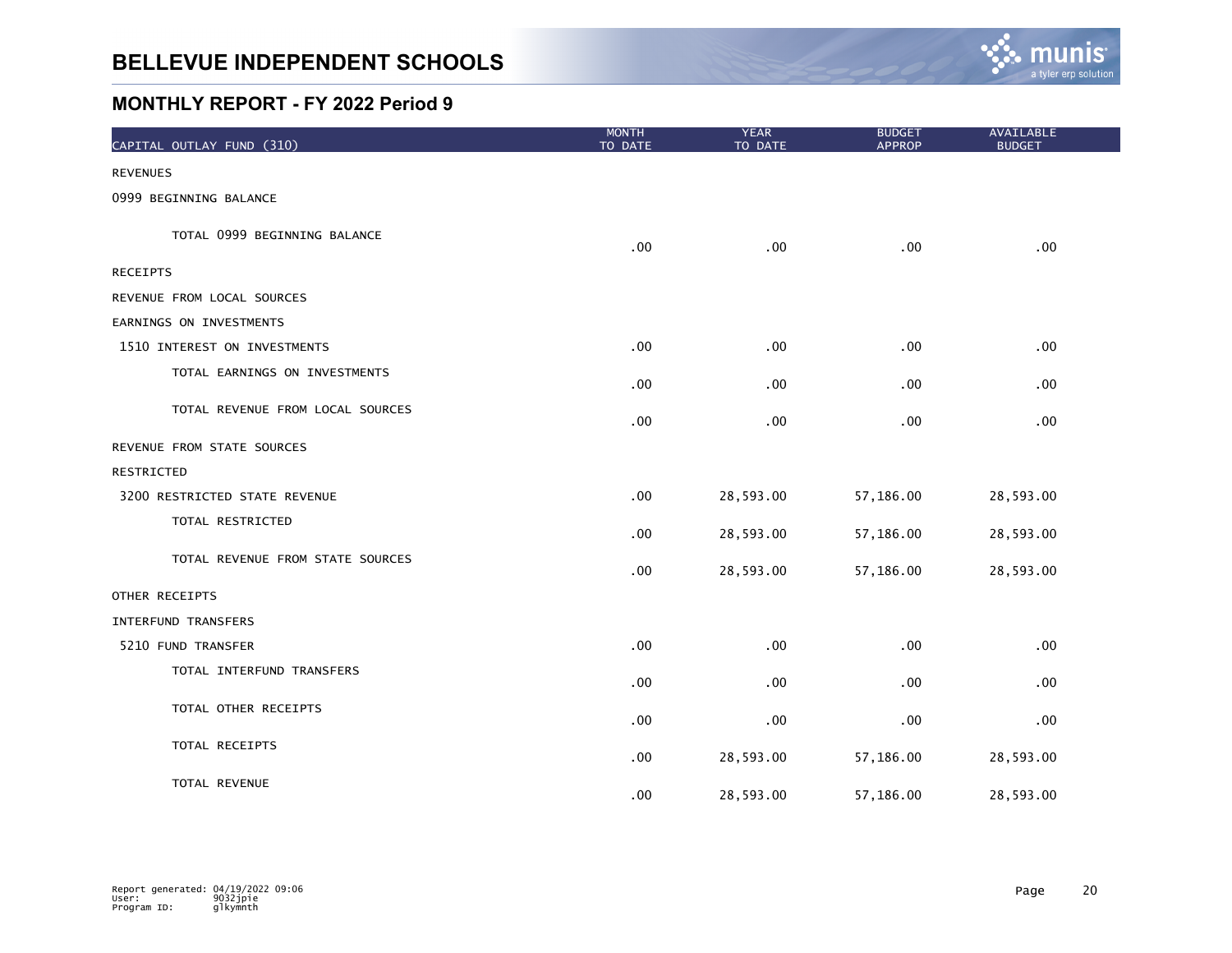

| CAPITAL OUTLAY FUND (310)                                                                                    | <b>MONTH</b><br>TO DATE  | <b>YEAR</b><br>TO DATE   | <b>BUDGET</b><br><b>APPROP</b> | <b>AVAILABLE</b><br><b>BUDGET</b> |  |
|--------------------------------------------------------------------------------------------------------------|--------------------------|--------------------------|--------------------------------|-----------------------------------|--|
| <b>EXPENDITURES</b>                                                                                          |                          |                          |                                |                                   |  |
| 2600<br>PLANT OPERATIONS AND MAINTENANCE                                                                     |                          |                          |                                |                                   |  |
| 0400<br>PURCHASED PROPERTY SERVICES<br>0500<br>OTHER PURCHASED SERVICES                                      | .00<br>.00               | $.00 \,$<br>.00          | 57,186.00<br>.00               | 57,186.00<br>.00                  |  |
| TOTAL 2600 PLANT OPERATIONS AND MAINTENANCE                                                                  | .00                      | .00 <sub>1</sub>         | 57,186.00                      | 57,186.00                         |  |
| <b>DEBT SERVICE</b><br>5100                                                                                  |                          |                          |                                |                                   |  |
| 0600<br><b>SUPPLIES</b><br>0700<br>PROPERTY<br>0800<br>DEBT SERVICE AND MISCELLANEOUS<br>0840<br>CONTINGENCY | .00<br>.00<br>.00<br>.00 | .00<br>.00<br>.00<br>.00 | $.00 \,$<br>.00<br>.00<br>.00. | .00<br>.00<br>.00<br>.00          |  |
| TOTAL 5100<br><b>DEBT SERVICE</b>                                                                            | .00                      | $.00 \,$                 | $.00 \,$                       | .00                               |  |
| 5200<br><b>FUND TRANSFERS</b>                                                                                |                          |                          |                                |                                   |  |
| 0900<br>OTHER ITEMS                                                                                          | .00                      | .00                      | $.00 \,$                       | .00                               |  |
| TOTAL 5200<br><b>FUND TRANSFERS</b>                                                                          | .00                      | .00                      | .00.                           | .00                               |  |
| TOTAL EXPENDITURES                                                                                           | .00                      | .00                      | 57,186.00                      | 57,186.00                         |  |
| TOTAL FOR CAPITAL OUTLAY FUND (310)                                                                          | .00                      | 28,593.00                | .00                            | $-28,593.00$                      |  |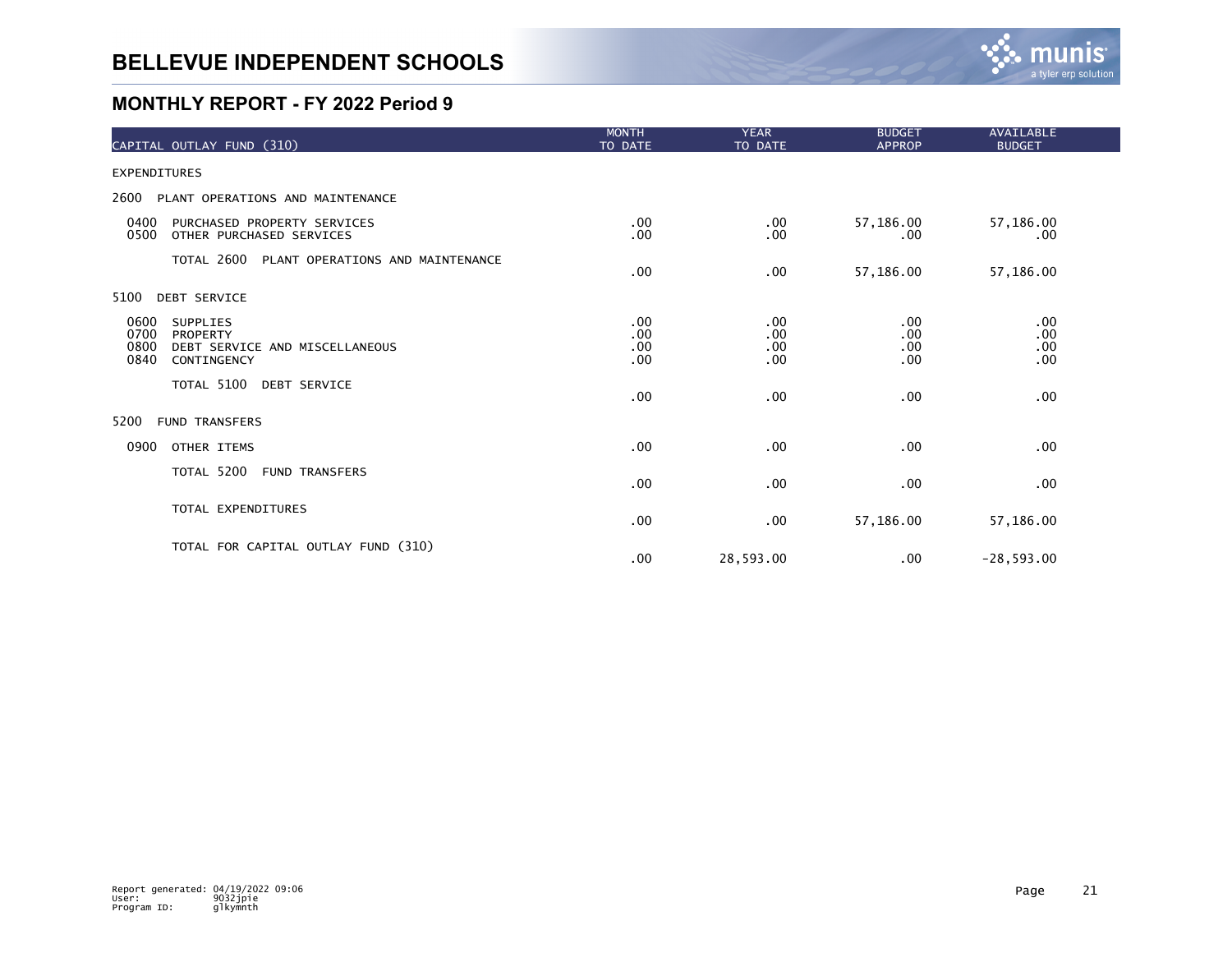

| BUILDING FUND (5 CENT LEVY) (3                                                                               | <b>MONTH</b><br>TO DATE          | <b>YEAR</b><br>TO DATE               | <b>BUDGET</b><br><b>APPROP</b>    | AVAILABLE<br><b>BUDGET</b>  |  |
|--------------------------------------------------------------------------------------------------------------|----------------------------------|--------------------------------------|-----------------------------------|-----------------------------|--|
| <b>REVENUES</b>                                                                                              |                                  |                                      |                                   |                             |  |
| 0999 BEGINNING BALANCE                                                                                       |                                  |                                      |                                   |                             |  |
| TOTAL 0999 BEGINNING BALANCE                                                                                 | .00                              | .00                                  | .00                               | .00                         |  |
| <b>RECEIPTS</b>                                                                                              |                                  |                                      |                                   |                             |  |
| REVENUE FROM LOCAL SOURCES                                                                                   |                                  |                                      |                                   |                             |  |
| AD VALOREM TAXES                                                                                             |                                  |                                      |                                   |                             |  |
| 1111 GENERAL PROPERTY TAX<br>1113 PSC PROPERTY TAX<br>1115 DELINQUENT PROPERTY TAX<br>1117 MOTOR VEHICLE TAX | 482,050.00<br>.00.<br>.00<br>.00 | 482,050.00<br>$.00 \,$<br>.00<br>.00 | 482,874.00<br>.00.<br>.00.<br>.00 | 824.00<br>.00<br>.00<br>.00 |  |
| TOTAL AD VALOREM TAXES                                                                                       | 482,050.00                       | 482,050.00                           | 482,874.00                        | 824.00                      |  |
| OTHER TAXES                                                                                                  |                                  |                                      |                                   |                             |  |
| 1191 OMITTED PROPERTY TAX                                                                                    | .00                              | .00                                  | .00                               | .00                         |  |
| TOTAL OTHER TAXES                                                                                            | .00                              | .00                                  | .00                               | .00                         |  |
| EARNINGS ON INVESTMENTS                                                                                      |                                  |                                      |                                   |                             |  |
| 1510 INTEREST ON INVESTMENTS                                                                                 | .00                              | .00                                  | .00                               | .00                         |  |
| TOTAL EARNINGS ON INVESTMENTS                                                                                | .00                              | .00                                  | .00                               | .00                         |  |
| TOTAL REVENUE FROM LOCAL SOURCES                                                                             | 482,050.00                       | 482,050.00                           | 482,874.00                        | 824.00                      |  |
| REVENUE FROM STATE SOURCES                                                                                   |                                  |                                      |                                   |                             |  |
| RESTRICTED                                                                                                   |                                  |                                      |                                   |                             |  |
| 3200 RESTRICTED STATE REVENUE                                                                                | .00                              | 12,797.00                            | 25,593.00                         | 12,796.00                   |  |
| TOTAL RESTRICTED                                                                                             | .00                              | 12,797.00                            | 25,593.00                         | 12,796.00                   |  |
| TOTAL REVENUE FROM STATE SOURCES                                                                             | .00                              | 12,797.00                            | 25,593.00                         | 12,796.00                   |  |
|                                                                                                              |                                  |                                      |                                   |                             |  |

OTHER RECEIPTS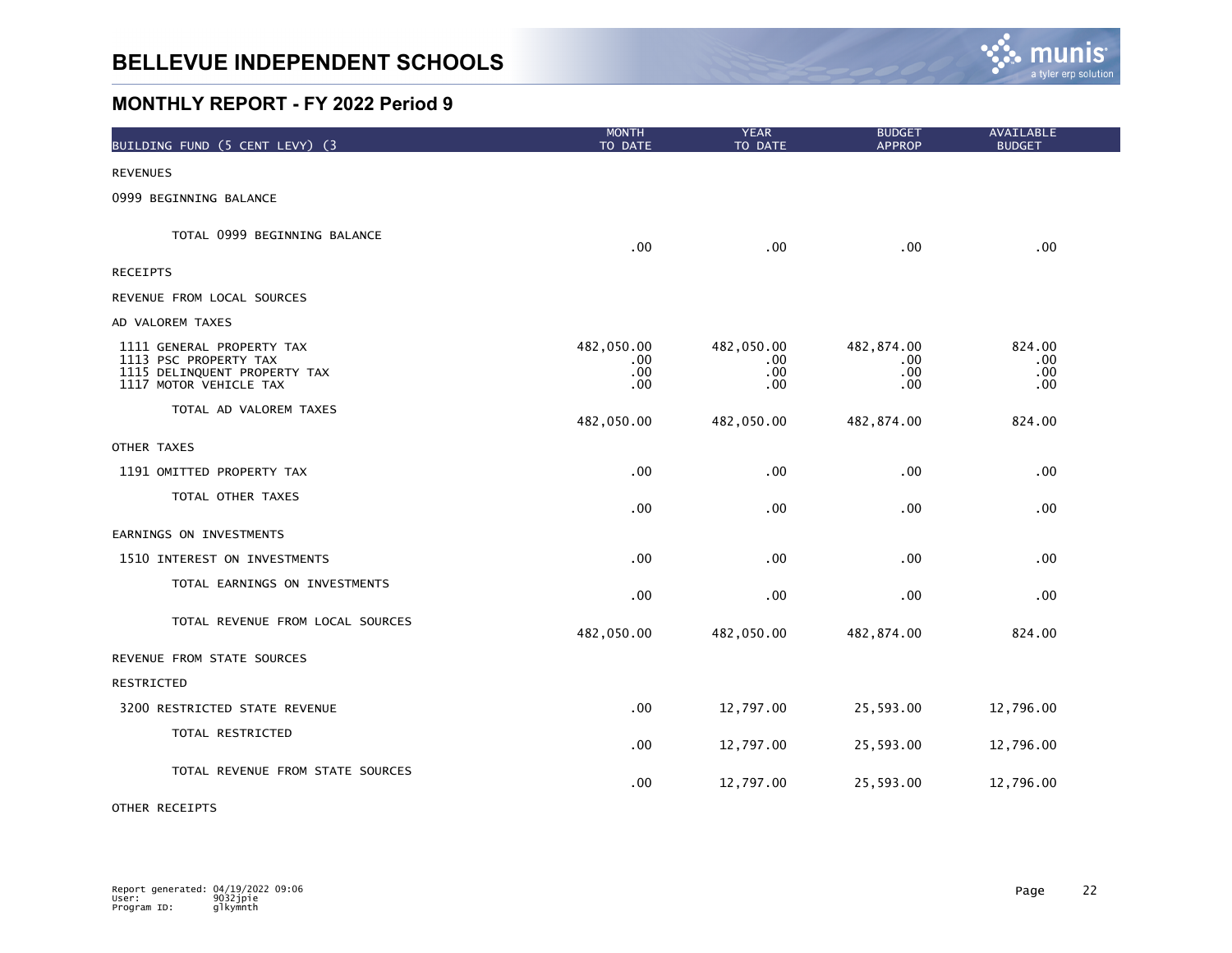| BUILDING FUND (5 CENT LEVY) (3 | <b>MONTH</b><br>TO DATE | <b>YEAR</b><br>TO DATE | <b>BUDGET</b><br><b>APPROP</b> | AVAILABLE<br><b>BUDGET</b> |  |
|--------------------------------|-------------------------|------------------------|--------------------------------|----------------------------|--|
| <b>BOND ISSUANCE</b>           |                         |                        |                                |                            |  |
| 5110 BOND PRINCIPAL PROCEEDS   | .00                     | .00                    | $.00 \,$                       | .00                        |  |
| TOTAL BOND ISSUANCE            | .00                     | .00                    | .00                            | $.00 \times$               |  |
| <b>INTERFUND TRANSFERS</b>     |                         |                        |                                |                            |  |
| 5210 FUND TRANSFER             | .00                     | .00                    | $.00 \,$                       | .00                        |  |
| TOTAL INTERFUND TRANSFERS      | .00                     | .00                    | .00                            | .00                        |  |
| TOTAL OTHER RECEIPTS           | .00                     | .00                    | .00                            | $.00 \times$               |  |
| TOTAL RECEIPTS                 | 482,050.00              | 494,847.00             | 508,467.00                     | 13,620.00                  |  |
| TOTAL REVENUE                  | 482,050.00              | 494,847.00             | 508,467.00                     | 13,620.00                  |  |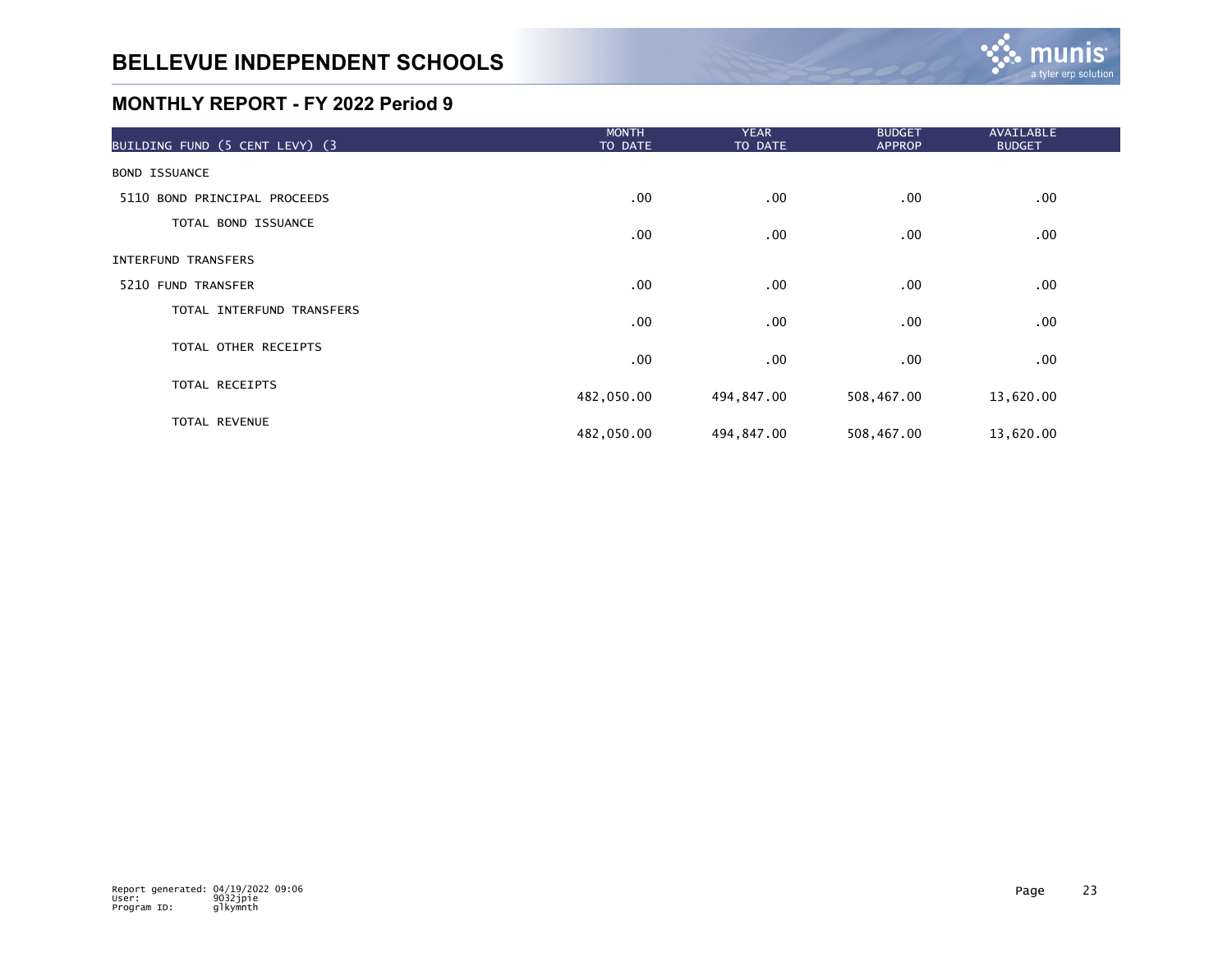

| BUILDING FUND (5 CENT LEVY) (3                                                                                                  | <b>MONTH</b><br>TO DATE  | <b>YEAR</b><br>TO DATE        | <b>BUDGET</b><br><b>APPROP</b>               | AVAILABLE<br><b>BUDGET</b>        |  |
|---------------------------------------------------------------------------------------------------------------------------------|--------------------------|-------------------------------|----------------------------------------------|-----------------------------------|--|
| <b>EXPENDITURES</b>                                                                                                             |                          |                               |                                              |                                   |  |
| 5100<br><b>DEBT SERVICE</b>                                                                                                     |                          |                               |                                              |                                   |  |
| 0400<br>PURCHASED PROPERTY SERVICES<br>0600<br><b>SUPPLIES</b><br>0800<br>DEBT SERVICE AND MISCELLANEOUS<br>0840<br>CONTINGENCY | .00<br>.00<br>.00<br>.00 | $.00 \,$<br>.00<br>.00<br>.00 | 122, 147. 19<br>$.00 \,$<br>$.00 \,$<br>.00. | 122, 147. 19<br>.00<br>.00<br>.00 |  |
| TOTAL 5100<br><b>DEBT SERVICE</b>                                                                                               | $.00 \,$                 | $.00 \,$                      | 122, 147. 19                                 | 122, 147. 19                      |  |
| 5200<br><b>FUND TRANSFERS</b>                                                                                                   |                          |                               |                                              |                                   |  |
| 0900<br>OTHER ITEMS                                                                                                             | $.00 \,$                 | $.00 \,$                      | 386, 319.81                                  | 386, 319.81                       |  |
| TOTAL 5200<br><b>FUND TRANSFERS</b>                                                                                             | $.00 \,$                 | $.00 \,$                      | 386, 319.81                                  | 386, 319.81                       |  |
| TOTAL EXPENDITURES                                                                                                              | $.00 \,$                 | .00                           | 508,467.00                                   | 508,467.00                        |  |
| TOTAL FOR BUILDING FUND (5 CENT LEVY) (320)                                                                                     | 482,050.00               | 494,847.00                    | $.00 \,$                                     | $-494, 847.00$                    |  |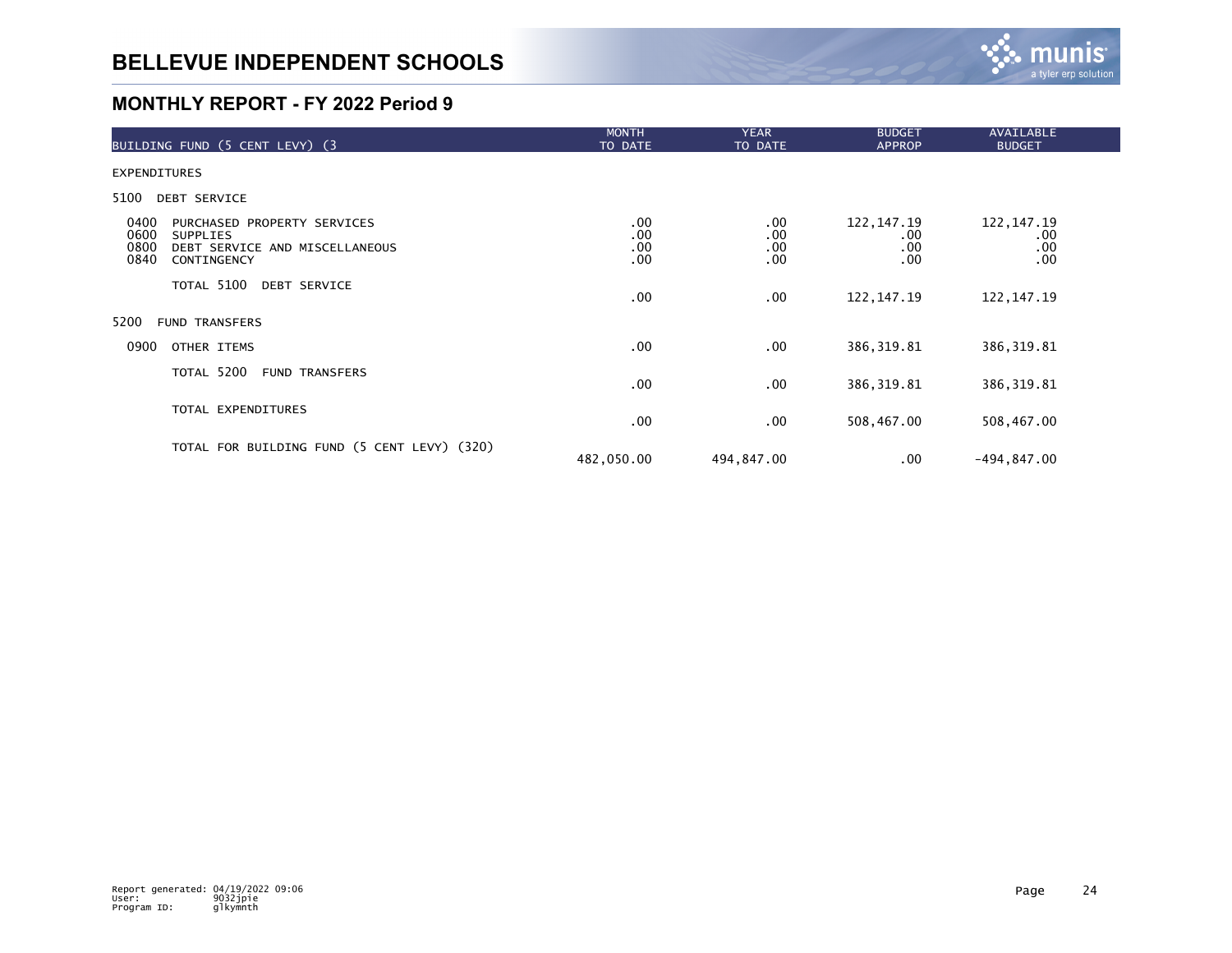

| CONSTRUCTION FUND (360)                | <b>MONTH</b><br>TO DATE | <b>YEAR</b><br>TO DATE | <b>BUDGET</b><br><b>APPROP</b> | AVAILABLE<br><b>BUDGET</b> |  |
|----------------------------------------|-------------------------|------------------------|--------------------------------|----------------------------|--|
| <b>REVENUES</b>                        |                         |                        |                                |                            |  |
| 0999 BEGINNING BALANCE                 |                         |                        |                                |                            |  |
| TOTAL 0999 BEGINNING BALANCE           | .00                     | .00                    | $-1,099,043.16$                | $-1,099,043.16$            |  |
| <b>RECEIPTS</b>                        |                         |                        |                                |                            |  |
| REVENUE FROM LOCAL SOURCES             |                         |                        |                                |                            |  |
| EARNINGS ON INVESTMENTS                |                         |                        |                                |                            |  |
| 1510 INTEREST ON INVESTMENTS           | .00                     | .00                    | 4,055.87                       | 4,055.87                   |  |
| TOTAL EARNINGS ON INVESTMENTS          | .00                     | $.00 \,$               | 4,055.87                       | 4,055.87                   |  |
| OTHER REVENUE FROM LOCAL SOURCES       |                         |                        |                                |                            |  |
| 1920 CONTRIBUTIONS/DONATIONS           | .00                     | .00                    | .00                            | .00                        |  |
| TOTAL OTHER REVENUE FROM LOCAL SOURCES | .00                     | .00 <sub>1</sub>       | .00.                           | .00                        |  |
| TOTAL REVENUE FROM LOCAL SOURCES       | .00                     | $.00 \,$               | 4,055.87                       | 4,055.87                   |  |
| REVENUE FROM STATE SOURCES             |                         |                        |                                |                            |  |
| RESTRICTED                             |                         |                        |                                |                            |  |
| 3200 RESTRICTED STATE REVENUE          | .00                     | .00                    | .00                            | .00                        |  |
| TOTAL RESTRICTED                       | .00                     | .00                    | .00                            | .00                        |  |
| TOTAL REVENUE FROM STATE SOURCES       | .00                     | .00                    | .00                            | .00                        |  |
| OTHER RECEIPTS                         |                         |                        |                                |                            |  |
| <b>BOND ISSUANCE</b>                   |                         |                        |                                |                            |  |
| 5110 BOND PRINCIPAL PROCEEDS           | .00                     | 6, 384, 704. 16        | 5,769,427.66                   | $-615, 276.50$             |  |
| TOTAL BOND ISSUANCE                    | .00                     | 6, 384, 704. 16        | 5,769,427.66                   | $-615, 276.50$             |  |
| <b>INTERFUND TRANSFERS</b>             |                         |                        |                                |                            |  |
| 5210 FUND TRANSFER                     | .00                     | $-66, 128.89$          | $-66, 129.57$                  | $-.68$                     |  |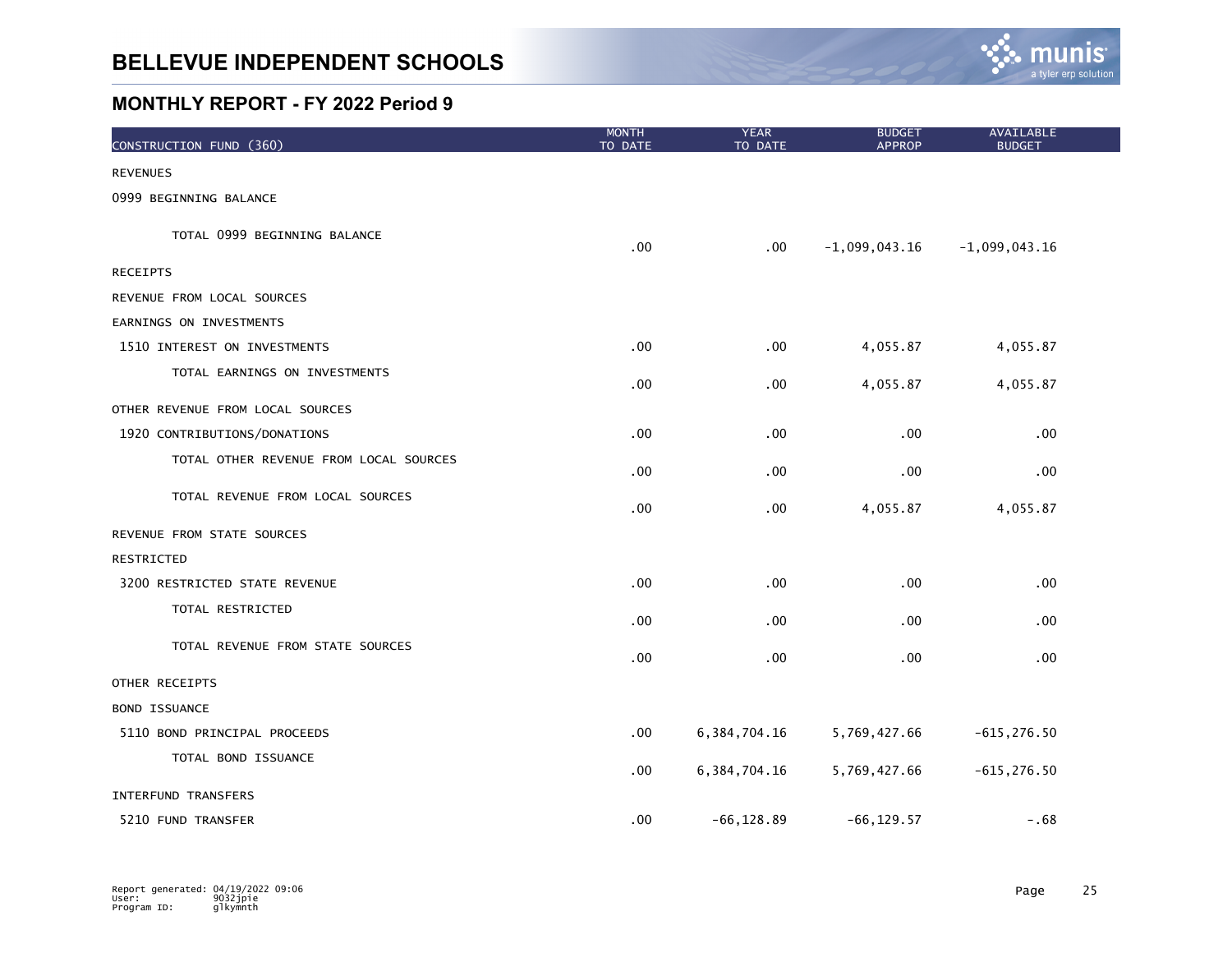

| CONSTRUCTION FUND (360)   | <b>MONTH</b><br>TO DATE | <b>YEAR</b><br>TO DATE | <b>BUDGET</b><br><b>APPROP</b> | <b>AVAILABLE</b><br><b>BUDGET</b> |  |
|---------------------------|-------------------------|------------------------|--------------------------------|-----------------------------------|--|
|                           |                         |                        |                                |                                   |  |
| TOTAL INTERFUND TRANSFERS | .00                     | $-66, 128.89$          | $-66, 129.57$                  | $-0.68$                           |  |
| TOTAL OTHER RECEIPTS      | .00                     | 6, 318, 575.27         | 5,703,298.09                   | $-615, 277.18$                    |  |
|                           |                         |                        |                                |                                   |  |
| TOTAL RECEIPTS            | .00                     | 6, 318, 575. 27        | 5,707,353.96                   | $-611, 221.31$                    |  |
| <b>TOTAL REVENUE</b>      | .00                     | 6, 318, 575.27         | 4,608,310.80                   | $-1,710,264.47$                   |  |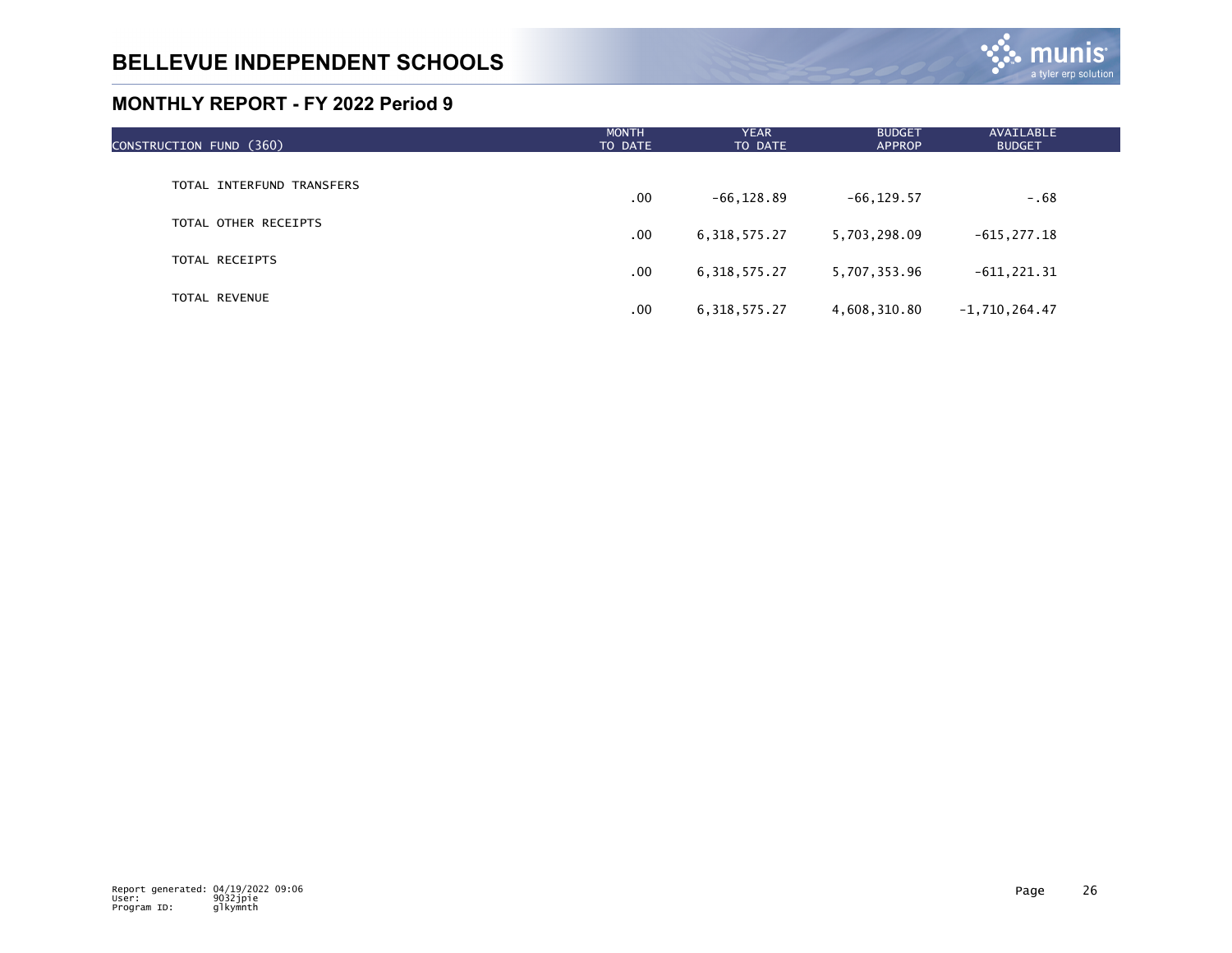

| CONSTRUCTION FUND (360)                                                                                                                                                                                                                                                                                                    | <b>MONTH</b><br>TO DATE                                                         | <b>YEAR</b><br>TO DATE                                                                  | <b>BUDGET</b><br><b>APPROP</b>                                                                          | <b>AVAILABLE</b><br><b>BUDGET</b>                                                                     |
|----------------------------------------------------------------------------------------------------------------------------------------------------------------------------------------------------------------------------------------------------------------------------------------------------------------------------|---------------------------------------------------------------------------------|-----------------------------------------------------------------------------------------|---------------------------------------------------------------------------------------------------------|-------------------------------------------------------------------------------------------------------|
| EXPENDITURES                                                                                                                                                                                                                                                                                                               |                                                                                 |                                                                                         |                                                                                                         |                                                                                                       |
| 4300<br>ARCHITECTURAL/ENGIN                                                                                                                                                                                                                                                                                                |                                                                                 |                                                                                         |                                                                                                         |                                                                                                       |
| 0300<br>PURCHASED PROF AND TECH SERV                                                                                                                                                                                                                                                                                       | .00                                                                             | .00                                                                                     | $-59,815.00$                                                                                            | $-59,815.00$                                                                                          |
| TOTAL 4300 ARCHITECTURAL/ENGIN                                                                                                                                                                                                                                                                                             | .00                                                                             | $.00 \,$                                                                                | $-59,815.00$                                                                                            | $-59,815.00$                                                                                          |
| 4600<br>SITE IMPROVEMENT                                                                                                                                                                                                                                                                                                   |                                                                                 |                                                                                         |                                                                                                         |                                                                                                       |
| 0600<br>SUPPLIES<br>0700<br>PROPERTY<br>0900<br>OTHER ITEMS                                                                                                                                                                                                                                                                | .00<br>.00<br>.00                                                               | .00<br>.00<br>.00                                                                       | $.00 \,$<br>.00<br>.00                                                                                  | .00<br>.00<br>.00                                                                                     |
| TOTAL 4600<br>SITE IMPROVEMENT                                                                                                                                                                                                                                                                                             | .00                                                                             | .00                                                                                     | .00                                                                                                     | .00                                                                                                   |
| 4700<br>BUILDING IMPROVEMENTS                                                                                                                                                                                                                                                                                              |                                                                                 |                                                                                         |                                                                                                         |                                                                                                       |
| 0100<br>SALARIES PERSONNEL SERVICES<br>0200<br><b>EMPLOYEE BENEFITS</b><br>0300<br>PURCHASED PROF AND TECH SERV<br>0400<br>PURCHASED PROPERTY SERVICES<br>0500<br>OTHER PURCHASED SERVICES<br>0600<br>SUPPLIES<br>0700<br>PROPERTY<br>0800<br>DEBT SERVICE AND MISCELLANEOUS<br>0840<br>CONTINGENCY<br>0900<br>OTHER ITEMS | .00<br>.00<br>1,619.55<br>120, 150.00<br>.00<br>.00<br>.00<br>.00<br>.00<br>.00 | .00<br>.00<br>143,536.89<br>3,334,815.00<br>.00<br>.00<br>.00<br>.00<br>.00<br>1,016.32 | .00<br>.00<br>659,180.80<br>5, 676, 187.87<br>22,000.00<br>.00<br>.00<br>.00<br>430, 121.00<br>1,293.56 | .00<br>.00<br>515,643.91<br>2, 341, 372.87<br>22,000.00<br>.00<br>.00<br>.00<br>430, 121.00<br>277.24 |
| TOTAL 4700<br>BUILDING IMPROVEMENTS                                                                                                                                                                                                                                                                                        | 121,769.55                                                                      | 3,479,368.21                                                                            | 6,788,783.23                                                                                            | 3,309,415.02                                                                                          |
| <b>FUND TRANSFERS</b><br>5200                                                                                                                                                                                                                                                                                              |                                                                                 |                                                                                         |                                                                                                         |                                                                                                       |
| 0900<br>OTHER ITEMS                                                                                                                                                                                                                                                                                                        | .00                                                                             | .00                                                                                     | .00                                                                                                     | .00                                                                                                   |
| TOTAL 5200 FUND TRANSFERS                                                                                                                                                                                                                                                                                                  | .00                                                                             | .00                                                                                     | .00                                                                                                     | .00                                                                                                   |
| TOTAL EXPENDITURES                                                                                                                                                                                                                                                                                                         | 121,769.55                                                                      | 3,479,368.21                                                                            | 6,728,968.23                                                                                            | 3,249,600.02                                                                                          |
| TOTAL FOR CONSTRUCTION FUND (360)                                                                                                                                                                                                                                                                                          | $-121,769.55$                                                                   | 2,839,207.06                                                                            | $-2, 120, 657.43$                                                                                       | $-4, 959, 864.49$                                                                                     |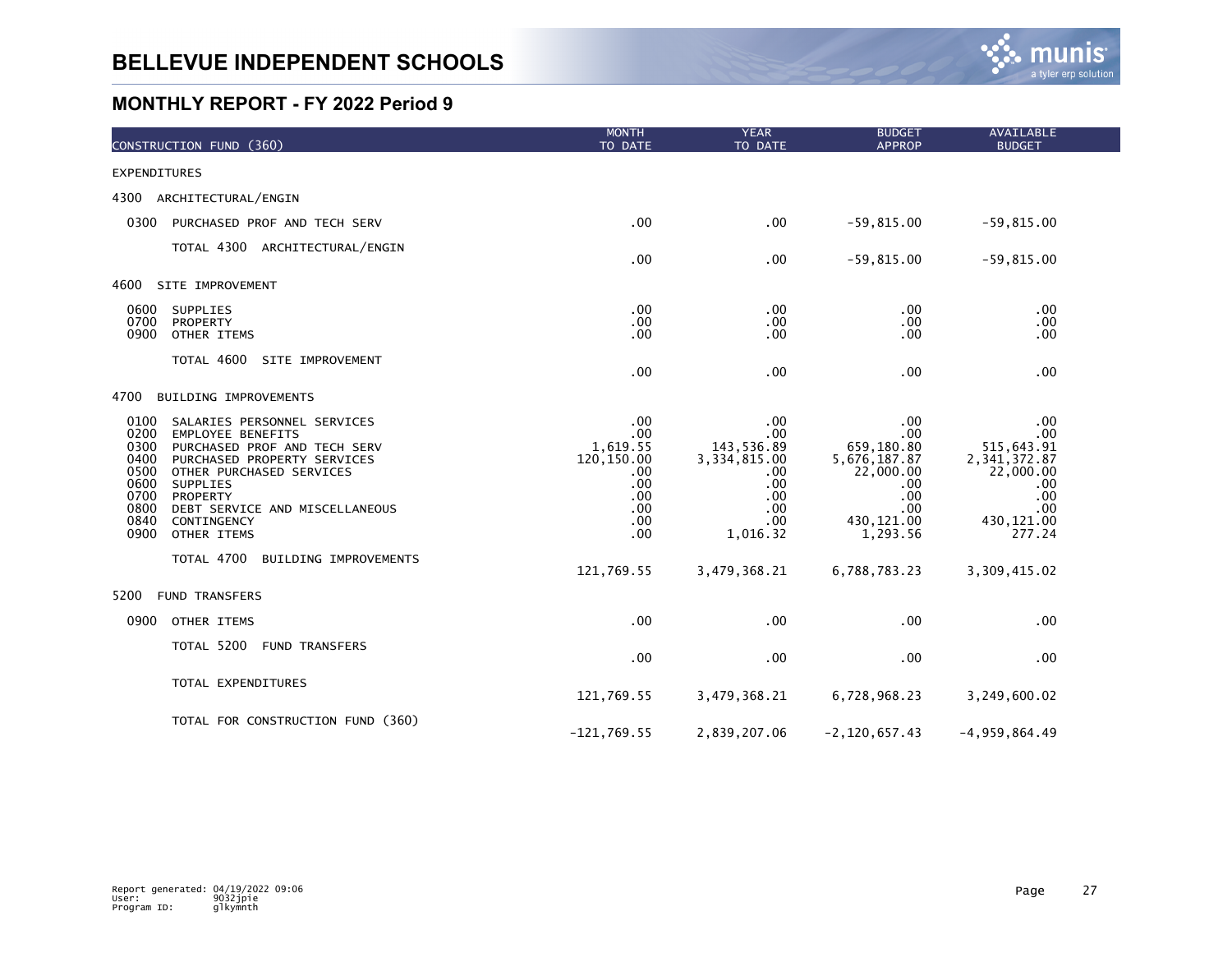

| DEBT SERVICE FUND (400)                           | <b>MONTH</b><br>TO DATE | <b>YEAR</b><br>TO DATE | <b>BUDGET</b><br><b>APPROP</b> | <b>AVAILABLE</b><br><b>BUDGET</b> |
|---------------------------------------------------|-------------------------|------------------------|--------------------------------|-----------------------------------|
| <b>REVENUES</b>                                   |                         |                        |                                |                                   |
| <b>RECEIPTS</b>                                   |                         |                        |                                |                                   |
| REVENUE FROM STATE SOURCES                        |                         |                        |                                |                                   |
| <b>RESTRICTED</b>                                 |                         |                        |                                |                                   |
| 3200 RESTRICTED STATE REVENUE                     | .00                     | .00                    | .00                            | .00                               |
| TOTAL RESTRICTED                                  | .00                     | .00                    | .00                            | .00                               |
| REVENUE ON BEHALF PAYMENTS                        |                         |                        |                                |                                   |
| 3900 ON-BEHALF FUNDS                              | .00                     | .00                    | $.00 \,$                       | .00                               |
| TOTAL REVENUE ON BEHALF PAYMENTS                  | .00                     | .00                    | .00                            | .00                               |
| TOTAL REVENUE FROM STATE SOURCES                  | .00                     | .00                    | .00                            | .00                               |
| OTHER RECEIPTS                                    |                         |                        |                                |                                   |
| <b>BOND ISSUANCE</b>                              |                         |                        |                                |                                   |
| 5110 BOND PRINCIPAL PROCEEDS<br>5120 BOND PREMIUM | .00<br>.00              | .00<br>.00             | .00<br>$.00 \,$                | .00<br>.00                        |
| TOTAL BOND ISSUANCE                               | .00                     | .00                    | .00                            | .00                               |
| INTERFUND TRANSFERS                               |                         |                        |                                |                                   |
| 5210 FUND TRANSFER                                | .00                     | .00                    | 386, 319.81                    | 386, 319.81                       |
| TOTAL INTERFUND TRANSFERS                         | .00                     | .00                    | 386, 319.81                    | 386, 319.81                       |
| TOTAL OTHER RECEIPTS                              | .00                     | .00                    | 386, 319.81                    | 386, 319.81                       |
| TOTAL RECEIPTS                                    | .00                     | .00                    | 386, 319.81                    | 386, 319.81                       |
| TOTAL REVENUE                                     | .00                     | .00                    | 386, 319.81                    | 386, 319.81                       |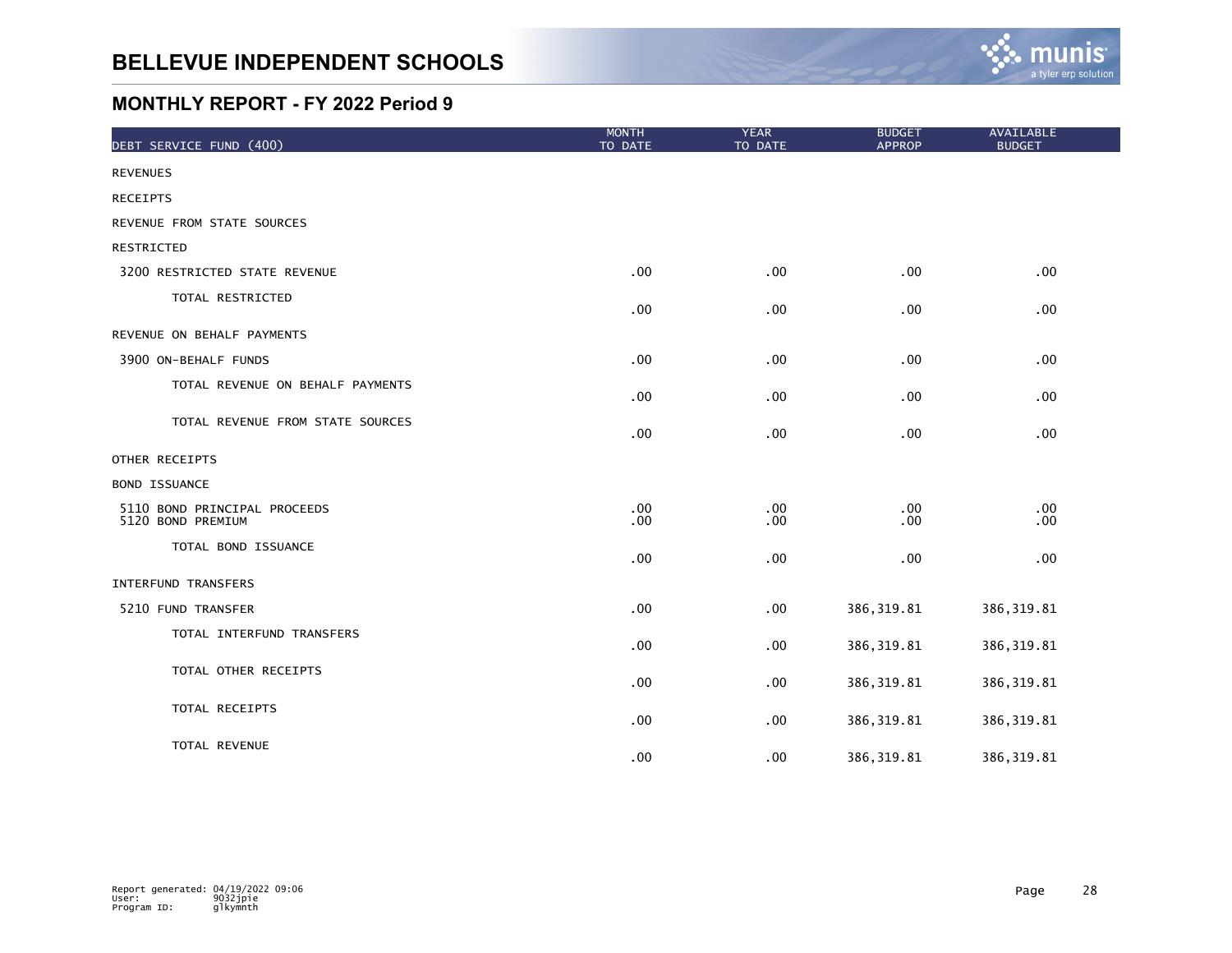

| DEBT SERVICE FUND (400)                                       | <b>MONTH</b><br>TO DATE | <b>YEAR</b><br>TO DATE | <b>BUDGET</b><br><b>APPROP</b> | AVAILABLE<br><b>BUDGET</b> |
|---------------------------------------------------------------|-------------------------|------------------------|--------------------------------|----------------------------|
| <b>EXPENDITURES</b>                                           |                         |                        |                                |                            |
| 5100<br><b>DEBT SERVICE</b>                                   |                         |                        |                                |                            |
| 0800<br>DEBT SERVICE AND MISCELLANEOUS<br>0900<br>OTHER ITEMS | 46,185.32<br>.00        | 97,491.49<br>.00       | 386, 319.81<br>.00             | 288,828.32<br>.00          |
| TOTAL 5100<br><b>DEBT SERVICE</b>                             | 46,185.32               | 97,491.49              | 386, 319.81                    | 288,828.32                 |
| TOTAL EXPENDITURES                                            | 46,185.32               | 97,491.49              | 386, 319.81                    | 288,828.32                 |
| TOTAL FOR DEBT SERVICE FUND (400)                             | $-46, 185.32$           | $-97,491.49$           | .00                            | 97,491.49                  |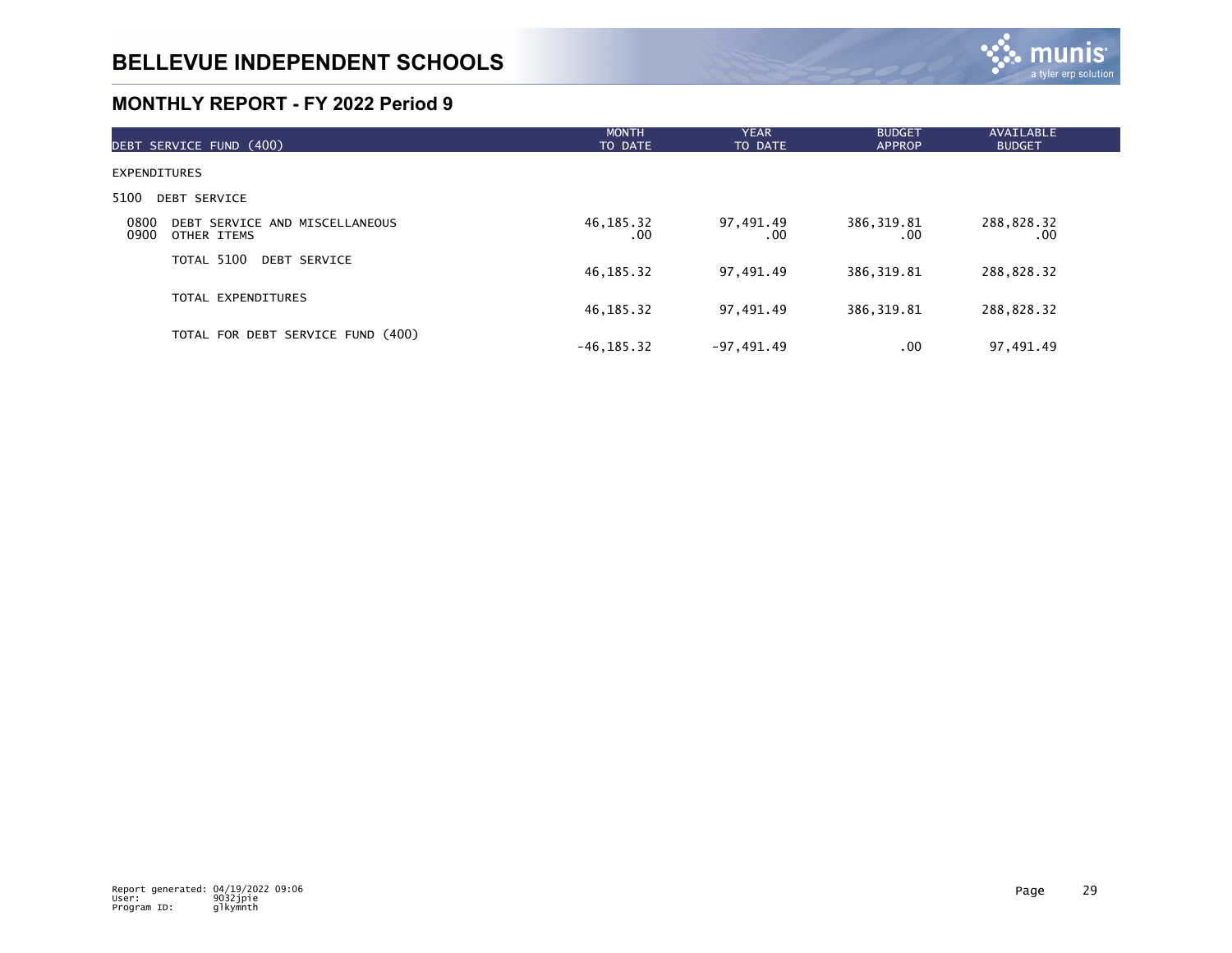

| FOOD SERVICE FUND (51)                                                                                                                                                                                                                                                                                                                                                                                                                                                                                                                                                                                   | <b>MONTH</b><br>TO DATE                                                                                                  | <b>YEAR</b><br>TO DATE                                                                                                    | <b>BUDGET</b><br><b>APPROP</b>                                                                                      | AVAILABLE<br><b>BUDGET</b>                                                                                                      |
|----------------------------------------------------------------------------------------------------------------------------------------------------------------------------------------------------------------------------------------------------------------------------------------------------------------------------------------------------------------------------------------------------------------------------------------------------------------------------------------------------------------------------------------------------------------------------------------------------------|--------------------------------------------------------------------------------------------------------------------------|---------------------------------------------------------------------------------------------------------------------------|---------------------------------------------------------------------------------------------------------------------|---------------------------------------------------------------------------------------------------------------------------------|
| <b>REVENUES</b>                                                                                                                                                                                                                                                                                                                                                                                                                                                                                                                                                                                          |                                                                                                                          |                                                                                                                           |                                                                                                                     |                                                                                                                                 |
| 0999 BEGINNING BALANCE                                                                                                                                                                                                                                                                                                                                                                                                                                                                                                                                                                                   |                                                                                                                          |                                                                                                                           |                                                                                                                     |                                                                                                                                 |
| TOTAL 0999 BEGINNING BALANCE                                                                                                                                                                                                                                                                                                                                                                                                                                                                                                                                                                             | .00                                                                                                                      | $.00 \,$                                                                                                                  | 215,403.00                                                                                                          | 215,403.00                                                                                                                      |
| <b>RECEIPTS</b>                                                                                                                                                                                                                                                                                                                                                                                                                                                                                                                                                                                          |                                                                                                                          |                                                                                                                           |                                                                                                                     |                                                                                                                                 |
| REVENUE FROM LOCAL SOURCES                                                                                                                                                                                                                                                                                                                                                                                                                                                                                                                                                                               |                                                                                                                          |                                                                                                                           |                                                                                                                     |                                                                                                                                 |
| EARNINGS ON INVESTMENTS                                                                                                                                                                                                                                                                                                                                                                                                                                                                                                                                                                                  |                                                                                                                          |                                                                                                                           |                                                                                                                     |                                                                                                                                 |
| 1510 INTEREST ON INVESTMENTS                                                                                                                                                                                                                                                                                                                                                                                                                                                                                                                                                                             | .00                                                                                                                      | .00                                                                                                                       | .00                                                                                                                 | .00.                                                                                                                            |
| TOTAL EARNINGS ON INVESTMENTS                                                                                                                                                                                                                                                                                                                                                                                                                                                                                                                                                                            | .00                                                                                                                      | .00                                                                                                                       | .00                                                                                                                 | .00                                                                                                                             |
| FOOD SERVICE                                                                                                                                                                                                                                                                                                                                                                                                                                                                                                                                                                                             |                                                                                                                          |                                                                                                                           |                                                                                                                     |                                                                                                                                 |
| 1611 REIMBURSABLE SCHOOL LUNCH PROG<br>1611 FREE LUNCH REIMBURSABLE<br>1611 REDUCED LUNCH REIMBURSABLE<br>1611 PAID LUNCHES HEARTLAND<br>1612 REIMBURSABLE SCH BREAKFAST PRG<br>1612 FREE BREAKFAST REIMBURSABLE<br>1612 REDUCED BREAKFAST REIMBURSABLE<br>1613 REIMBURSABLE SPECIAL MILK PROG<br>1621 NON-REIMBURSABLE LUNCH PROG<br>1622 NON-REIMBURSABLE BREAKFAST PRG<br>1624 NON-REIMBURSBLE A LA CARTE PRG<br>1625 NON-REIMB A LA CARTE BKFST PRG<br>1626 NON-REIMB A LA CARTE LUNCH PRG<br>1629 NON-REIMBURSBLE OTHER FOOD PRG<br>1630 SPECIAL FUNCTIONS<br>1636 IN SERVICE<br>TOTAL FOOD SERVICE | .00<br>.00<br>.00<br>.00<br>.00<br>.00<br>.00.<br>.00<br>.00<br>.00.<br>.00<br>.00<br>.00.<br>.00<br>.00<br>.00.<br>.00. | .00<br>.00<br>.00<br>.00<br>.00<br>.00<br>.00<br>.00<br>.00<br>.00<br>.00<br>.00<br>.00<br>.00<br>108.00<br>.00<br>108.00 | .00<br>.00<br>.00<br>.00<br>.00<br>.00<br>.00<br>.00<br>.00<br>.00<br>.00<br>.00<br>.00<br>.00<br>.00<br>.00<br>.00 | .00<br>.00<br>.00<br>.00<br>.00<br>.00<br>.00<br>.00<br>.00<br>.00<br>.00<br>.00<br>.00<br>.00<br>$-108.00$<br>.00<br>$-108.00$ |
| OTHER REVENUE FROM LOCAL SOURCES                                                                                                                                                                                                                                                                                                                                                                                                                                                                                                                                                                         |                                                                                                                          |                                                                                                                           |                                                                                                                     |                                                                                                                                 |
| 1920 CONTRIBUTIONS/DONATIONS<br>1980 REFUND OF PRIOR YR EXPENDITURE<br>1990 MISCELLANEOUS REVENUE<br>1990 MISC REV COVID-19                                                                                                                                                                                                                                                                                                                                                                                                                                                                              | .00<br>.00<br>.00<br>.00                                                                                                 | .00<br>.00<br>100.00<br>.00                                                                                               | .00<br>.00<br>.00<br>.00                                                                                            | .00<br>.00<br>$-100.00$<br>.00                                                                                                  |
| TOTAL OTHER REVENUE FROM LOCAL SOURCES                                                                                                                                                                                                                                                                                                                                                                                                                                                                                                                                                                   | .00                                                                                                                      | 100.00                                                                                                                    | .00                                                                                                                 | $-100.00$                                                                                                                       |
| TOTAL REVENUE FROM LOCAL SOURCES                                                                                                                                                                                                                                                                                                                                                                                                                                                                                                                                                                         | .00                                                                                                                      | 208.00                                                                                                                    | .00                                                                                                                 | $-208.00$                                                                                                                       |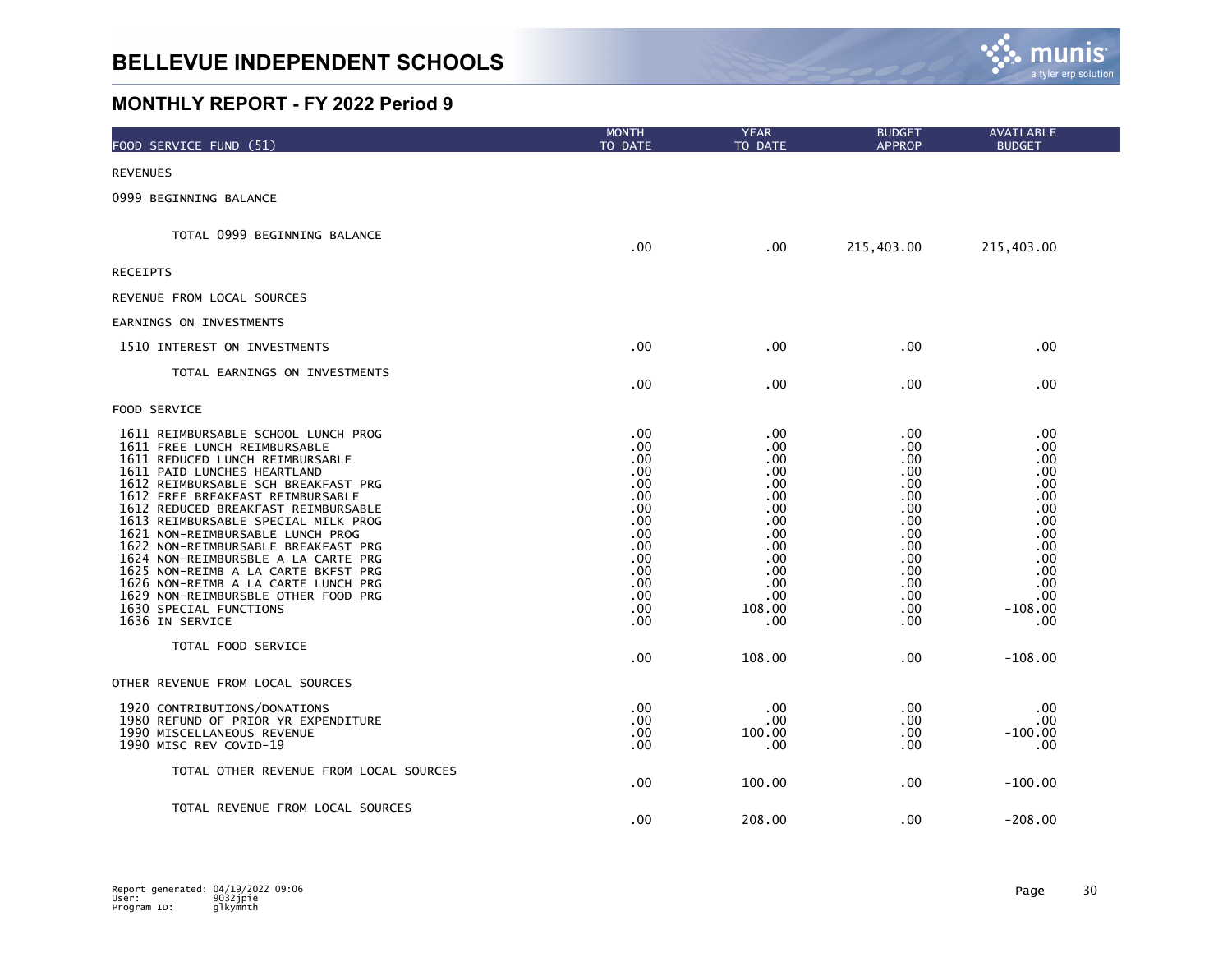

| FOOD SERVICE FUND (51)                                       | <b>MONTH</b><br>TO DATE | <b>YEAR</b><br>TO DATE | <b>BUDGET</b><br><b>APPROP</b> | AVAILABLE<br><b>BUDGET</b> |  |
|--------------------------------------------------------------|-------------------------|------------------------|--------------------------------|----------------------------|--|
|                                                              |                         |                        |                                |                            |  |
| REVENUE FROM STATE SOURCES                                   |                         |                        |                                |                            |  |
| RESTRICTED                                                   |                         |                        |                                |                            |  |
| 3200 RESTRICTED STATE REVENUE                                | .00                     | 965.52                 | 5,000.00                       | 4,034.48                   |  |
| TOTAL RESTRICTED                                             | .00                     | 965.52                 | 5,000.00                       | 4,034.48                   |  |
| REVENUE ON BEHALF PAYMENTS                                   |                         |                        |                                |                            |  |
| 3900 ON-BEHALF FUNDS                                         | .00                     | .00                    | .00                            | .00                        |  |
| TOTAL REVENUE ON BEHALF PAYMENTS                             | .00                     | .00                    | .00                            | .00                        |  |
| TOTAL REVENUE FROM STATE SOURCES                             | .00                     | 965.52                 | 5,000.00                       | 4,034.48                   |  |
| REVENUE FROM FEDERAL SOURCES                                 |                         |                        |                                |                            |  |
| RESTRICTED THROUGH THE STATE                                 |                         |                        |                                |                            |  |
| 4500 RESTRICTED FED THRU STATE                               | .00                     | 295,000.94             | 400,000.00                     | 104,999.06                 |  |
| TOTAL RESTRICTED THROUGH THE STATE                           | .00                     | 295,000.94             | 400,000.00                     | 104,999.06                 |  |
| CHILD NUTRITION PROGRAM DONATED COMMODIT                     |                         |                        |                                |                            |  |
| 4950 CHILD NUTR PRG DONATED COMMOD                           | .00                     | .00                    | 20,000.00                      | 20,000.00                  |  |
| TOTAL CHILD NUTRITION PROGRAM DONATED COMMODIT               | .00                     | .00                    | 20,000.00                      | 20,000.00                  |  |
| TOTAL REVENUE FROM FEDERAL SOURCES                           | .00                     | 295,000.94             | 420,000.00                     | 124,999.06                 |  |
| OTHER RECEIPTS                                               |                         |                        |                                |                            |  |
| INTERFUND TRANSFERS                                          |                         |                        |                                |                            |  |
| 5210 FUND TRANSFER                                           | .00                     | .00                    | .00                            | .00                        |  |
| TOTAL INTERFUND TRANSFERS                                    | .00                     | .00                    | .00                            | .00                        |  |
| SALE OR COMP FOR LOSS OF ASSETS                              |                         |                        |                                |                            |  |
| 5341 SALE OF EQUIPMENT ETC<br>5342 LOSS COMP - EQUIPMENT ETC | .00<br>.00              | .00<br>.00             | .00<br>.00                     | .00<br>.00                 |  |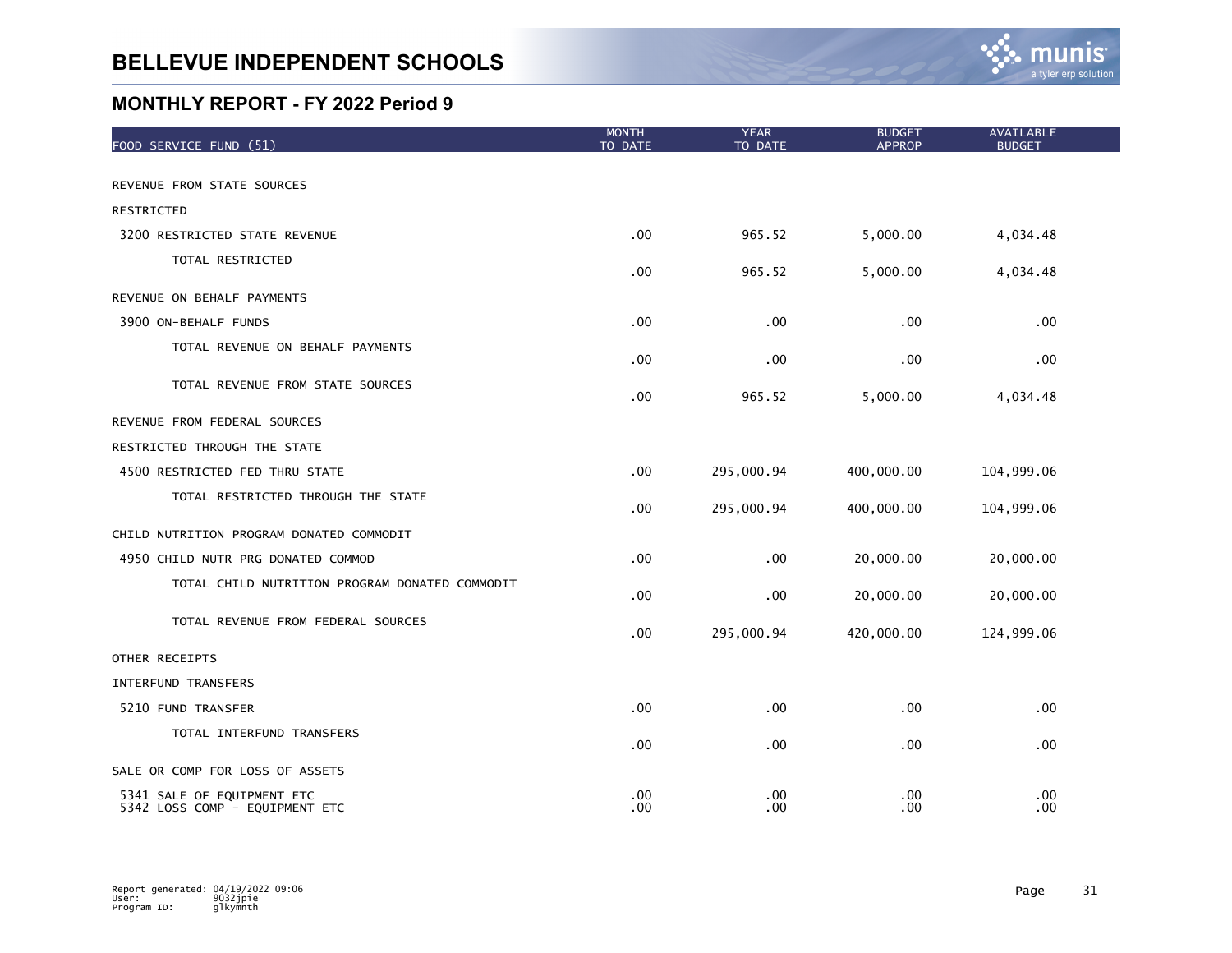

| FOOD SERVICE FUND (51)                | <b>MONTH</b><br>TO DATE | <b>YEAR</b><br>TO DATE | <b>BUDGET</b><br><b>APPROP</b> | AVAILABLE<br><b>BUDGET</b> |  |
|---------------------------------------|-------------------------|------------------------|--------------------------------|----------------------------|--|
| TOTAL SALE OR COMP FOR LOSS OF ASSETS | $.00 \times$            | $.00 \,$               | .00                            | .00.                       |  |
| TOTAL OTHER RECEIPTS                  | .00                     | .00 <sub>1</sub>       | .00                            | .00.                       |  |
| TOTAL RECEIPTS                        | $.00 \times$            | 296,174.46             | 425,000.00                     | 128,825.54                 |  |
| TOTAL REVENUE                         | .00                     | 296,174.46             | 640,403.00                     | 344,228.54                 |  |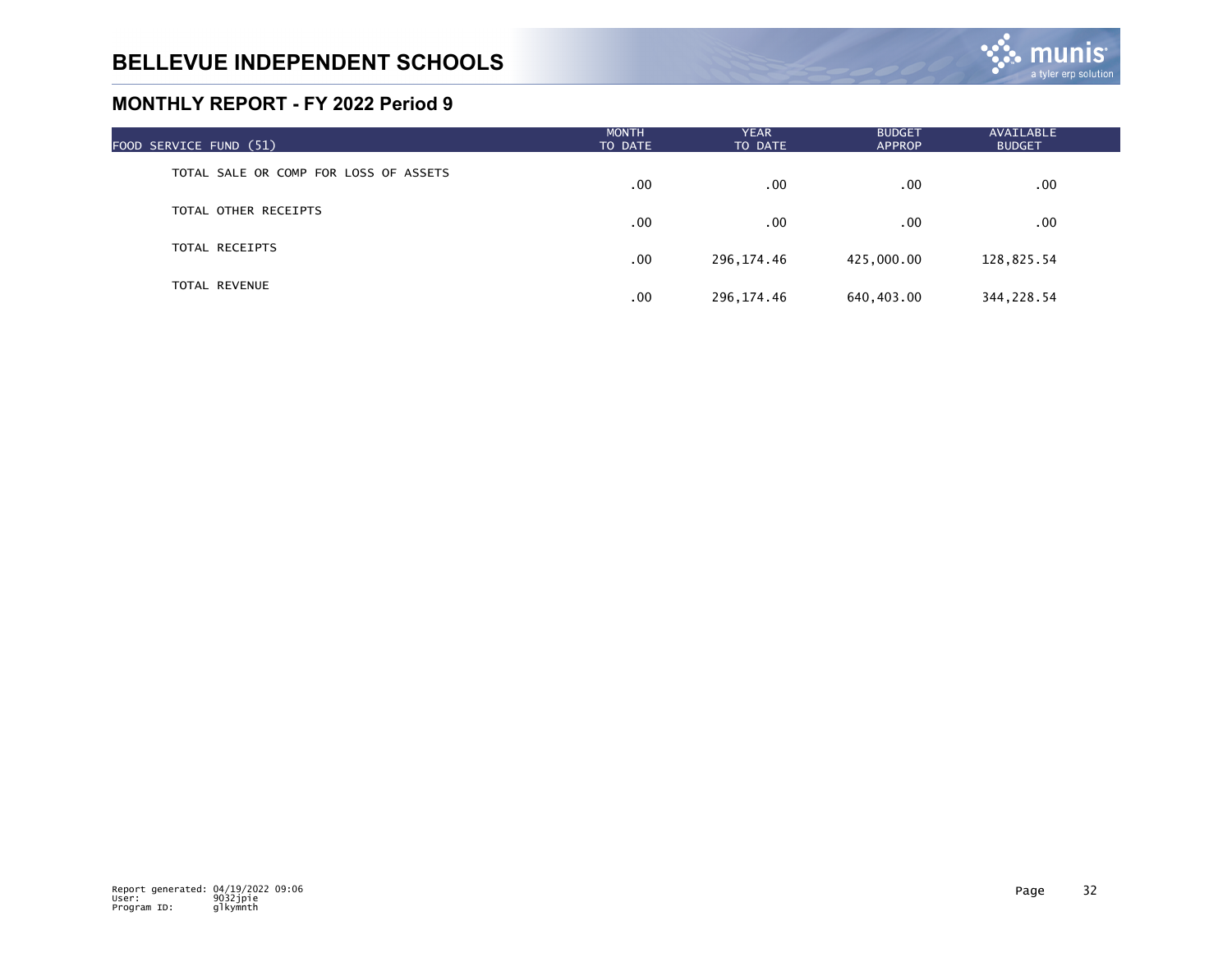

| FOOD SERVICE FUND (51)                                                                                                                                                                                                                                                                                                                                                                         | <b>MONTH</b><br>TO DATE                                                                         | <b>YEAR</b><br>TO DATE                                                                                             | <b>BUDGET</b><br><b>APPROP</b>                                                                                             | AVAILABLE<br><b>BUDGET</b>                                                                                             |  |
|------------------------------------------------------------------------------------------------------------------------------------------------------------------------------------------------------------------------------------------------------------------------------------------------------------------------------------------------------------------------------------------------|-------------------------------------------------------------------------------------------------|--------------------------------------------------------------------------------------------------------------------|----------------------------------------------------------------------------------------------------------------------------|------------------------------------------------------------------------------------------------------------------------|--|
| <b>EXPENDITURES</b>                                                                                                                                                                                                                                                                                                                                                                            |                                                                                                 |                                                                                                                    |                                                                                                                            |                                                                                                                        |  |
| 2200<br>INSTRUCTIONAL STAFF SUPP SERV                                                                                                                                                                                                                                                                                                                                                          |                                                                                                 |                                                                                                                    |                                                                                                                            |                                                                                                                        |  |
| 0100<br>SALARIES PERSONNEL SERVICES<br>0200<br><b>EMPLOYEE BENEFITS</b>                                                                                                                                                                                                                                                                                                                        | $.00 \times$<br>$.00 \times$                                                                    | $.00 \,$<br>.00                                                                                                    | .00<br>.00                                                                                                                 | $.00 \,$<br>$.00 \times$                                                                                               |  |
| TOTAL 2200<br>INSTRUCTIONAL STAFF SUPP SERV                                                                                                                                                                                                                                                                                                                                                    | .00                                                                                             | .00                                                                                                                | .00                                                                                                                        | .00                                                                                                                    |  |
| 3100<br>FOOD SERVICE OPERATION                                                                                                                                                                                                                                                                                                                                                                 |                                                                                                 |                                                                                                                    |                                                                                                                            |                                                                                                                        |  |
| 0100<br>SALARIES PERSONNEL SERVICES<br>0200<br><b>EMPLOYEE BENEFITS</b><br>0280<br>ON-BEHALF<br>0300<br>PURCHASED PROF AND TECH SERV<br>0400<br>PURCHASED PROPERTY SERVICES<br>0500<br>OTHER PURCHASED SERVICES<br>0600<br><b>SUPPLIES</b><br>0700<br>PROPERTY<br>0800<br>DEBT SERVICE AND MISCELLANEOUS<br>0840<br>CONTINGENCY<br>0900<br>OTHER ITEMS<br>TOTAL 3100<br>FOOD SERVICE OPERATION | 13,339.14<br>4,453.61<br>.00<br>.00<br>9,200.00<br>.00<br>20,631.75<br>.00<br>.00<br>.00<br>.00 | 111,020.88<br>37,205.22<br>.00<br>152.50<br>16,954.10<br>1,371.05<br>141, 407. 13<br>2,076.29<br>.00<br>.00<br>.00 | 178, 119.40<br>60,592.00<br>.00<br>750.00<br>53,249.07<br>3,600.00<br>211, 592.53<br>22,500.00<br>.00.<br>65,000.00<br>.00 | 67,098.52<br>23,386.78<br>.00<br>597.50<br>36,294.97<br>2,228.95<br>70,185.40<br>20,423.71<br>.00.<br>65,000.00<br>.00 |  |
|                                                                                                                                                                                                                                                                                                                                                                                                | 47,624.50                                                                                       | 310, 187. 17                                                                                                       | 595,403.00                                                                                                                 | 285, 215.83                                                                                                            |  |
| 5200<br><b>FUND TRANSFERS</b>                                                                                                                                                                                                                                                                                                                                                                  |                                                                                                 |                                                                                                                    |                                                                                                                            |                                                                                                                        |  |
| 0900<br>OTHER ITEMS                                                                                                                                                                                                                                                                                                                                                                            | 3,540.76                                                                                        | 29,511.65                                                                                                          | 45,000.00                                                                                                                  | 15,488.35                                                                                                              |  |
| TOTAL 5200<br><b>FUND TRANSFERS</b>                                                                                                                                                                                                                                                                                                                                                            | 3,540.76                                                                                        | 29,511.65                                                                                                          | 45,000.00                                                                                                                  | 15,488.35                                                                                                              |  |
| TOTAL EXPENDITURES                                                                                                                                                                                                                                                                                                                                                                             | 51, 165. 26                                                                                     | 339,698.82                                                                                                         | 640,403.00                                                                                                                 | 300,704.18                                                                                                             |  |
| TOTAL FOR FOOD SERVICE FUND (51)                                                                                                                                                                                                                                                                                                                                                               | $-51, 165.26$                                                                                   | $-43,524.36$                                                                                                       | .00                                                                                                                        | 43,524.36                                                                                                              |  |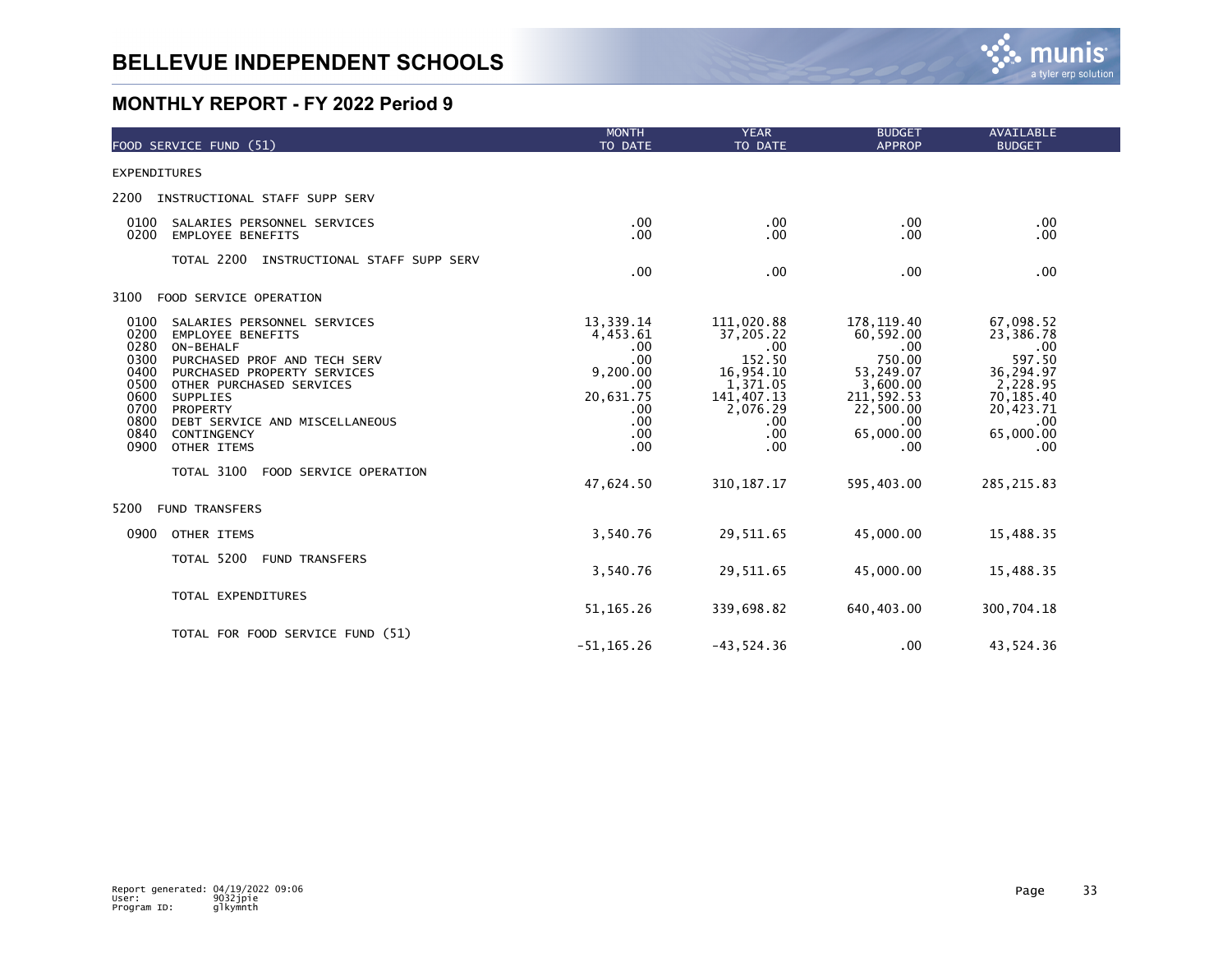

| TRUST/AGENCY FUNDS (7000)              | <b>MONTH</b><br>TO DATE | <b>YEAR</b><br>TO DATE | <b>BUDGET</b><br><b>APPROP</b> | AVAILABLE<br><b>BUDGET</b> |
|----------------------------------------|-------------------------|------------------------|--------------------------------|----------------------------|
| <b>REVENUES</b>                        |                         |                        |                                |                            |
| 0999 BEGINNING BALANCE                 |                         |                        |                                |                            |
| TOTAL 0999 BEGINNING BALANCE           | .00                     | .00                    | .00                            | .00                        |
| <b>RECEIPTS</b>                        |                         |                        |                                |                            |
| REVENUE FROM LOCAL SOURCES             |                         |                        |                                |                            |
| EARNINGS ON INVESTMENTS                |                         |                        |                                |                            |
| 1510 INTEREST ON INVESTMENTS           | .00                     | .00                    | .00                            | .00                        |
| TOTAL EARNINGS ON INVESTMENTS          | .00                     | .00                    | .00                            | .00                        |
| STUDENT ACTIVITIES                     |                         |                        |                                |                            |
| 1750 DONATIONS (ACTIVITY FND)          | .00                     | .00                    | .00                            | .00                        |
| TOTAL STUDENT ACTIVITIES               | .00                     | .00                    | $.00 \,$                       | .00                        |
| OTHER REVENUE FROM LOCAL SOURCES       |                         |                        |                                |                            |
| 1920 CONTRIBUTIONS/DONATIONS           | .00                     | .00                    | .00                            | .00                        |
| TOTAL OTHER REVENUE FROM LOCAL SOURCES | .00                     | .00                    | .00                            | .00                        |
| TOTAL REVENUE FROM LOCAL SOURCES       | .00                     | .00                    | .00                            | .00                        |
| TOTAL RECEIPTS                         | .00                     | .00                    | .00                            | .00                        |
| TOTAL REVENUE                          | .00                     | .00                    | .00                            | .00                        |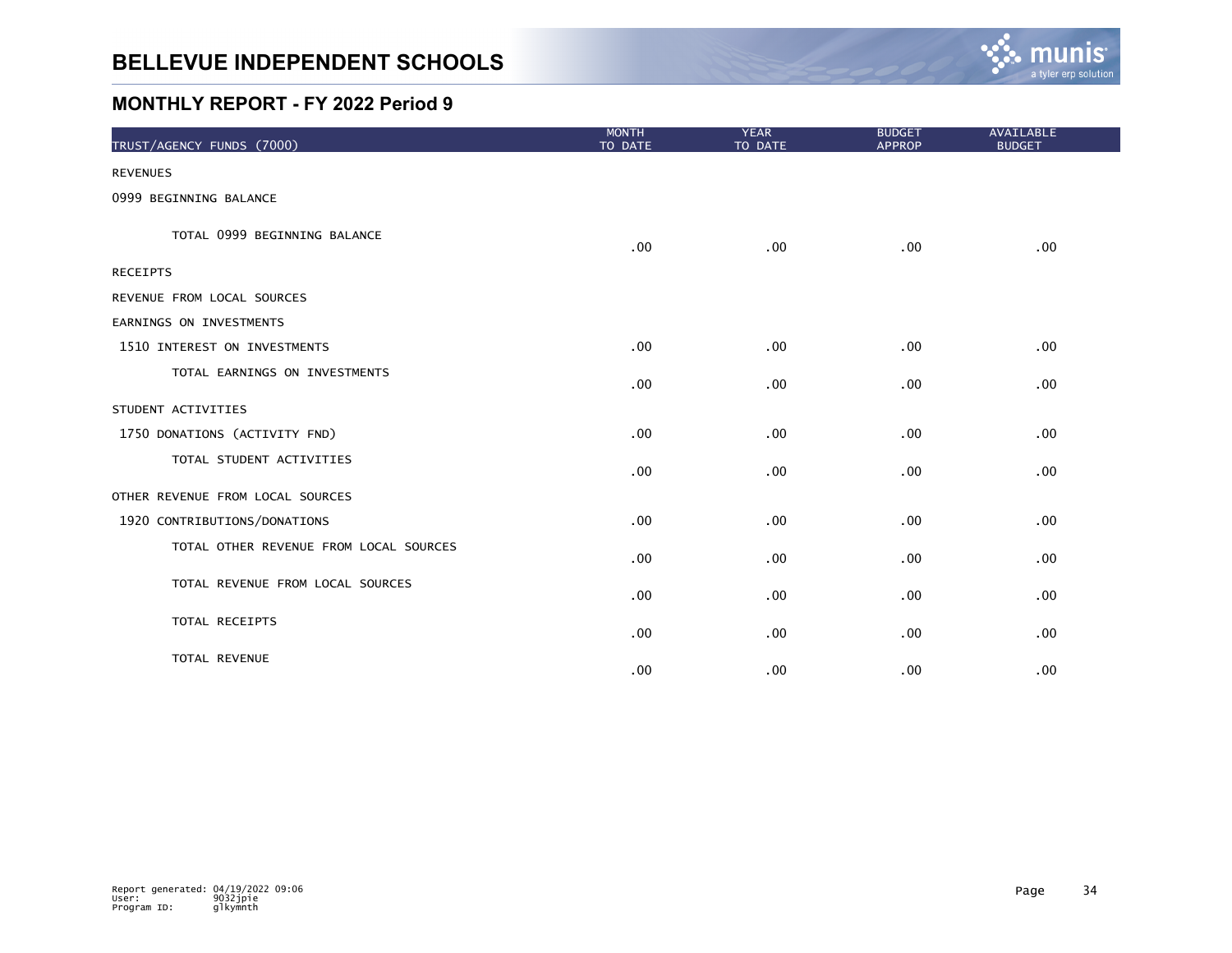

|                     | TRUST/AGENCY FUNDS (7000)                     | <b>MONTH</b><br>TO DATE | <b>YEAR</b><br>TO DATE | <b>BUDGET</b><br><b>APPROP</b> | AVAILABLE<br><b>BUDGET</b> |
|---------------------|-----------------------------------------------|-------------------------|------------------------|--------------------------------|----------------------------|
| <b>EXPENDITURES</b> |                                               |                         |                        |                                |                            |
| 1000                | INSTRUCTION                                   |                         |                        |                                |                            |
| 0600<br>0840        | SUPPLIES<br>CONTINGENCY                       | .00<br>.00              | .00<br>.00             | .00.<br>.00                    | .00<br>.00                 |
|                     | TOTAL 1000<br>INSTRUCTION                     | .00                     | .00                    | .00                            | .00                        |
| 2200                | INSTRUCTIONAL STAFF SUPP SERV                 |                         |                        |                                |                            |
| 0600<br>0840        | SUPPLIES<br>CONTINGENCY                       | .00<br>.00              | .00<br>.00             | .00<br>.00                     | .00<br>.00                 |
|                     | TOTAL 2200 INSTRUCTIONAL STAFF SUPP SERV      | .00                     | .00                    | .00                            | .00                        |
| 2300                | DISTRICT ADMIN SUPPORT                        |                         |                        |                                |                            |
| 0800<br>0840        | DEBT SERVICE AND MISCELLANEOUS<br>CONTINGENCY | .00<br>.00              | .00<br>.00             | .00<br>.00                     | .00<br>.00                 |
|                     | TOTAL 2300 DISTRICT ADMIN SUPPORT             | .00                     | .00                    | .00                            | .00                        |
| 3300                | COMMUNITY SERVICES                            |                         |                        |                                |                            |
| 0600<br>0900        | <b>SUPPLIES</b><br>OTHER ITEMS                | .00<br>$.00 \,$         | .00<br>.00             | .00<br>.00                     | .00<br>.00.                |
|                     | TOTAL 3300 COMMUNITY SERVICES                 | .00                     | .00                    | .00                            | .00                        |
|                     | TOTAL EXPENDITURES                            | .00                     | .00                    | .00                            | .00                        |
|                     | TOTAL FOR TRUST/AGENCY FUNDS (7000)           | .00                     | .00                    | .00                            | .00                        |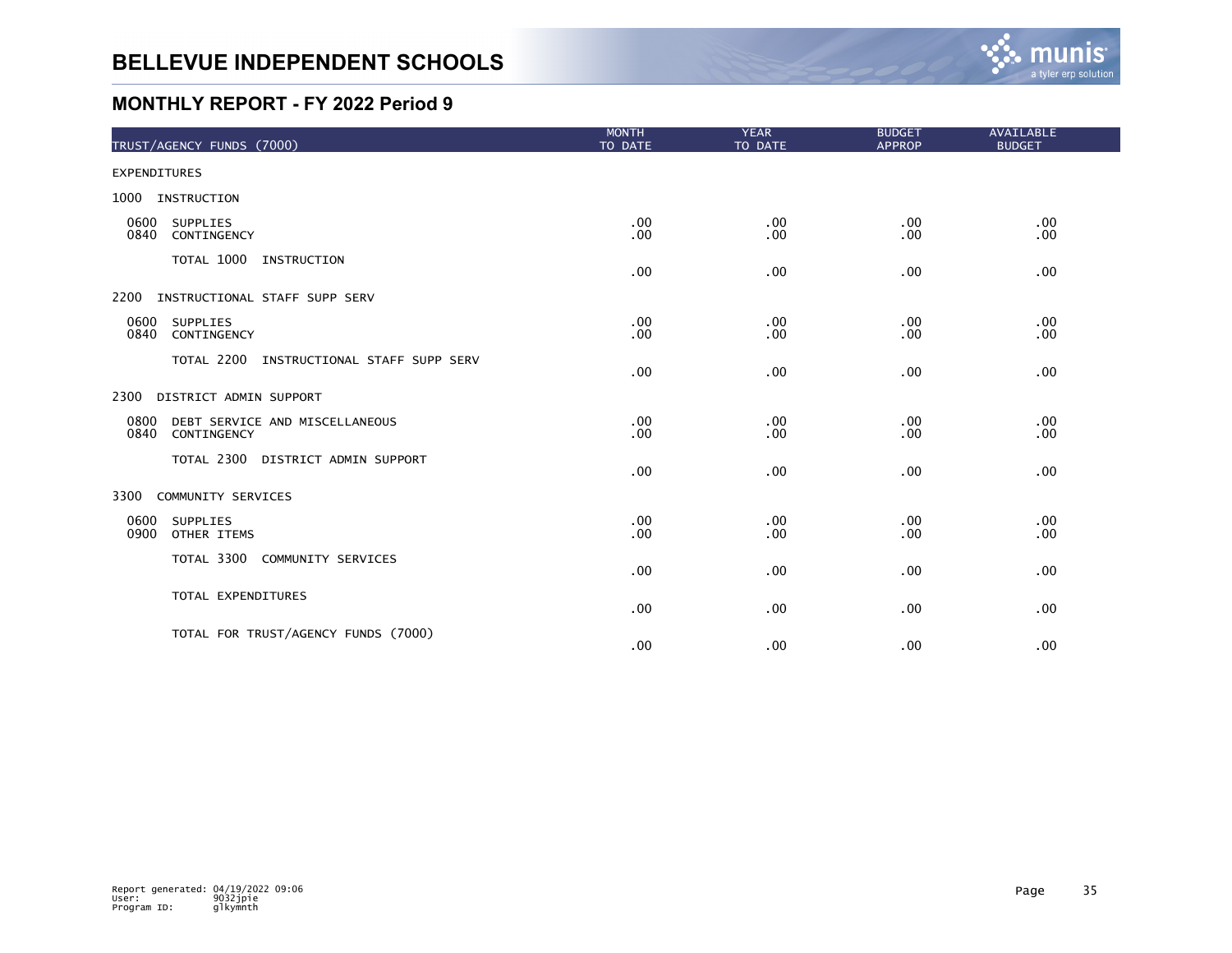

| GOVERNMENTAL ASSETS (8)                                                                  | <b>MONTH</b><br>TO DATE | <b>YEAR</b><br>TO DATE | <b>BUDGET</b><br><b>APPROP</b> | AVAILABLE<br><b>BUDGET</b> |
|------------------------------------------------------------------------------------------|-------------------------|------------------------|--------------------------------|----------------------------|
| <b>REVENUES</b>                                                                          |                         |                        |                                |                            |
| <b>RECEIPTS</b>                                                                          |                         |                        |                                |                            |
| REVENUE FROM LOCAL SOURCES                                                               |                         |                        |                                |                            |
| OTHER REVENUE FROM LOCAL SOURCES                                                         |                         |                        |                                |                            |
| 1930 GAIN/LOSS SALE OF FIXED ASSET                                                       | .00 <sub>1</sub>        | .00                    | .00.                           | .00                        |
| TOTAL OTHER REVENUE FROM LOCAL SOURCES                                                   | .00                     | .00                    | .00.                           | $.00 \,$                   |
| TOTAL REVENUE FROM LOCAL SOURCES                                                         | .00 <sub>1</sub>        | .00                    | .00                            | .00                        |
| OTHER RECEIPTS                                                                           |                         |                        |                                |                            |
| SALE OR COMP FOR LOSS OF ASSETS                                                          |                         |                        |                                |                            |
| 5311 SALE OF LAND & IMPROVEMENTS<br>5331 SALE OF BUILDINGS<br>5341 SALE OF EQUIPMENT ETC | .00<br>.00<br>.00.      | .00<br>.00<br>.00      | $.00 \,$<br>.00<br>.00         | $.00 \,$<br>.00<br>.00.    |
| TOTAL SALE OR COMP FOR LOSS OF ASSETS                                                    | .00                     | .00                    | .00                            | .00                        |
| TOTAL OTHER RECEIPTS                                                                     | .00                     | .00                    | .00                            | $.00 \,$                   |
| TOTAL RECEIPTS                                                                           | .00                     | .00                    | .00                            | $.00 \,$                   |
| TOTAL REVENUE                                                                            | .00                     | .00                    | .00                            | .00                        |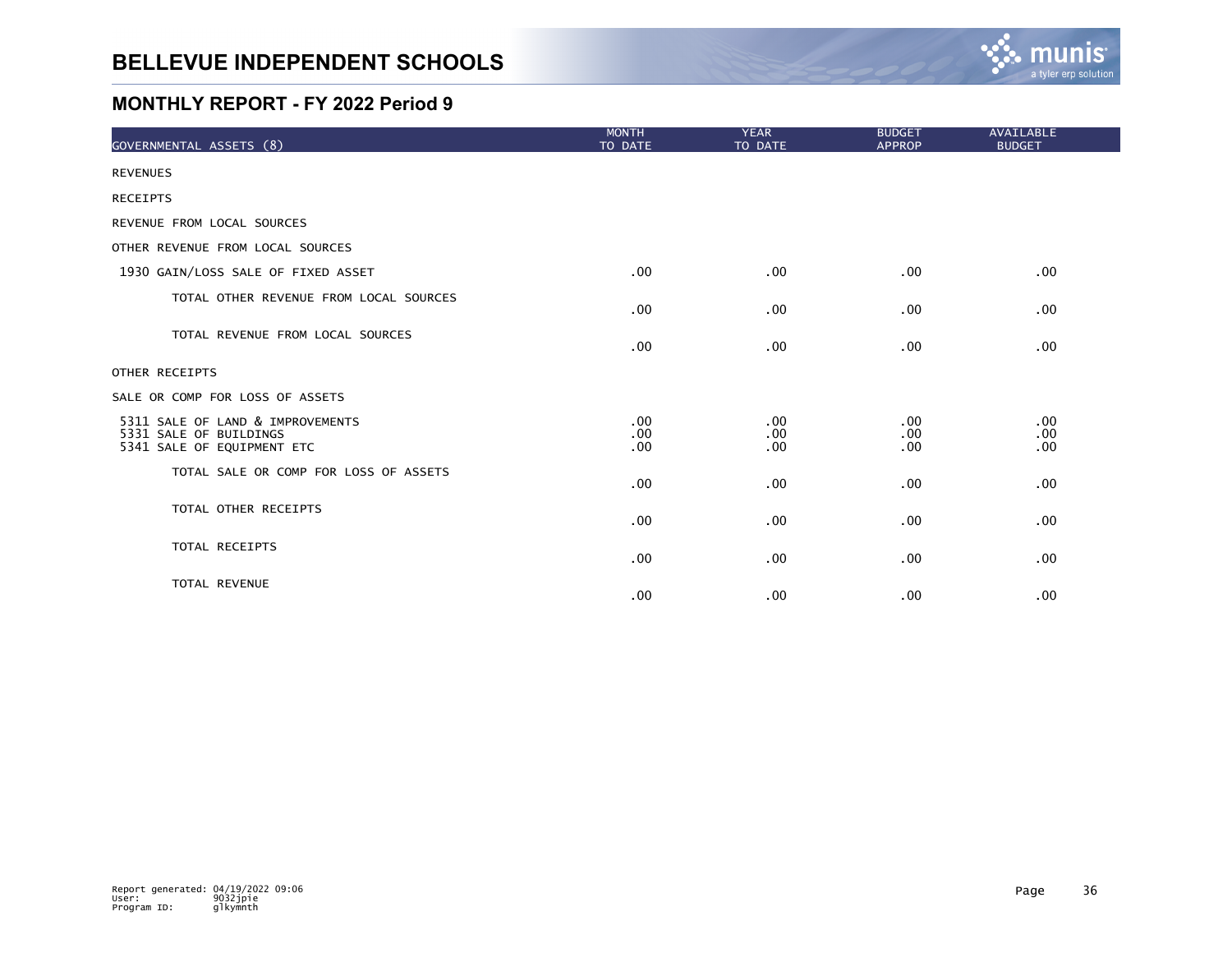| GOVERNMENTAL ASSETS (8)                     | <b>MONTH</b><br>TO DATE | <b>YEAR</b><br>TO DATE | <b>BUDGET</b><br><b>APPROP</b> | AVAILABLE<br><b>BUDGET</b> |
|---------------------------------------------|-------------------------|------------------------|--------------------------------|----------------------------|
| <b>EXPENDITURES</b>                         |                         |                        |                                |                            |
| 1000 INSTRUCTION                            |                         |                        |                                |                            |
| 0700 PROPERTY                               | .00                     | .00                    | $.00 \,$                       | .00                        |
| TOTAL 1000 INSTRUCTION                      | .00                     | .00                    | $.00 \,$                       | .00                        |
| 2200<br>INSTRUCTIONAL STAFF SUPP SERV       |                         |                        |                                |                            |
| 0700 PROPERTY                               | .00.                    | .00                    | .00 <sub>1</sub>               | .00                        |
| TOTAL 2200 INSTRUCTIONAL STAFF SUPP SERV    | .00.                    | .00                    | .00 <sub>1</sub>               | .00                        |
| 2300<br>DISTRICT ADMIN SUPPORT              |                         |                        |                                |                            |
| 0700 PROPERTY                               | $.00 \,$                | .00                    | $.00 \,$                       | .00.                       |
| TOTAL 2300 DISTRICT ADMIN SUPPORT           | .00                     | .00                    | .00                            | .00                        |
| 2400 SCHOOL ADMIN SUPPORT                   |                         |                        |                                |                            |
| 0700 PROPERTY                               | .00                     | .00                    | .00                            | .00                        |
| TOTAL 2400 SCHOOL ADMIN SUPPORT             | .00                     | .00                    | .00                            | .00                        |
| 2600 PLANT OPERATIONS AND MAINTENANCE       |                         |                        |                                |                            |
| 0700 PROPERTY                               | .00                     | .00                    | .00.                           | .00                        |
| TOTAL 2600 PLANT OPERATIONS AND MAINTENANCE | .00                     | .00                    | $.00 \,$                       | .00.                       |
| 2700<br>STUDENT TRANSPORTATION              |                         |                        |                                |                            |
| 0700 PROPERTY                               | .00                     | .00                    | $.00 \,$                       | .00                        |
| TOTAL 2700 STUDENT TRANSPORTATION           | .00                     | .00                    | .00                            | .00                        |
| COMMUNITY SERVICES<br>3300                  |                         |                        |                                |                            |
| 0700<br>PROPERTY                            | .00                     | .00                    | .00                            | .00                        |
| TOTAL 3300 COMMUNITY SERVICES               | .00                     | .00                    | .00                            | .00                        |
| TOTAL EXPENDITURES                          | .00                     | .00                    | .00                            | .00                        |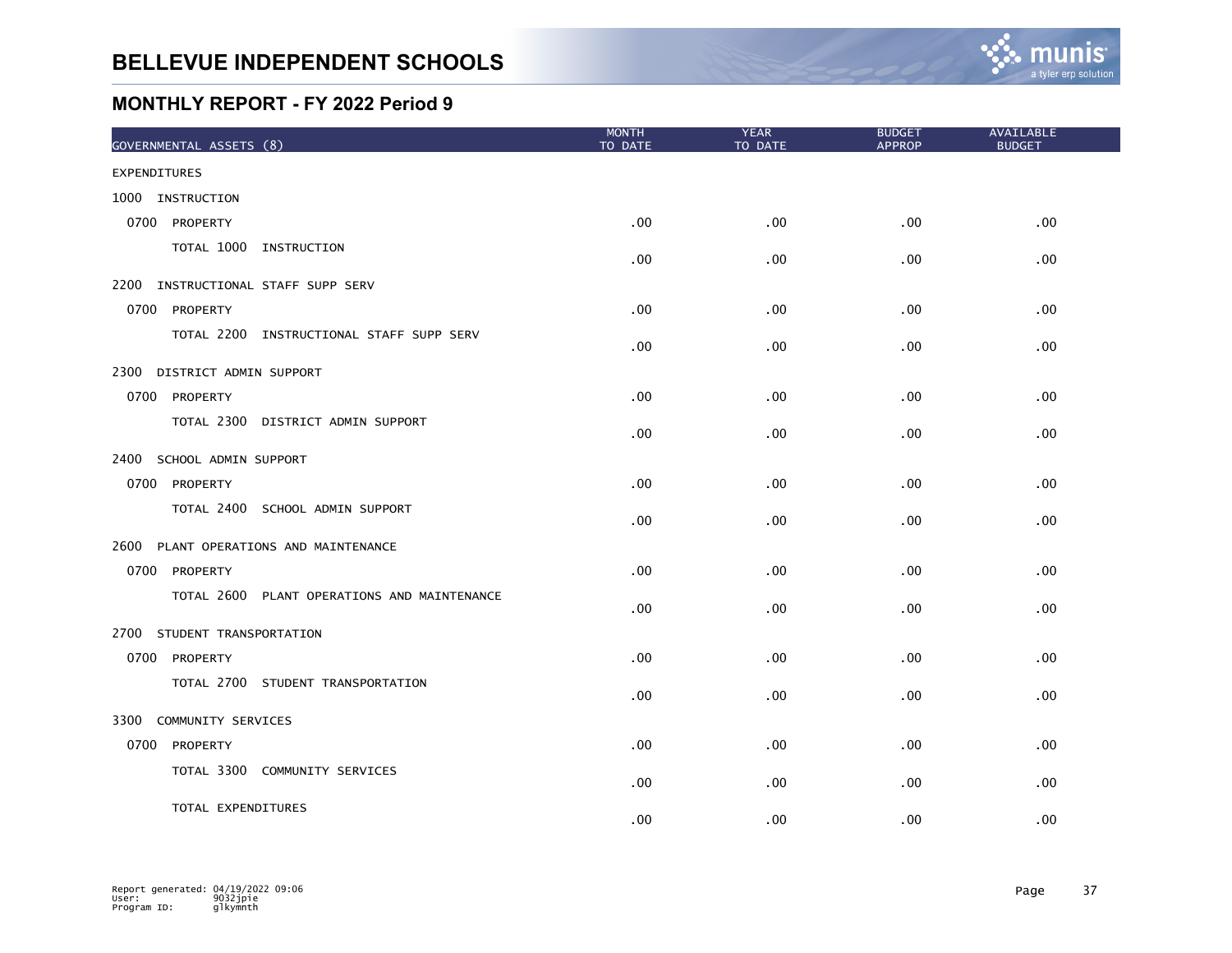

| GOVERNMENTAL ASSETS (8)           | <b>MONTH</b> | <b>YEAR</b> | <b>BUDGET</b> | AVAILABLE     |
|-----------------------------------|--------------|-------------|---------------|---------------|
|                                   | TO DATE      | TO DATE     | <b>APPROP</b> | <b>BUDGET</b> |
| TOTAL FOR GOVERNMENTAL ASSETS (8) | .00          | .00         | .00           | .00           |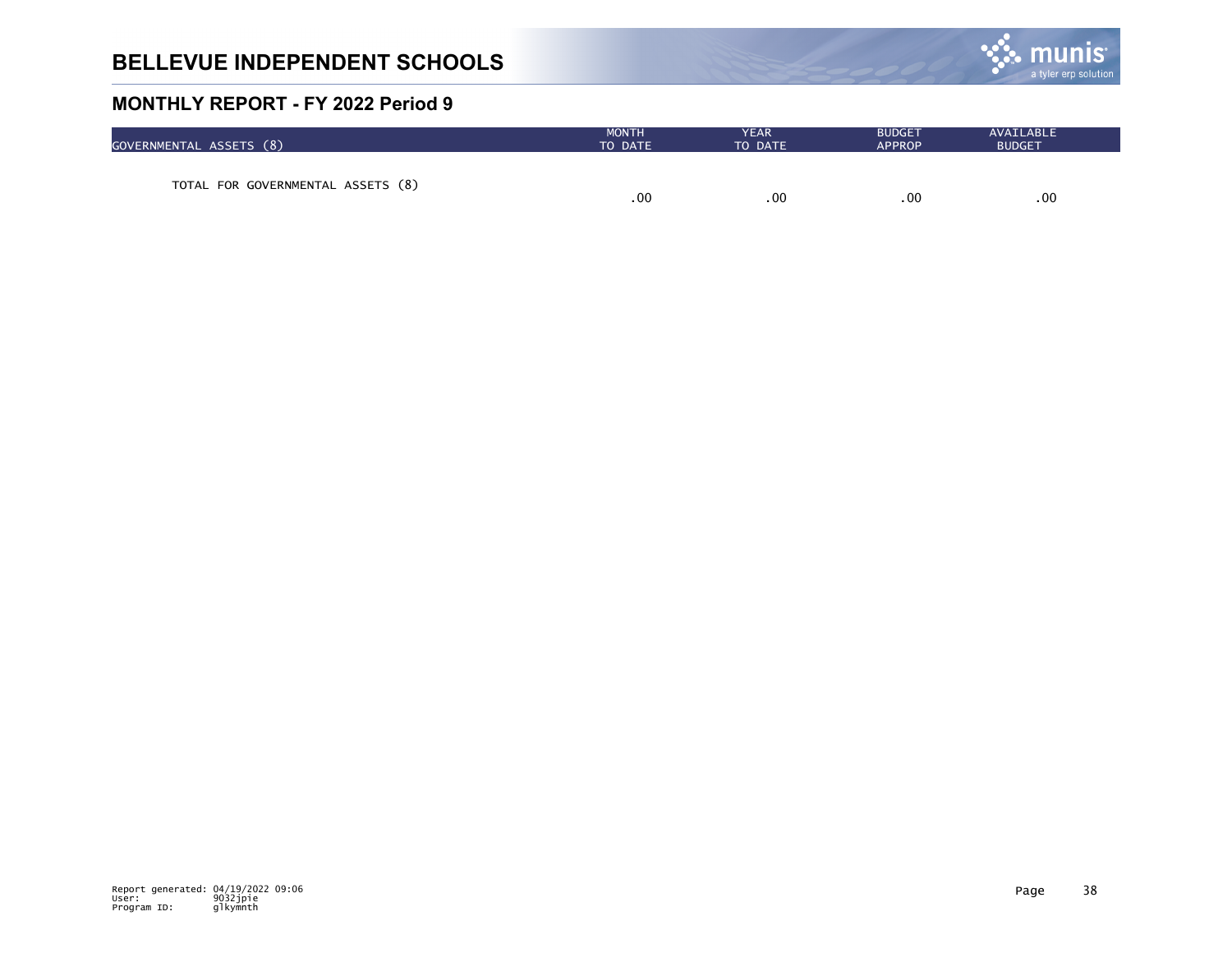

| FOOD SERVICE ASSETS (81)               | <b>MONTH</b><br>TO DATE | <b>YEAR</b><br>TO DATE | <b>BUDGET</b><br><b>APPROP</b> | <b>AVAILABLE</b><br><b>BUDGET</b> |
|----------------------------------------|-------------------------|------------------------|--------------------------------|-----------------------------------|
| <b>REVENUES</b>                        |                         |                        |                                |                                   |
| <b>RECEIPTS</b>                        |                         |                        |                                |                                   |
| REVENUE FROM LOCAL SOURCES             |                         |                        |                                |                                   |
| OTHER REVENUE FROM LOCAL SOURCES       |                         |                        |                                |                                   |
| 1930 GAIN/LOSS SALE OF FIXED ASSET     | $.00 \,$                | $.00 \,$               | $.00 \,$                       | .00                               |
| TOTAL OTHER REVENUE FROM LOCAL SOURCES | .00                     | $.00 \,$               | $.00 \,$                       | .00                               |
| TOTAL REVENUE FROM LOCAL SOURCES       | .00                     | .00                    | $.00 \,$                       | .00                               |
| TOTAL RECEIPTS                         | $.00 \,$                | $.00 \,$               | $.00 \,$                       | .00                               |
| TOTAL REVENUE                          | .00                     | $.00 \,$               | $.00 \,$                       | .00                               |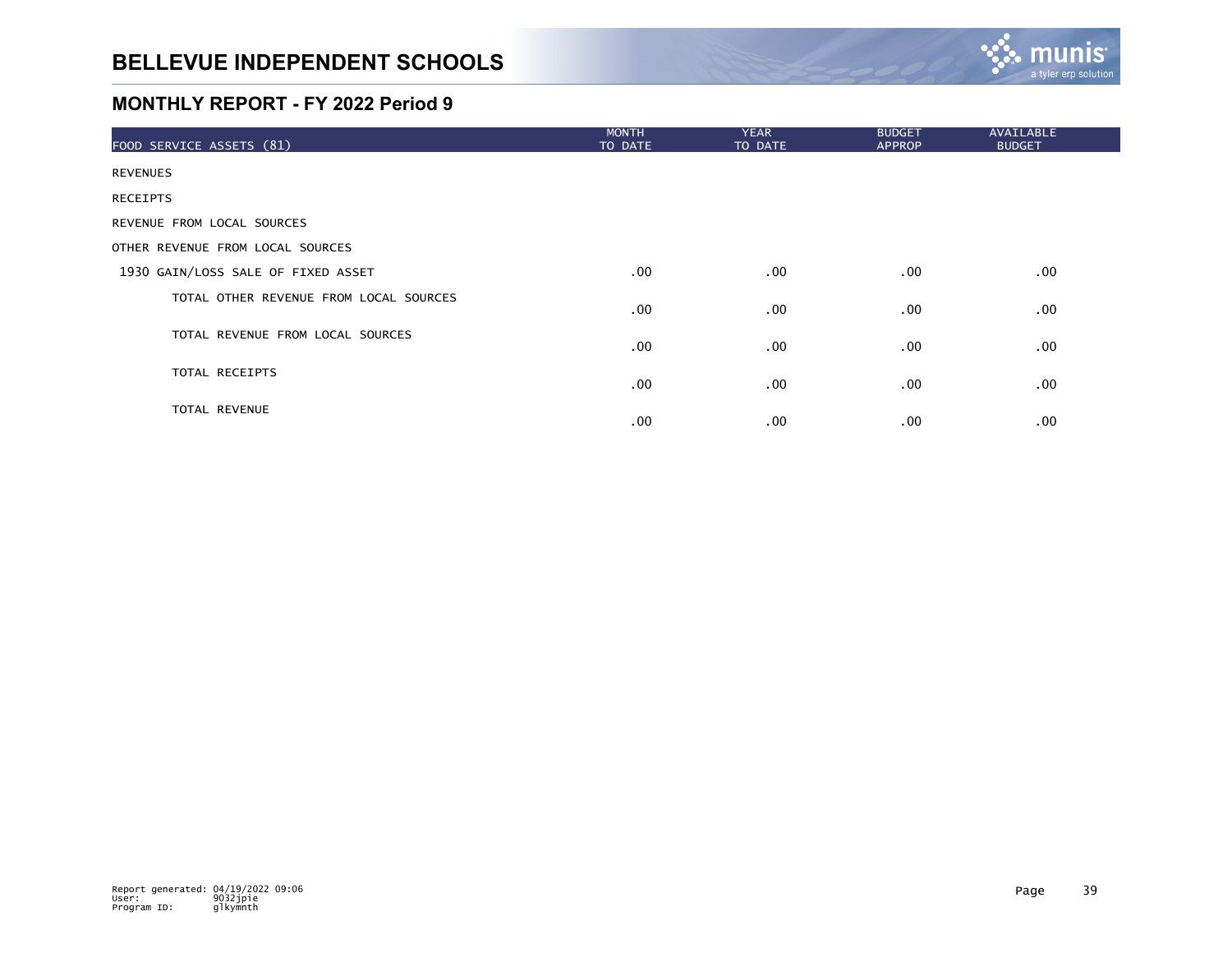

| FOOD SERVICE ASSETS (81)           | <b>MONTH</b><br>TO DATE | <b>YEAR</b><br>TO DATE | <b>BUDGET</b><br><b>APPROP</b> | AVAILABLE<br><b>BUDGET</b> |
|------------------------------------|-------------------------|------------------------|--------------------------------|----------------------------|
| <b>EXPENDITURES</b>                |                         |                        |                                |                            |
| 3100<br>FOOD SERVICE OPERATION     |                         |                        |                                |                            |
| 0700<br><b>PROPERTY</b>            | .00                     | $.00 \,$               | .00                            | .00                        |
| TOTAL 3100 FOOD SERVICE OPERATION  | .00 <sub>1</sub>        | $.00 \,$               | .00                            | .00                        |
| TOTAL EXPENDITURES                 | .00                     | .00                    | .00                            | .00                        |
| TOTAL FOR FOOD SERVICE ASSETS (81) | .00                     | .00                    | .00                            | .00                        |